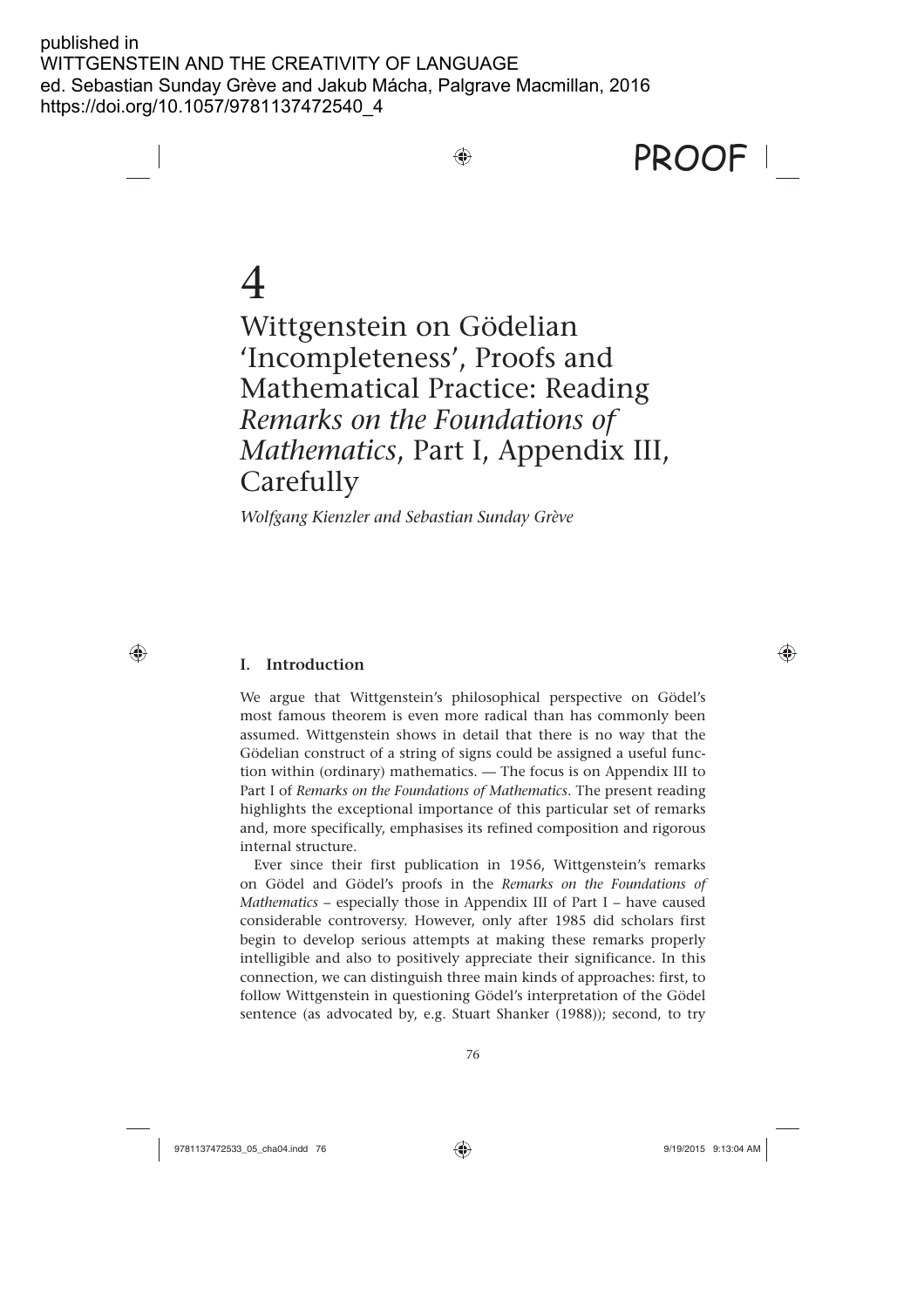# PROOF |

#### *Wittgenstein on Gödelian 'Incompleteness'* 77

to make Wittgenstein's account in some way compatible with Gödel's own (as advocated by, e.g. Juliet Floyd (1995)); and, third, the approach which has Wittgenstein criticise and attack Gödel's proof itself, rather than 'merely' what these commentators consider to be its *interpretation* (as advocated by, e.g. Victor Rodych  $(1999)$ ).<sup>1</sup>

♠

 The present chapter suggests a novel fourth way of approaching the relevant remarks. Gödel's own comment about Wittgenstein's remarks can give a first clue in this direction:

 As far as my theorem about undecidable propositions is concerned it is indeed clear from the passage you cite, that Wittgenstein did not understand it (or pretended not to understand it). He interprets it as a kind of logical paradox, while in fact it is just the opposite, namely a mathematical theorem within an absolutely uncontroversial part of mathematics, namely finitary number theory or combinatorics. (Gödel, 2003 [1972], p.133) <sup>2</sup>

 Unlike other commentators, Gödel suggests that Wittgenstein questioned neither the truth, nor the philosophical significance of his (that is, Gödel's) proof – but rather that he asked critical questions about the kind of 'proof', or activity, that Gödel had put forth. Wittgenstein questioned the very *sense* of what Gödel was claiming. Furthermore, Gödel suspected that Wittgenstein pretended not to understand – but as will be seen, the case is even worse: Wittgenstein came to the conclusion that his ways of trying to understand came to nothing when he took Gödel's claims seriously. The best guess left was that it really was *some kind of paradox* .

 In this chapter, our main interest is in the following set of questions: What are Wittgenstein's specific intentions in Appendix III, that is, which lines of thought is he testing out and analysing, and how, in detail, does he proceed in this text? In particular: what exactly is the internal structure of this group of remarks? For it is only once these questions have been answered adequately that one can meaningfully discuss the scope and value of Wittgenstein's remarks on Gödel.<sup>3</sup>

◈

<sup>&</sup>lt;sup>1</sup> By far the majority of commentators are in favour of this third kind of approach (this includes Bays (2004) and Steiner (2001)). For the purposes of the present chapter, however, this kind of approach is of only minor relevance.

<sup>2</sup>This passage occurs in a letter to Karl Menger from 20 April 1972.

<sup>&</sup>lt;sup>3</sup> We would like to emphasise that it is our primary intention to clarify what Wittgenstein is doing in Appendix III; and furthermore that, while we do believe that this reading offers much systematic potential, we can no more than hint at some of these points within the scope of this chapter.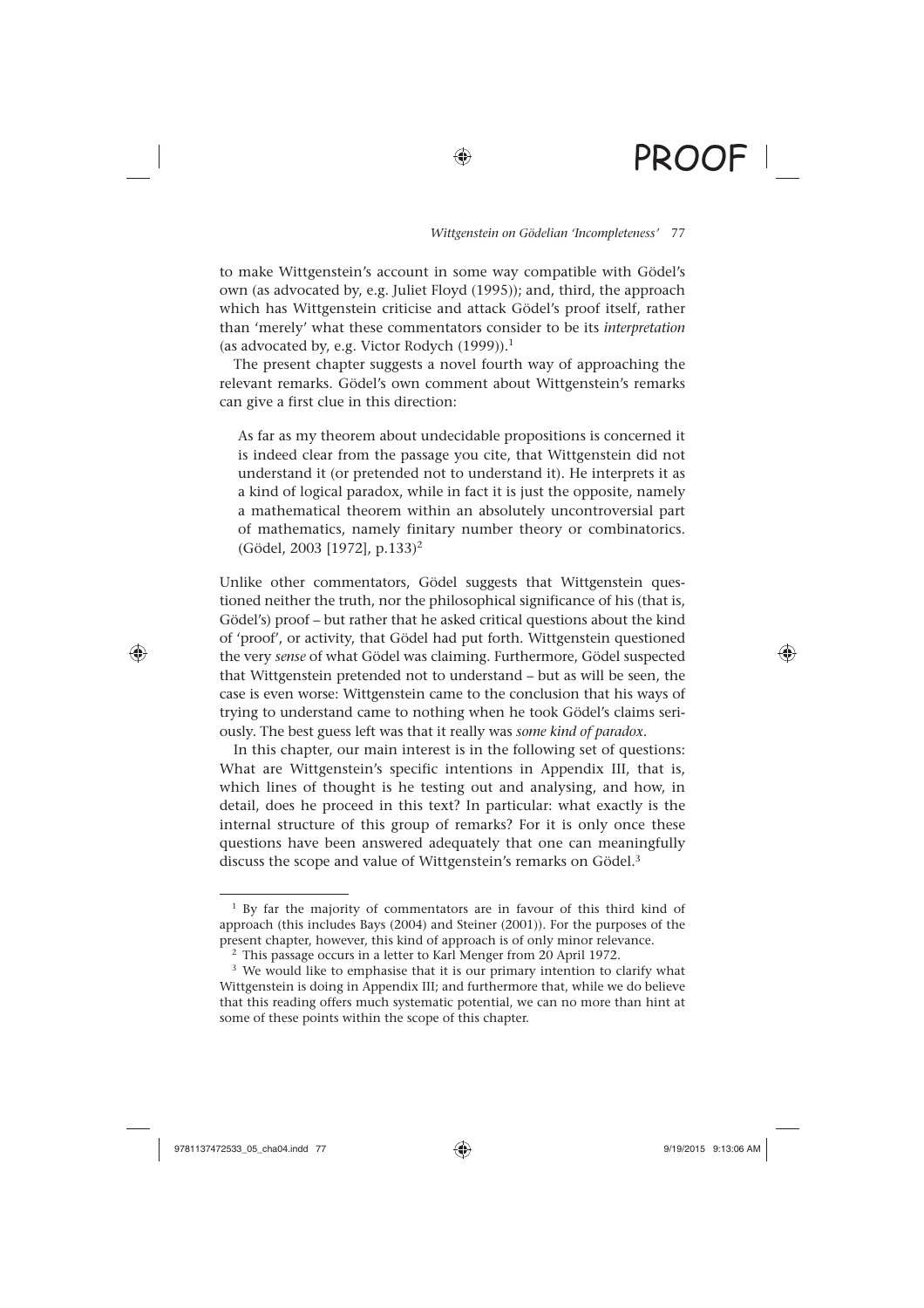#### 78 *Wolfgang Kienzler and Sebastian Sunday Grève*

 One of the main goals of the present chapter, then, is to make fruitful use of the fact that Appendix III is not merely a compilation of some loosely connected remarks, rough notes jotted down in disparate places and at different times, collected together only posthumously by some literary executor. Quite the contrary is true: in Appendix III, Wittgenstein conducts a rigorous and systematic investigation, as tight-knitted as some of the most celebrated passages from *Philosophical Investigations* . 4

♠

# **II. Prose and calculus: a useful distinction and its limits <sup>5</sup>**

 It can be quite tempting to interpret Wittgenstein's remarks along the lines of his distinction between 'prose' and 'calculus'. For instance, Juliet Floyd described her interpretation in an article from 2001 thus:

 As I see it, Wittgenstein is attempting to pare the dispensable heuristics surrounding Gödel's proof – including Gödel's introduction to his proof – away from Gödel's genuinely mathematical reasoning. In so doing, he is puncturing a certain conception of Gödel's theorem, certain philosophical prose which surrounds the proof, but not Gödel's proof itself. (Floyd, 2001, p.303; see also 2012, pp.252–4)

 On 31 July 1935, two years before completing the text of Appendix III, Wittgenstein wrote in a letter to Moritz Schlick:

 If you hear that someone has proved that there must be unprovable sentences in mathematics, then there is not yet *anything* astonishing in this, because you have as yet no idea whatsoever what this prose sentence that seems to be so clear is saying. You have, therefore, to go through the proof from A to Z in order to see what it proves. (CC, LW-Schlick-31-7-35, our translation)<sup>6</sup>

 This letter is remarkable for at least two reasons. Firstly, Wittgenstein closely associates prose comments on Gödel's proofs with a certain effect

◈

 $^4\,$  For a discussion of some of the complexities of Wittgenstein's writing process, see Alois Pichler's chapter in this volume.

It should be noted that, where necessary, we have emended standard English translations of Wittgenstein's writings cited in this chapter, sometimes without further indication.

Wittgenstein does not mention Gödel explicitly (as, notably, he does not in the text of Appendix III either). It is obvious, however, that he is referring to the ongoing discourse about Gödel's proofs at the time.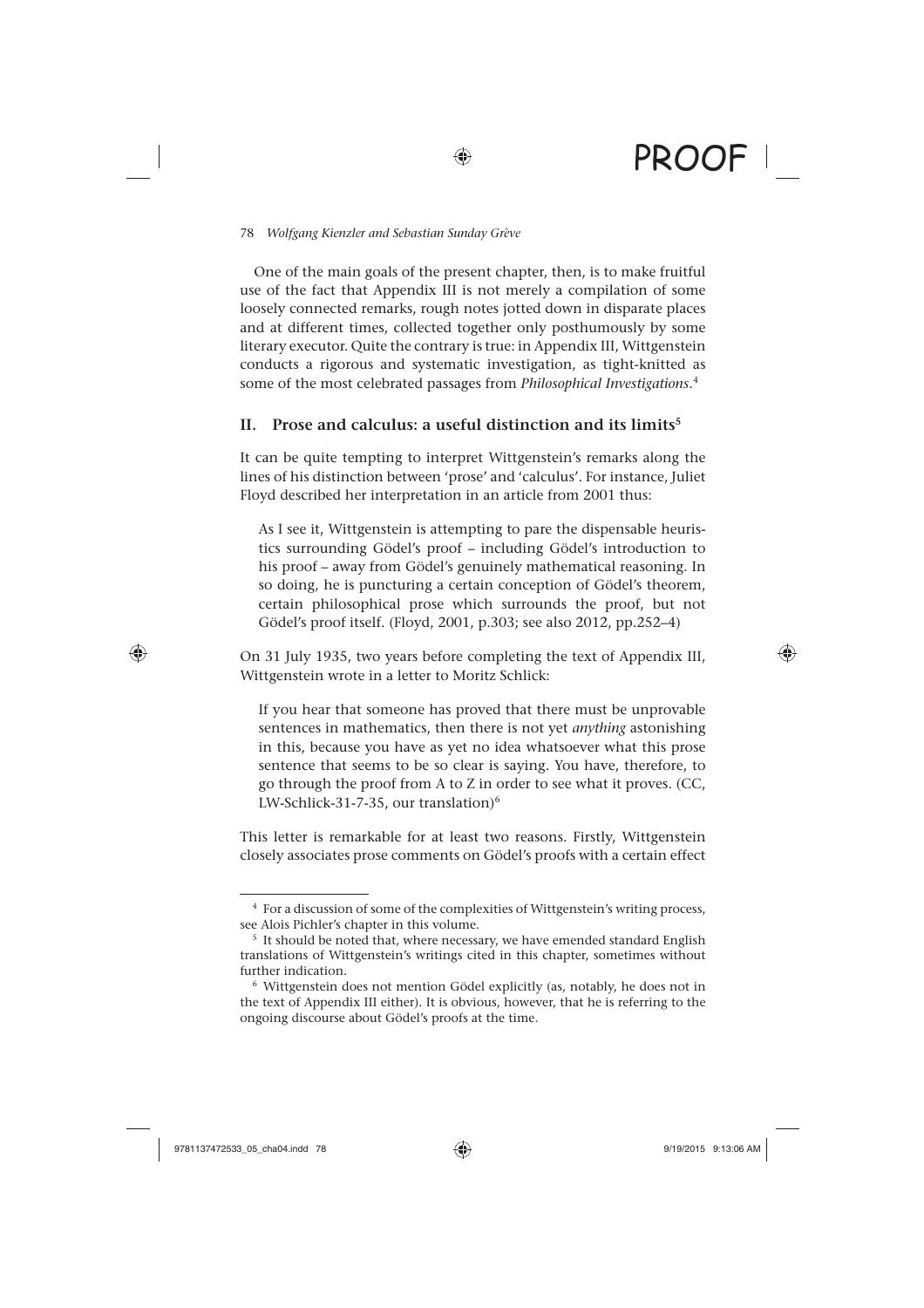# PROOF |

#### *Wittgenstein on Gödelian 'Incompleteness'* 79

of astonishment or surprise which such comments might have on us. Secondly, Wittgenstein unequivocally states that in order to evaluate the mathematical significance of a proof, one has to undertake a thorough *mathematical* analysis of it, *viz*. the *proof*, independently of any prose comments which might happen to surround it. These thoughts stand in close relation to Wittgenstein's remarks concerning the distinction between 'prose' and 'calculus', which he develops and stresses especially between 1929 and 1931.

♠

 Around 1930, Wittgenstein regards mathematics as autonomous in the following sense: he thinks of it as a pure calculus, constituted solely by its rules. This means in particular that he regards mathematics as strictly non-representative. Mathematics does not *describe* anything.<sup>7</sup> On the other hand, he regards comments about mathematical proofs, made in natural language, as 'prose that accompanies the calculus' (WVC, p.129). In this sense, he compares this kind of prose to 'the coat of paint' on a machine: 'With a machine it only matters that the cogs interlock but not what colour it is painted' (WVC, p.164). There are cases where mathematics becomes 'sensational'. In Wittgenstein's view, this usually rests on some kind of natural-language (prose) commentary which obscures the mathematical core – 'calculus' is, by definition, *not* sensational. <sup>8</sup> He suggests that we therefore disregard the prose part and take a closer look at the calculus. When we do this, the 'sensation' will evaporate. In this spirit he investigated, e.g. the cases of set theory (esp. 'Cantor's Paradise'), the logical paradoxes (see TLP, 3.333) and other issues in the foundations of mathematics. Calculus (or, for that matter, the activity of calculation) constitutes mathematics and, as such, remains untouched by philosophical interpretation. In particular, Wittgenstein thinks, it is therefore a mistake 'to believe that something *inside* mathematics might drop away because of a critique of the foundations':

 Some mathematicians have the right instinct: once we have calculated something it cannot drop away and disappear! And in fact, what

◈

⊕

<sup>7</sup>We cannot here discuss the development of Wittgenstein's philosophy of mathematics since *Tractatus Logico-Philosophicus* in any detail. It seems worth mentioning, however, that Wittgenstein's thinking about mathematics until 1931, possibly until 1935, displays considerable continuity. A careful reading of RFM, and especially the remarks on Gödel, shows a significant change at a comparatively late stage (to be explained shortly).

<sup>&</sup>lt;sup>8</sup> Of course, one could also call some things that further develop the calculus 'sensational', e.g. the invention of the decimal system, of 'zero', or of the infinitesimal calculus. But these are cases where an invention has greatly expanded the possibilities of doing mathematics. (Gödel's proof is not of this kind.)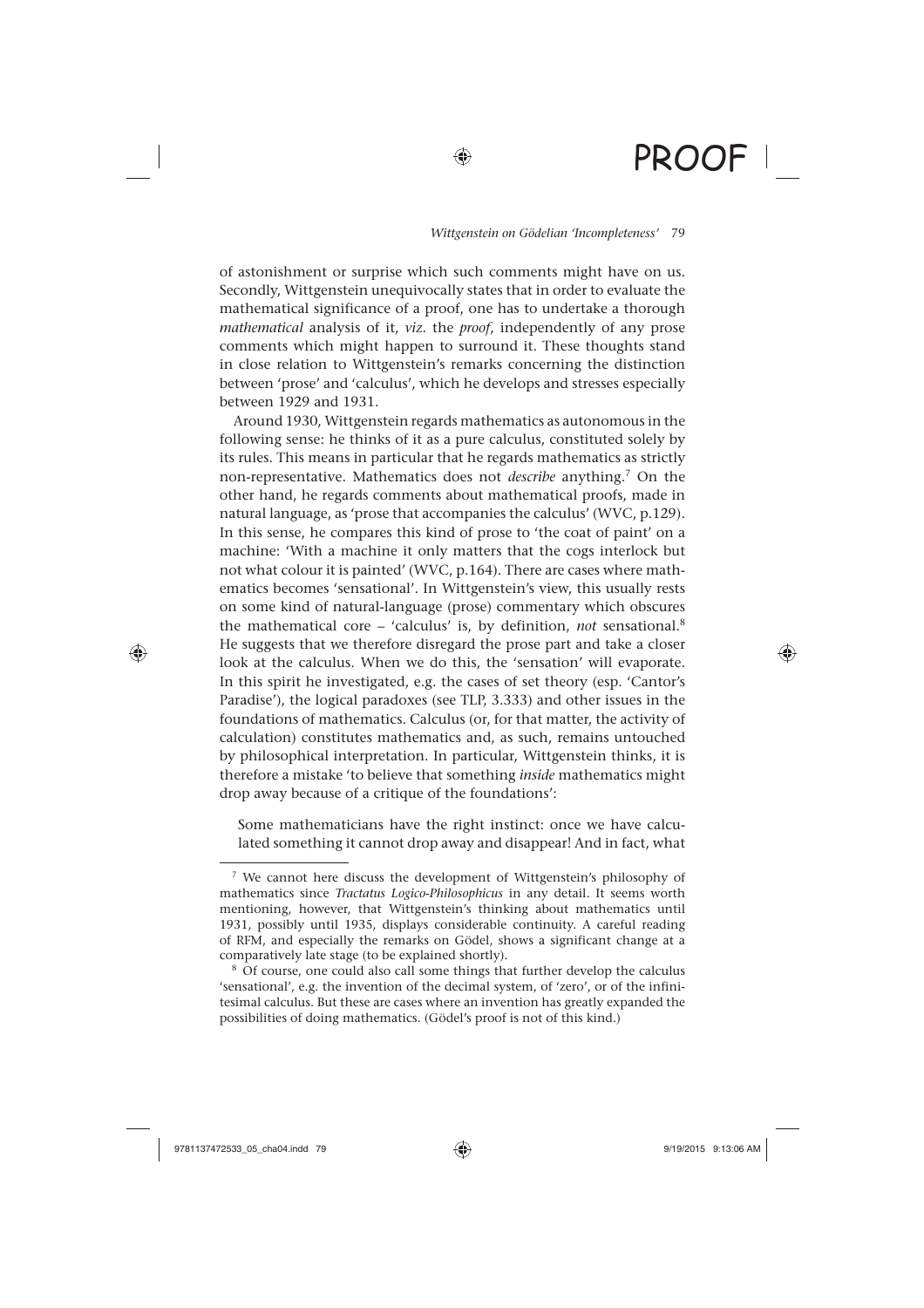#### 80 *Wolfgang Kienzler and Sebastian Sunday Grève*

is caused to disappear by such a critique are names and allusions ... , hence what I wish to call *prose* . It is very important to distinguish strictly between the calculus and this kind of prose. Once one has become clear about this separation, all these questions, such as those about consistency, independence, etc., will drop away. (WVC, p.149)

♠

 Wittgenstein had already advocated the same fundamental thought in the *Tractatus* , namely, that mathematics does not *describe* anything. We describe things, for example, by *using* sentences (prose) of our natural languages in order to communicate *about* the world. But, according to Wittgenstein, no such distinction between the use of symbols according to the rules of the calculus and expressing facts through some kind of predication applies to mathematics. As he already wrote in the *Tractatus* , it only leads to confusion and misunderstanding if one attempts to apply this distinction between 'doing (calculating)' on the one hand and 'describing' on the other to mathematics.<sup>9</sup> Just like tautologies in logic, mathematical equations 'say' nothing.

 This approach has far-reaching consequences. As Wittgenstein points out, many problematic questions concerning 'consistency, independence, etc.' – and, we might add, a special sort of 'unprovability' – will simply disappear once we rid ourselves of this fundamental misunderstanding. Thus, Wittgenstein can be seen to declare his general mistrust against Gödel-style prose as early as 1931. <sup>10</sup>

 The reason Wittgenstein stops emphasising the distinction between prose and calculus is closely tied to his later conception of language.

 Starting in 1933, Wittgenstein begins to develop the conception, and related methods, of language-games. In this connection, he begins to focus on the various interrelations between linguistic and non-linguistic activities. In the course of this shift of focus, the distinction between calculus, regarded as pure (non-descriptive) activity, and prose, *mere* talk as it were, loses its seemingly fundamental importance. The conception of languagegames is significantly more complex than the earlier distinction between prose and calculus (which was, by comparison, too clear-cut and simple

◈

In the same spirit, Wittgenstein emphasises the equivalence of 'process and result' in TLP, 6.1261. (See also our discussion of surprises in mathematics in Section IV, below.)

 $10$  The conversation quoted above (WVC, p.149) took place on 1 January 1931. Gödel's original article was only published later that same month. But Gödel had already communicated his results to several members of the Vienna Circle and others in 1930 (see also Gödel (1930)).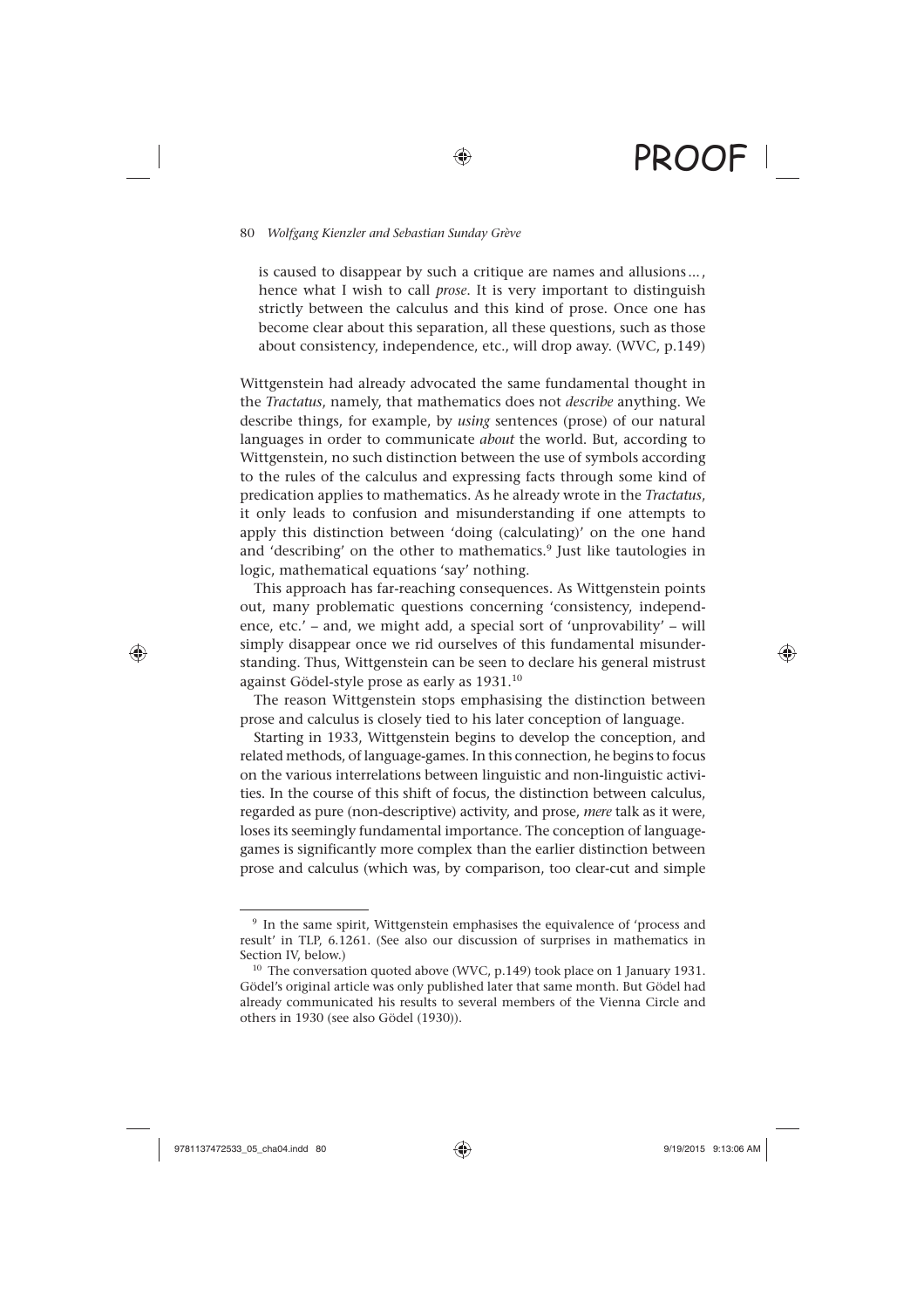# PROOF |

#### *Wittgenstein on Gödelian 'Incompleteness'* 81

to be accurate). Consequently, Wittgenstein's primary interest is no longer whether some particular item can be classified as either calculus or prose, that is, as either (non-linguistic) activity or (linguistic) description of that activity. On the contrary, Wittgenstein is now primarily investigating the ways in which linguistic activity and non-linguistic activity are intimately intertwined (i.e. beyond practical separation).

♠

 With regard to Gödel, the attempt to separate prose from calculus would rest on the mistaken assumption that Gödel, in fact, *first* calculated his mathematical results (as it were, blindly), and that it was only *afterwards* that he attempted to make sense of them in ordinary language. Actually, however, the essential parts of Gödel's proof *were inspired by his*  philosophical agenda.<sup>11</sup> Thus, 'prose' and 'calculus' cannot be neatly separated, in this case, because the calculus is designed to support a philosophical idea (in prose) – and the resulting proof is in turn explained in terms of the underlying philosophical notions. In this case, therefore, the calculus does not have a mathematical environment where it could stand on its own two feet.

*If* the mathematical could be separated from Gödel's commentary in accordance with the distinction between prose and calculus, *then* Wittgenstein really should have examined the proof series themselves ('from A to Z') rather than paying so much attention to Gödel's comments, which, at the end of the day, could 'drop away'. However, as we know, quite the contrary is true. Wittgenstein in fact directs *all* of his attention onto Gödel's prose, and appears to take it remarkably seriously: persistently, Wittgenstein tries out possible mathematical scenarios in an attempt to spell out concrete implications of Gödel's claims. Now, the particular reason why Wittgenstein does this lies precisely in the fact that he sees Gödel's 'commentary' and Gödel's formal proofs as fundamentally intertwined. <sup>12</sup>

 When Wittgenstein uses the word 'prose' in some later remarks on mathematics, he is not invoking his earlier distinction between prose and calculus. Rather, he is discussing a different, although not entirely unrelated, problem: namely, in his own words, 'the curse of prose, and

◈

<sup>&</sup>lt;sup>11</sup> In a letter to Hao Wang, Gödel in fact explained that only his objectivist philosophical views led him to his results from 1930/31. See Gödel, 2003 [1967], p.398. See also Feferman (1984).

<sup>&</sup>lt;sup>12</sup> It would therefore be misleading to continue to speak in the following of Gödel's prose as either 'prose' in the technical sense described above or, indeed, 'commentary'. We shall henceforth use the more neutral term 'explanations' instead.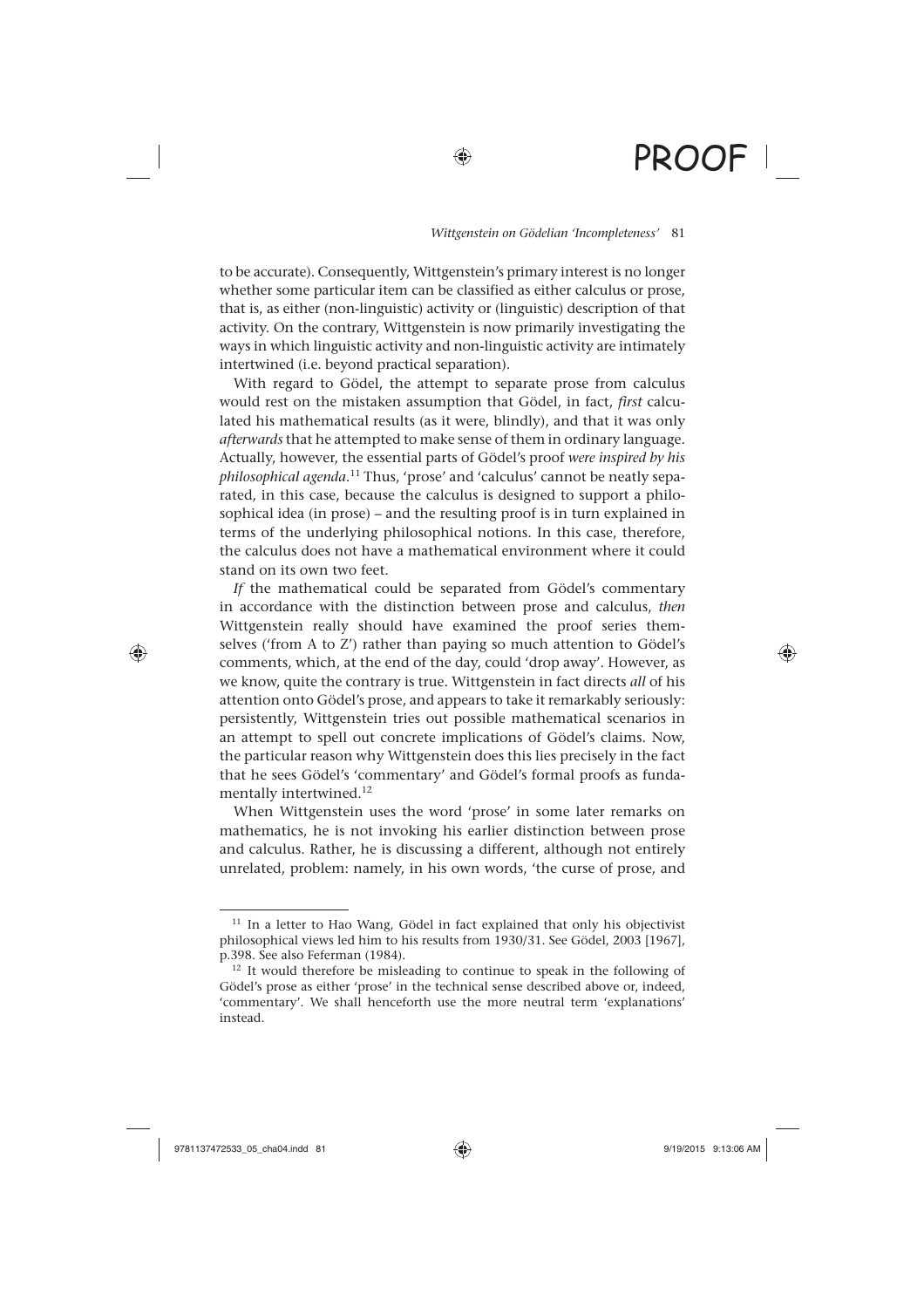#### 82 *Wolfgang Kienzler and Sebastian Sunday Grève*

particularly of Russell's prose, in mathematics' (RFM VII, §41). He elaborates as follows:

♠

 The curse of the invasion by mathematical logic into mathematics is that now any sentence can be represented in a mathematical notation, and this makes us feel obliged to understand it. Although of course this notation is nothing but the translation of vague ordinary prose. (RFM V, §46)

 The issue here does *not* concern fuzzy prose commenting on exact proofs. Instead, Wittgenstein is discussing the translation of ('vague') ordinary prose into logico-mathematical notation which *appears* to be exact.

 Thus, in general, Wittgenstein distinguishes between the following two phenomena: first, mathematical results that are difficult and unfamiliar, and which can only be appropriately evaluated once we have thoroughly studied the relevant details; and, second, mathematical proofs that are designed to create an appearance of paradox or surprise—hence, something entirely non-mathematical and comparable instead to some kind of trick, as we shall see more clearly below. Therefore, the thorough study of any particular case of this second kind of phenomenon will be conducted according to one of the following two approaches. For we can either seek to discover the source of the appearance of paradox or surprise, and thus discard the illusion, or patiently describe how it is that mathematical practice has no room for paradoxes or surprises of this kind. In Appendix III, Wittgenstein takes the latter path.

## **III. The text and context of Appendix III**

 The text of Appendix III constitutes the only sustained discussion of Gödel in the entire *Nachlass* , which Wittgenstein himself took care to revise, revisit and edit. Appendix III reproduces the text of a typescript (TS 223) dating from 1938, which Wittgenstein separated from a more extensive typescript (TS 221) from the same year. The latter contains the entire material which makes up Part I of RFM, including all three appendices. <sup>13</sup> Furthermore, all relevant passages in TS 223 can be traced

⊕

<sup>&</sup>lt;sup>13</sup> Appendices I and II were first published in English only with the third, revised and reset edition of 1978. The English translation of the text of *Remarks on the Foundations of Mathematics* was first prepared by G. E. M. Anscombe in 1956. The 1978 edition contains the typographically identical German and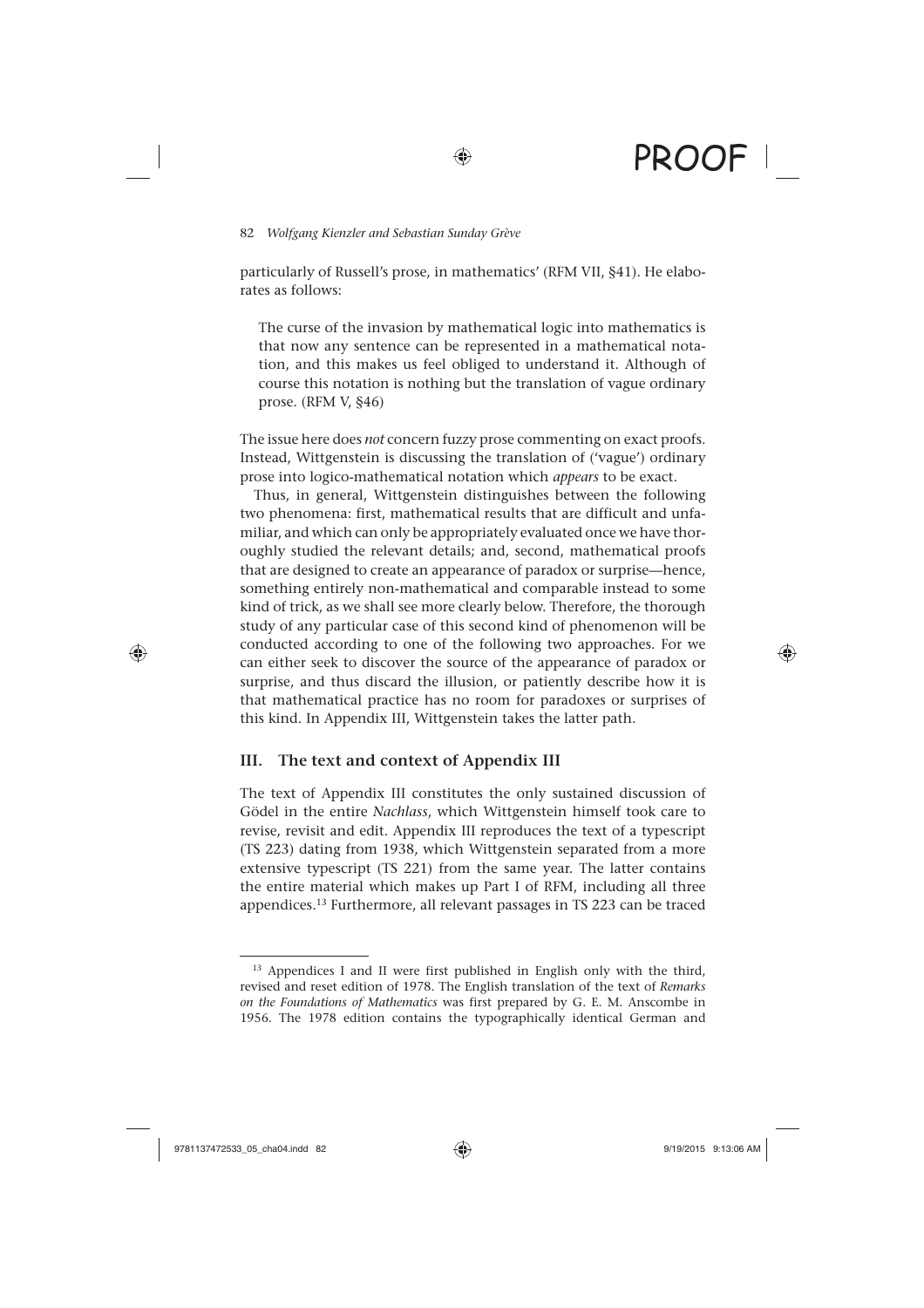# PROOF |

#### *Wittgenstein on Gödelian 'Incompleteness'* 83

back to one manuscript passage (in MS 118). <sup>14</sup> Thus, in MS 118, TS 221 and TS 223, Wittgenstein carefully prepared three subsequent versions of this same material. <sup>15</sup>

 MS 118 also contains some additional remarks which did not make it into the final version, but which belong in the direct vicinity of the train of thoughts in Appendix III. Due to their excision for the selection in TS 221 and TS 223, these remarks have not received any attention to date. As this material is of considerable value in appreciating Wittgenstein's line of investigation, we shall include these passages and briefly comment on them, in footnotes, where they occur.<sup>16</sup>

 One important feature of the text of Appendix III consists in the fact that Gödel's name is not mentioned even once. Wittgenstein treats the issue in a purely systematic manner.<sup>17</sup> The entire discussion evolves from a single statement, which purports to present the result of some sensation-causing proof, *viz*. 'There exists a sentence *P*, which is true but unprovable'. Wittgenstein reduces the notation of this 'sentence' to a single letter  $(P')$ , thus indicating that he is not at all concerned with any subtle details of the steps in the formal proof procedure. The central question is: how are we supposed to react to such statements about proofs and provability, and what kinds of statement might be

<sup>15</sup>MS 118, TS 221 and TS 223 have all been published in the *Bergen Electronic Edition* . TS 221 is also available in the exemplary *Kritisch-genetische Edition* (PU, 2001), edited by Joachim Schulte (for TS 221, see pp.329–446; for the first nineteen sections of Appendix III, including various references to MS 118, see pp.424–32). The complex textual genesis of this material resulted in several errors in its publication as Appendix III (especially in §§6, 15, 17–19), as indicated in the respective commentaries below.

<sup>16</sup> As is well known, Wittgenstein also wrote quite a few more remarks commenting on the 'Gödel situation'. Some of these are of great interest, but as he did not revise and order any of them in any way comparable to Appendix III, we shall have to discuss them on another occasion.

<sup>17</sup> Wittgenstein was never interested in anybody's thought just for the sake of getting clear about what so-and-so wanted to say, but he was always focused entirely on the systematic question that he himself was interested in.

⊕

♠

English text (only more space between sections is introduced), except that in §17 of Appendix III the words 'fear and awe of mathematicians' are replaced by 'dread and veneration by mathematicians'.

<sup>&</sup>lt;sup>14</sup> The relevant remarks in MS 118 are dated 22-24 September 1937. This manuscript already contains the complete text of Appendix III in its final arrangement, with the sole exceptions of the final section (§20, which stems from MS 159, pp.24r–25) and the final paragraphs of sections 14 and 15 respectively.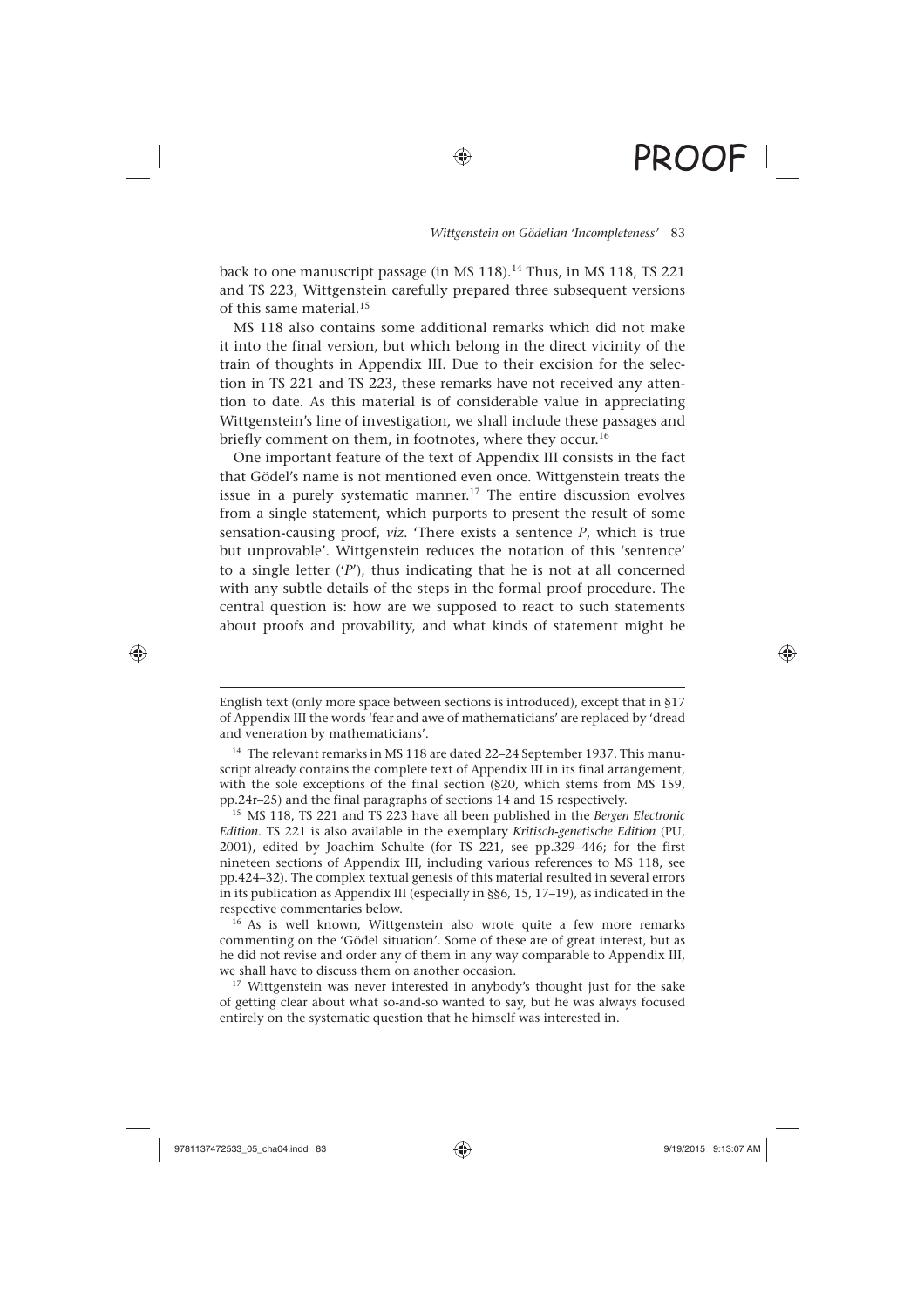appropriate or reasonable to make when we are confronted with certain mathematical situations?

♠

 Another important feature of the text lies in the fact that Wittgenstein does not explicitly put forward any claims of his own. The text proceeds in the form of some reminders about sentences and equations, but mostly as a dialogue (similar to many well-known passages from *Philosophical Investigations* ). Wittgenstein reacts to, and enquires about, the statements of an anonymous Gödelian voice who is putting forward the claim that we have to accept a particular statement as true.

 Before commenting on the remarks in detail it will be useful to say a few words about their position in the context of RFM, Part I (including its three appendices). For it is Wittgenstein's philosophy of mathematics at the time of producing the typescripts underlying this first part of the edited volume which constitutes the primary context that will help to make Appendix III more intelligible. To date, such a contextualisation has not yet been undertaken.

 Wittgenstein originally intended to publish RFM I as the second instalment of his *Philosophical Investigations* . More precisely, he had planned the text of RFM I to provide the direct continuation of an earlier version, which corresponds to sections 1-188 of the *Investigations*. The main text of RFM I concerns central mathematical notions such as inference, proof, calculation and logical compulsion. The three appendices go on to deal with issues which do not concern the core areas of mathematics. In particular, all three appendices discuss problems regarding the relation between mathematics and forms of representation (including, in particular, ordinary language).

 In Appendix I, Wittgenstein introduces two different negation signs. He stipulates that double negation using one of the signs ('non') yields affirmation, while double negation using the other ('ne') yields amplified negation. This leads to the apparent paradox that 'non' and 'ne' have, in some sense, the same and, in some other sense, a different meaning. He points out that the appearance of paradox is a mere symptom of one's entanglement in our concepts and notations; for, e.g. '[w]hoever calls " $\sim p = p$ "... a "necessary sentence of logic" (not a stipulation about the method of presentation that we adopt) also has a tendency to say that this sentence proceeds from the meaning of negation.' (Appendix I, §11) Hence, this is one example of how the striving for meaning can lure us onto the wrong tracks in philosophy, and in the philosophy of logic in particular.

 Wittgenstein then asks whether these two negation signs should be said to differ in meaning, and, if so, how exactly. He turns to questions

◈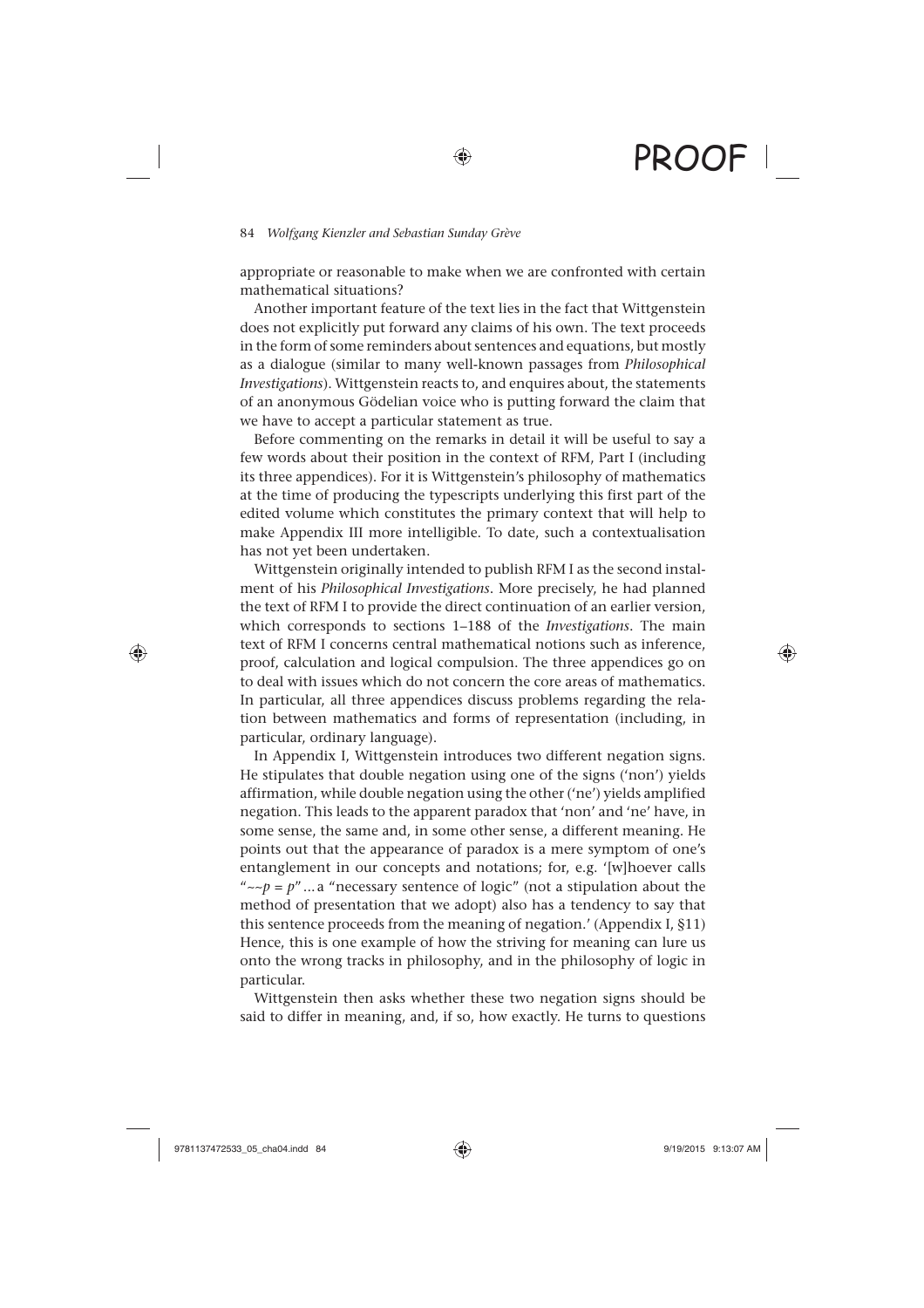#### *Wittgenstein on Gödelian 'Incompleteness'* 85

concerning the use of these signs or rules, and how it might be decided 'what is an essential and what is an inessential, accidental feature of the notation' (Appendix I, §18). In analogy with the game of chess, he points out: 'The game, I should like to say, does not just have rules; it has a point [Witz].' (§20) And, he adds, if we do not see the point of a certain rule in, say, a board game, we will naturally enquire 'about the origin, the purpose, of such a rule' (§23). In concluding this first appendix, Wittgenstein finally notes the following possibility: '"If I understand the character of the game right," I might say, "this is not essential to it."' (§24) — Thus, Appendix I might be argued to bear significant relation to several lines of thought in Appendix III.

♠

 In Appendix II, Wittgenstein discusses the role of surprises in mathematics. In the *Tractatus*, he had already stressed that there could be no surprises in logic or mathematics, because 'process and result are equivalent' (TLP, 6.1261; see also 6.1251). Wittgenstein now interprets the appearance of surprises in mathematics as 'only a sign that unclarity or some misunderstanding still reigns' (Appendix II, §2). He writes: '"The proof has a surprising result!"—If you are surprised, then you have not understood it yet' (*ibid*.). Or, as Frege wrote (who, in turn, ascribes the formulation to his teacher Karl Snell): 'In mathematics, everything must be as clear as  $2x2=4'$  (Frege, 1979 [1924/25], p.280); of course, such a standard of clarity leaves no room whatsoever for surprises.<sup>18</sup>

 Once again, Wittgenstein sees the root of the problem as being closely connected with certain forms of (linguistic) representation: 'For a form of expression makes us act thus and so.' (Appendix II, §13) He offers the following diagnosis:

 ... a conception, presently dominant, which values the surprising, the astonishing, because it showed the depths to which mathematical investigation penetrates; ... As if, by means of these considerations, as by means of a kind of higher experiment, astonishing, nay the most astonishing facts were brought to light. (RFM I, Appendix II, §1)

 Wittgenstein considers this conception to be fundamentally flawed, since it distorts the nature of mathematics (as we know it from everyday practice), and because it construes mathematics according to the model

◈

<sup>&</sup>lt;sup>18</sup> For useful accounts of Wittgenstein's discussion of surprises in mathematics, see Mühlhölzer (2002) and Floyd (2012).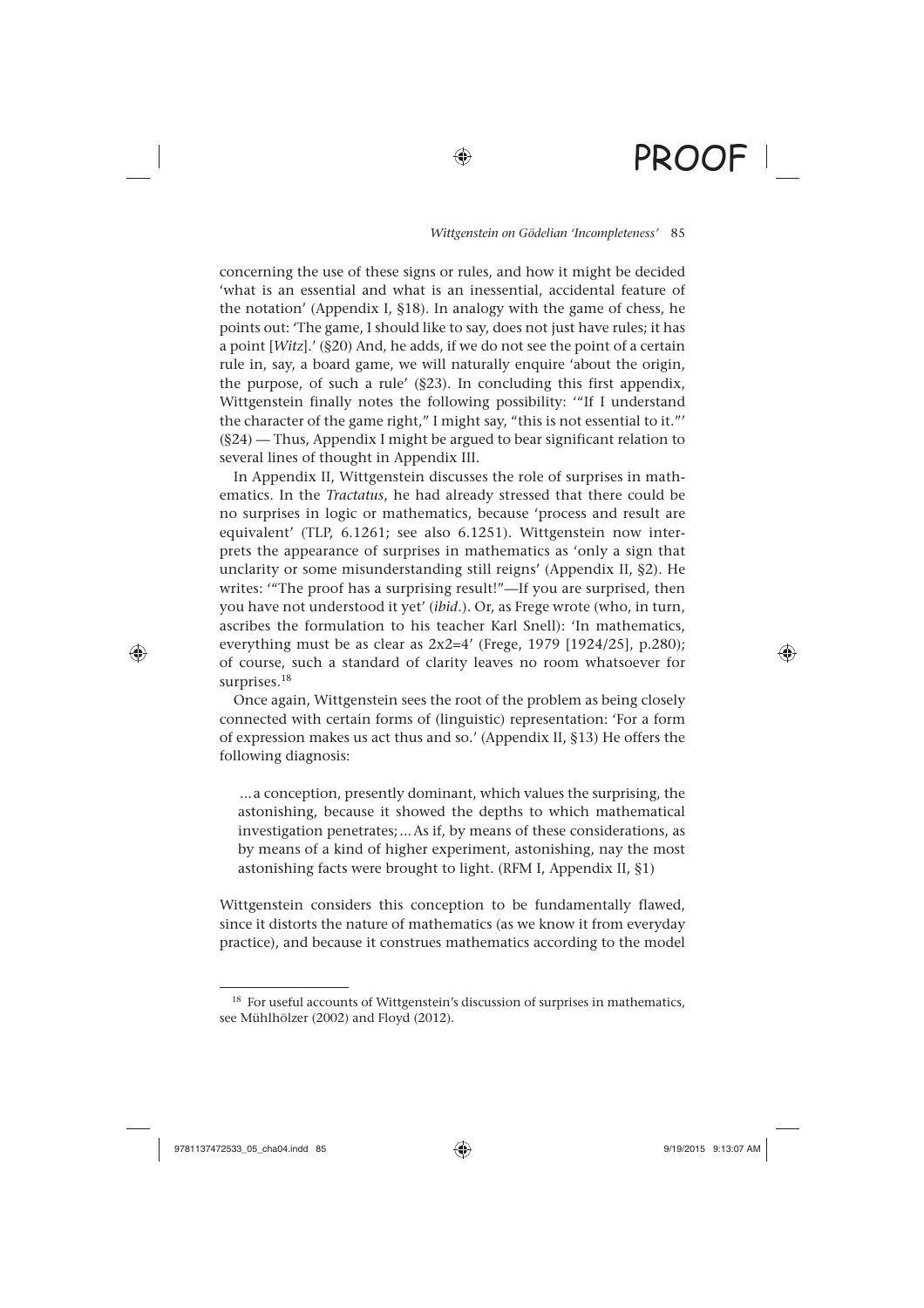of the empirical sciences. Surprises simply do not belong in mathematics. They cannot constitute a proper part of mathematics. Rather, they belong to that dubious periphery of mathematics, where mathematical results, which (by themselves) are of course required to be rigorous and *un* surprising in every single step, are transformed into statements of ordinary language which only then begin to sound puzzling and astonishing. But as long as this effect of surprise continues to exist, Wittgenstein thinks, we have not yet reached an adequate understanding of the mathematical situation.

♠

 Insofar as Gödel's proof has been regarded as a *paradigm* of a 'surprising' result in mathematics ever since its first publication in 1930/31, we may now see how the text of Appendix II can be interpreted as already dealing with Gödel in some sense. Notably, in his original article, Gödel himself speaks of his 'surprising results concerning consistency proofs for formal systems' (Gödel 1986 [1931], p.151 [176], emphasis added). Again, Wittgenstein's task would thus be to clarify Gödel's explanatory statements in such a way as to dispel the appearance of surprise completely.

 In Appendix III, finally, Wittgenstein makes the relation between mathematics and ordinary language the main focus of his discussion. For instance, Wittgenstein indicates that, contrary to a common view, there in fact exists only a 'very superficial' similarity between arithmetical equations and sentences of ordinary language (see esp. Appendix III, §§1–4 and 20). But the central question of Appendix III is how we are supposed to react to statements such as the following: '"I have constructed a sentence (I will use 'P' to designate it) in Russell's symbolism, and by means of certain definitions and transformations it can be so interpreted that it says:  $\Delta P$  is not provable in Russell's system'. ... "' (Appendix III, §8).

 Appendix III can thus best be understood as the detailed analysis of one *example* of what was already discussed at a more general level in the preceding Appendix II.

# **IV. Appendix III in detail**

 At a first glance, sections 1–4 and 20 can easily appear to be somewhat disconnected from the bulk of Appendix III. They are, however, of special importance for any adequate understanding of the text because they characterise the perspective from which Wittgenstein approaches the issues. The introductory remarks are designed to raise an initial awareness in the reader of what Wittgenstein regards as constituting a certain

◈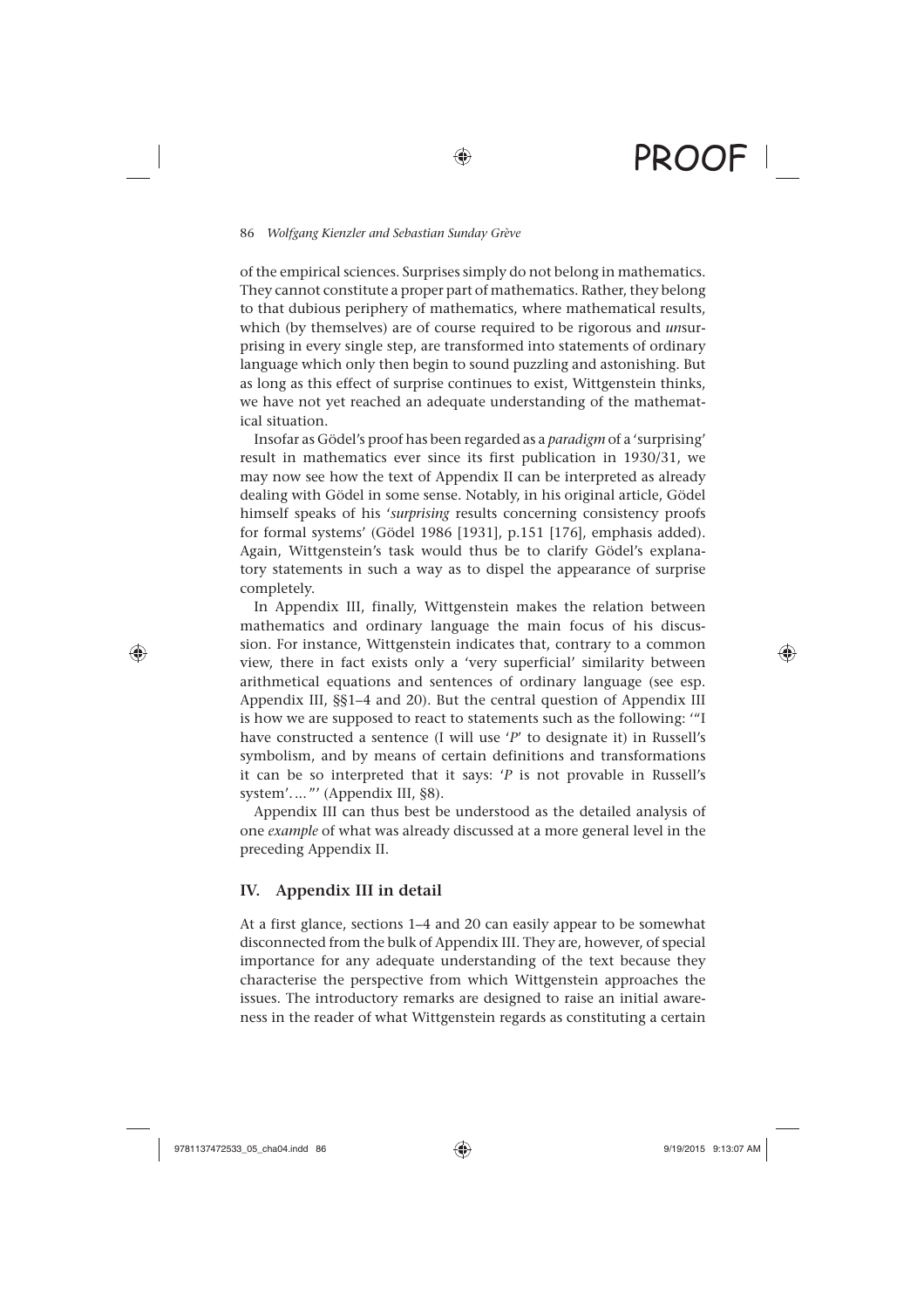problematic unclarity in our common ways of thinking and speaking about mathematics that is generally neglected.<sup>19</sup>

 In order to further facilitate the understanding of the section-by-section commentaries below, the following general observations concerning the specific stance taken by the author of the text of Appendix III may be in order.

 Wittgenstein assumes no prior knowledge of the specificities of Gödel's results whatsoever on the part of the reader. He merely requires from his readers some familiarity with the basic mathematical practice of proceeding by means of proofs, as well as the kind of axiomatic formal system described in Russell's and Whitehead's *Principia Mathematica* . He thus intends to simulate a situation in which we *hear* about Gödel's proof for the first time— *not* one in which we study Gödel's proof series or even Gödel's introductory remarks. <sup>20</sup>

 As already mentioned above, the entire discussion of Gödel's results proceeds without any explicit reference to Gödel (or, in fact, any other historical reference), but it evolves from a single statement which purports to summarise some mathematical result, *viz* . 'There exists a sentence *P* , which is true but unprovable'. Everything else in Appendix III Wittgenstein develops by way of examining variations of this statement.<sup>21</sup>

 In particular, Wittgenstein consequently bypasses any specifics of Gödel's technical procedure. This means, notably, that he charitably assumes the most favourable conditions of complete formal correctness. Wittgenstein's focus is instead exclusively on Gödelian *explanations* , not of the internal correctness of the proof, but of the ways we could possibly place something like *P* within the existing system of mathematics. <sup>22</sup>

◈

♠

<sup>&</sup>lt;sup>19</sup> Wittgenstein had already mentioned this in his letter to Schlick: 'If you hear that someone has proved that there must be unprovable sentences in mathematics, ... [f]or example, you do not know what a "mathematical sentence" is according to the conception of this proof.' (CC, LW-Schlick-31-7-35, our translation)

<sup>&</sup>lt;sup>20</sup> In fact, Wittgenstein had detailed knowledge of Gödel's proof (including its more 'technical' details) and discussed it with mathematicians (see Floyd and Putnam (2000)). For his philosophical investigations in Appendix III, however, Wittgenstein deliberately left this kind of knowledge aside.

<sup>&</sup>lt;sup>21</sup> This crucial fact about Wittgenstein's treatment of 'Gödel' in Appendix III has been completely ignored in the literature to date.

<sup>&</sup>lt;sup>22</sup> As will be seen, however, some of Wittgenstein's remarks do seem to connect closely to aspects of Gödel's proof that are usually considered to be quite 'technical'. This has been taken as evidence that Wittgenstein is working on a technical level after all (see, for instance, the discussion of ω-consistency in Floyd and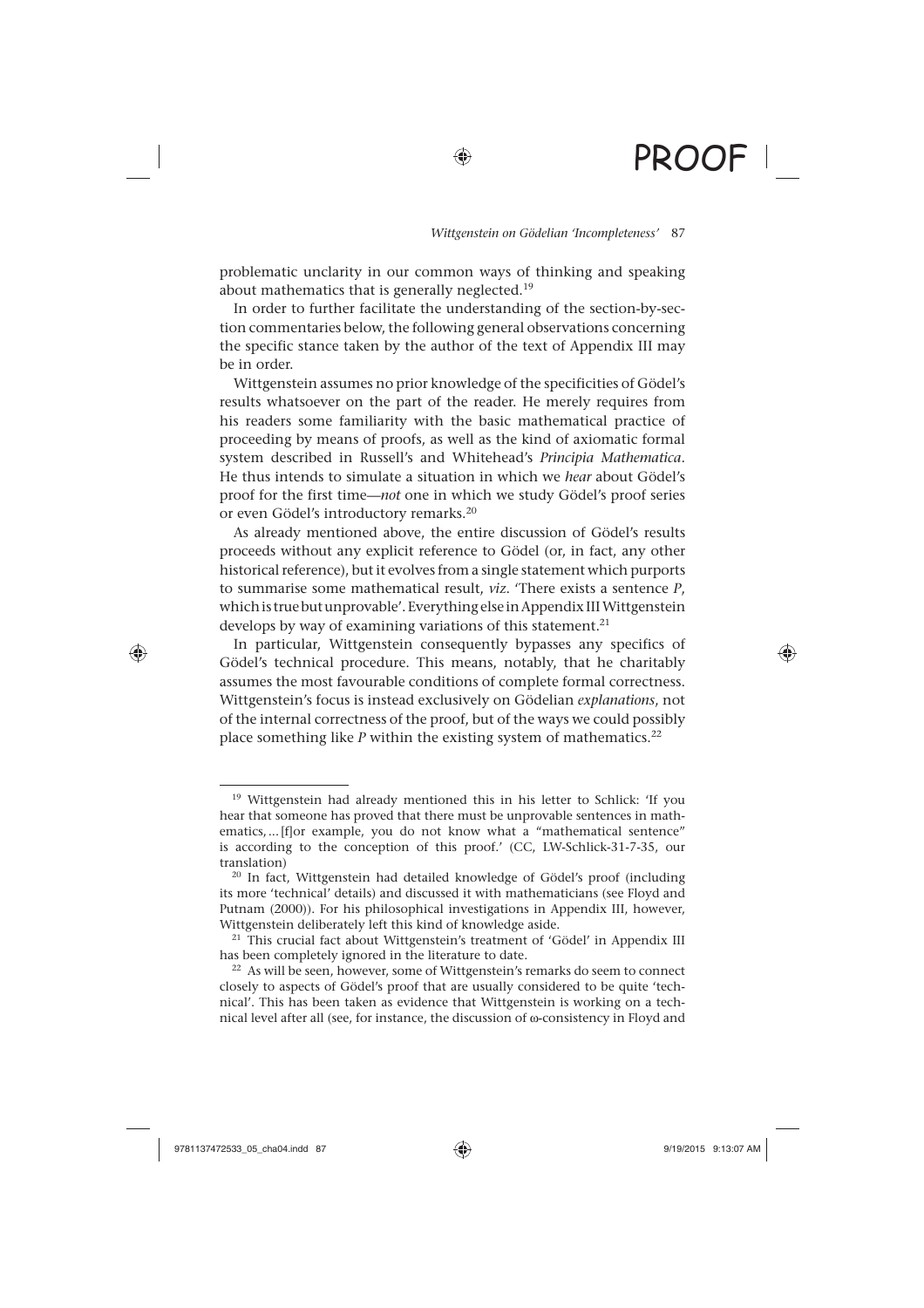The question which Wittgenstein investigates could also be formulated thus: how are we to react to such explanations, if we strive for conceptual clarity? The difficulty, which Wittgenstein repeatedly gives expression to, could be formulated thus: how can we even so much as *understand* these statements which appear to follow from Gödel's results? And the outcome of Wittgenstein's discussion might perhaps be put as follows: if we make the elementary assumption that in mathematics we do not accept anything which has not been proved – then a claim like 'In mathematics there exist true but unprovable sentences' will simply not be understood and, in this sense, be nonsensical. (We might as well ask: 'Are there unprovable theorems?') More specifically, the crucial way in which, upon careful examination, we find ourselves unable to understand such a statement is that, if the relevant 'sentence' is (as in Gödel's case it is) like *P*, where *P* reads '*P* is unprovable', we face the following dilemma: given our elementary assumption that mathematics is a practice which consists entirely of proofs, in order for *P* to be a proper part of mathematics, we will have to actually prove it; however, once *P* has been proved, the statement that it was 'unprovable' becomes problematic.

♠

 The dialectic of Wittgenstein's dialogues in Appendix III is designed to bring out this dilemma. It is essential to note that Wittgenstein does not, however, attempt to ultimately solve it. Rather, he carefully points out that it is only the original idea of 'unprovable sentences' that forces the dilemma upon us.

 Besides bypassing all technical details of Gödel's proof procedure, Wittgenstein further refrains from discussing metamathematical or semantic considerations. Many commentators have considered this as a serious omission, invalidating most of what Wittgenstein writes. But such an objection fails to acknowledge the fact that, for the sake of the argument, Wittgenstein assumes solely the most elementary point, namely that engaging in the activity of mathematics means engaging in an activity of constructing proofs, as a shared commitment at the basis of his discussion. <sup>23</sup> At the heart of this practice lies the distinction

<sup>23</sup> As he had already written in his letter to Schlick: 'For, on the other hand, we can distinguish a [practice of] mathematics in which there are *no* unprovable sentences, e.g. elementary arithmetic.' (CC, LW-Schlick-31-7-35, our translation)

◈

Putnam (2000)). We, however, would suggest that these points of contact should be read in the opposite direction: they can be regarded as evidence that Gödel, when he worked out the technical details of his proof, was trying to accommodate some of the issues Wittgenstein discusses in Appendix III. The point of contact is at the conceptual, not the technical, level.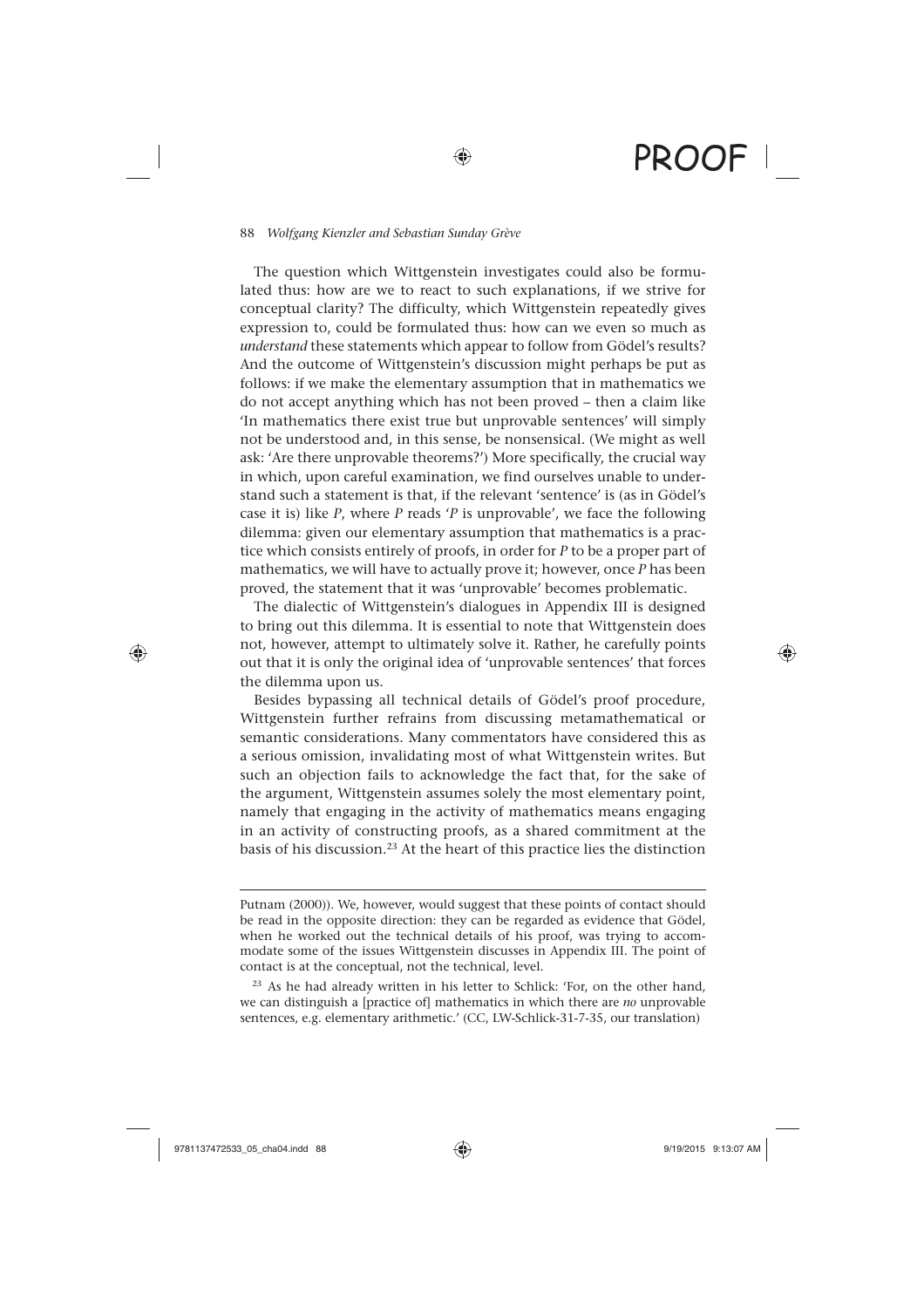#### *Wittgenstein on Gödelian 'Incompleteness'* 89

between that which has been proved and that which has not been proved. It seems likely, however, that Wittgenstein regarded Gödel's metamathematical and semantic considerations as entirely separate from this basic mathematical practice and thus as, in an important sense, gratuitous.<sup>24</sup>

♠

 As Wittgenstein had already written to Schlick (as cited in Section I above), he finds 'not yet *anything* astonishing' in Gödel's explanations of his results. This is because, on close examination of those explanations, Wittgenstein felt quite unable to make any definite *sense* of them which could have established, in a comprehensible manner, an unambiguous connection with our basic mathematical practice of proceeding by means of proofs. Thus, as has already been mentioned, Gödel was quite right to suspect that Wittgenstein also 'pretended not to understand it' (Gödel, 2003 [1972], p.133). For, as has already been pointed out above (in Section III) and as we shall see in even more detail below: Wittgenstein does not present his case apodeictically, or even in the form of a single line of argument. Rather, in Appendix III – in the context of a discussion concerning the problematic analogy between mathematical 'sentences' on the one hand and ordinary statements on the other (see esp. §§1–4 and 20) – Wittgenstein conducts a number of detailed dialogues with an anonymous Gödelian, in which he acts out, one after the other, various possible ways in which one might *try* to give a clear sense to the kind of explanations Gödel gave of his results.<sup>25</sup>

◈

 $24$  Gödel expresses the heart of his metamathematical reasoning thus: 'The method of proof just explained can clearly be applied to any formal system that, first, when *interpreted* as representing a system of notions and propositions, has at its disposal *sufficient means of expression to define* the notions occurring in the argument above (*in particular, the notion "provable formula"*) and in which, second, every provable formula is *true in the interpretation considered*.' (1986 [1931], p.151 [175–6], our emphasis)

He expresses the outlines of his semantic reasoning in the remarkable footnote 48a to his original article: 'As will be shown in Part II of this paper, the true reason for the incompleteness inherent in all formal systems of mathematics is that the formation of ever higher types can be continued into the transfinite' (1986 [1931], p.181 [191]). Unfortunately, Gödel never actually wrote this 'Part II'.

 $25$  It should further be noted that, similar to the case of many remarks in the *Investigations* , it would often be too simple to identify text, which is not clearly identifiable with the voice of the anonymous Gödelian, with Wittgenstein's own voice.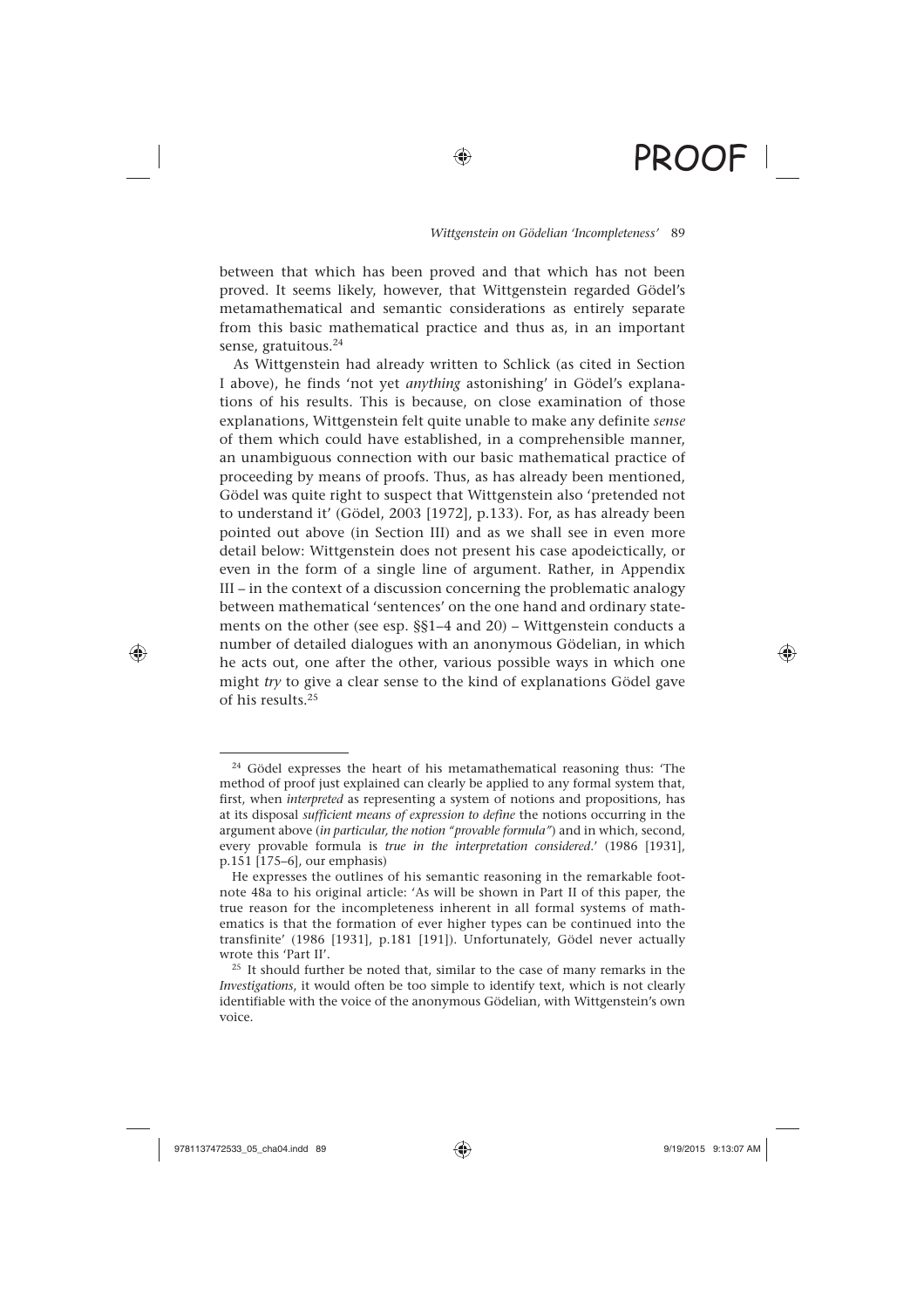## **V. Section-by-section commentary**

### **Note on the translation**

 Throughout the original text of Appendix III, Wittgenstein uses the word 'Satz' rather than, for instance, 'Proposition' or 'Formel' (formula). The German word 'Satz' is ambiguous between possible meanings in English such as 'formula', 'sentence', 'proposition' and 'theorem'. In her English translation of the appendix, G. E. M. Anscombe decided to translate this one German word as 'proposition' for most of its instances and 'sentence' for a number of others. For the purposes of the present account, which stresses the unity of the composition of Appendix III as a whole, we have decided to translate every instance of 'Satz' (or 'Sätze') as 'sentence' (or 'sentences') instead. <sup>26</sup>

♠

 Our adaptation emphasises Wittgenstein's concern about the consequences of regarding the transcription of mathematics into the notation of *Principia Mathematica* (*PM*) as an 'analysis' of mathematics. Logic is essentially a game played with sentences (that bear a certain interpretive relation to propositions of natural language), but not so mathematics. The transcription of mathematics into the logical notation of *PM* constitutes a *transformation* of mathematics into a system of sentences. This fact tends to be obscured by the term 'proposition'. However, it is only such a transcription of mathematics into a 'sentence'-form which makes Gödel's talk of a 'formula', 'proposition', or 'sentence' as 'asserting its own unprovability' possible in the first place and hence so seemingly intelligible. It should, however, also be noted that Wittgenstein is not endorsing any (careless) talk of mathematical 'sentences' – he is only adopting this way of speaking in order to bring out his point of criticism.

### *Section 1*

⊕

 This initial section prepares the ground for the discussion of linguistic analogy, or assimilation, between language-games that in fact differ from each other in important respects. Wittgenstein begins by making a basic observation, namely that, unlike the case of most assertions, we would not normally speak of a question or command as being 'true or false'. But, Wittgenstein notes, it is quite easy to imagine a language in which questions and commands would standardly be 'expressed in the form of

<sup>&</sup>lt;sup>26</sup> In particular, we will hence also speak of 'sentence(s)' with regard to *Principia Mathematica* .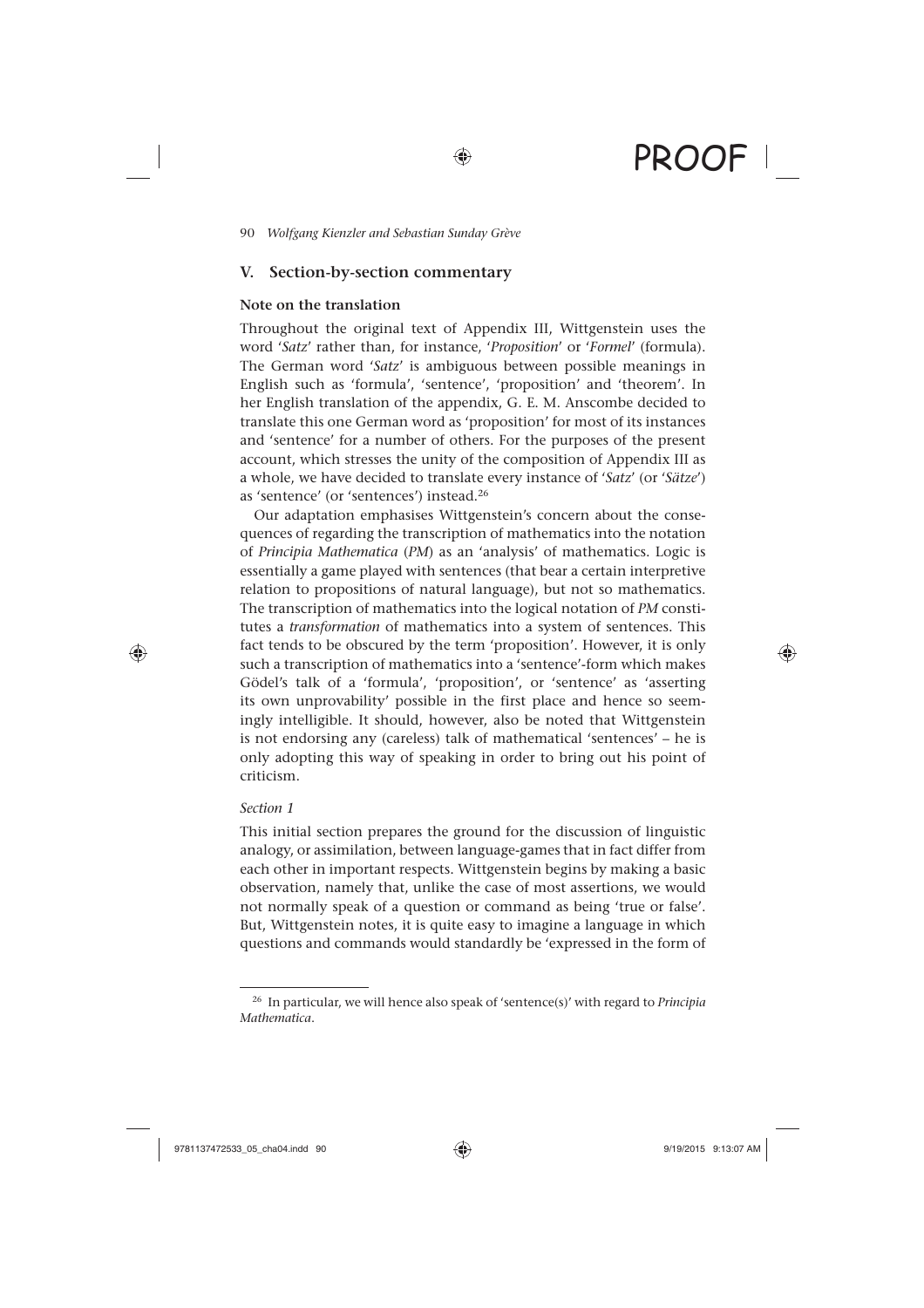statements'. He points to possible examples as 'forms corresponding to our: "I should like to know if ... " and "My wish is that ... "'. At the end of the section, Wittgenstein leaves his readers with the question what one should think of such a language in which, say, questions would always be expressed in the form of statements.

♠

 Wittgenstein's answer, which is expressed clearly by the overall dialectic of these beginning sections of the appendix, could be put as follows: the superficial assimilation (or, even, identity) of certain utterances, by way of using the same syntactical form in each case, should not mislead us into thinking that, therefore, the respective languagegames really were, or had to be, of the same kind. After all, we know that questions, commands and assertions are language-games that are played quite differently from each other.

### *Section 2*

◈

 Next, Wittgenstein comments on some related aspects of what in German are called '*Behauptungssätze'* (literally, 'assertion sentences'<sup>27</sup>): 'The great majority of sentences that we speak, write and read, are assertion sentences.' He points out that the act of 'assertion' ('Behauptung') is not usually something which we choose to *add* to certain sentences. Rather, Wittgenstein suggests, it is 'an essential feature of the game we play with' such sentences that 'the game of truth-functions is played with them'.

 Wittgenstein compares this linguistic feature to one which is essential to the game of chess, namely that 'there is winning and losing in it'. He then notes that ('of course') we could invent variants of the game in which there was no winning or losing, or in which the conditions for winning and losing respectively were different.

 This time, Wittgenstein does not end with an explicit question, as he does in §1. But it seems clear that, in analogy with the foregoing considerations, this latter remark strongly invites several related questions. For example, imagine that we came across people who at first appeared to be playing chess, but who as it turns out are playing something which is indeed very similar to chess as we know it but does not include any element of winning or losing. Now, would we still be inclined to think of this as a *variant* of chess, or would we perhaps rather think of it as a different kind of game altogether? Or, similarly, if the conditions for winning and losing were different from those in the game of chess as we

<sup>&</sup>lt;sup>27</sup> This is our translation. Anscombe has 'statement sentences'.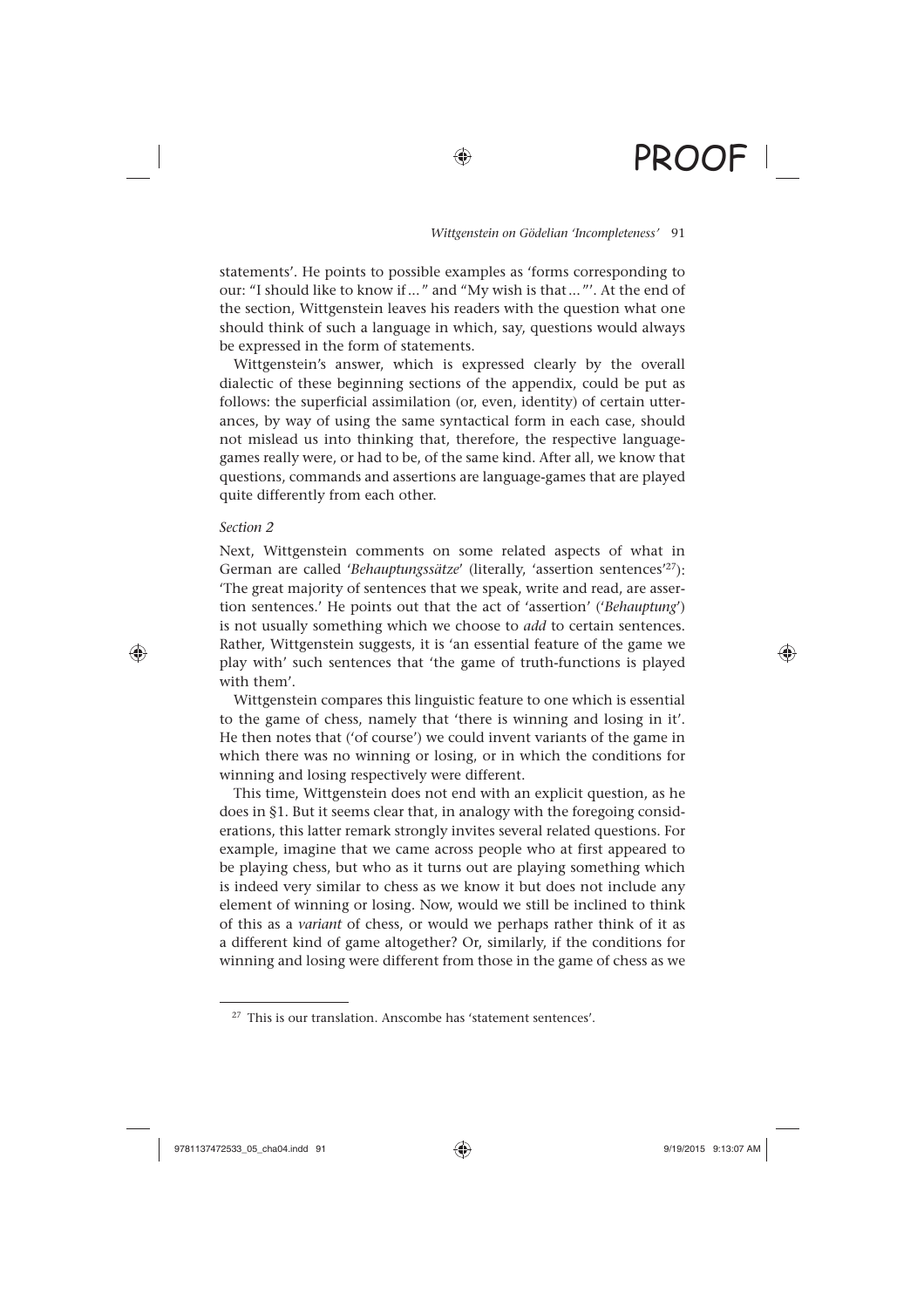know it, *how* different would these conditions have to be in order for us not to speak of 'winning' or 'losing' anymore?

♠

### *Section 3*

 In a brief interlude, Wittgenstein gives us another instance of a possible misunderstanding of linguistic transformation or assimilation. The kind of misunderstanding he has in mind here consists in mistaking the fact that we can theoretically distinguish between a speech act (e.g. 'commanding') and its content for the implication that the speech act is really an additional act to a preceding one, namely one of 'proposing' (or 'assuming')<sup>28</sup> the content as that which is to be acted upon.<sup>29</sup>

## *Section 4*

◈

 At this point, Wittgenstein shifts the focus of the discussion towards arithmetic. He raises the question whether arithmetic could be done without ever even noticing the similarity between certain arithmetical symbols and the sentences of our ordinary language. Thus, he stresses the ways in which mathematics and ordinary language are also different from each other – so much so, indeed, that it could seem just as natural *not* to speak of mathematical *sentences* .

 Wittgenstein then considers one natural 'point of connexion'. For someone might argue that, after all, we displayed the same gestures of approval and disapproval – for instance, by nodding or shaking our head – in the case where someone shows us their calculation results just as in the case where someone tells us about the weather, which would suggest that in arithmetic we are dealing with things which can be right or wrong, hence also true or false, just like our ordinary sentences. 'But', goes the response Wittgenstein sets against this thought, 'we also make gestures to stop our dog, e.g. when he behaves as we do not wish'—and

<sup>&</sup>lt;sup>28</sup> These are our translations. Anscombe's translation of 'Vorschlag' and 'Annahme' as 'proposal' and 'assumption' respectively fails to capture adequately the possible meaning of the German nouns as referring to the respective *acts* , rather than their results.

<sup>&</sup>lt;sup>29</sup> Wittgenstein discusses a similar case in *Philosophical Investigations*, §22, where he directly criticises Frege's account of assertion, and gives the following short example: 'We might very well also write every assertion in the form of a question followed by an affirmative expression; for instance, "Is it raining? Yes!" Would this show that every assertion contained a question?' (PI, §22). This point is also closely related to matters discussed in Appendix I.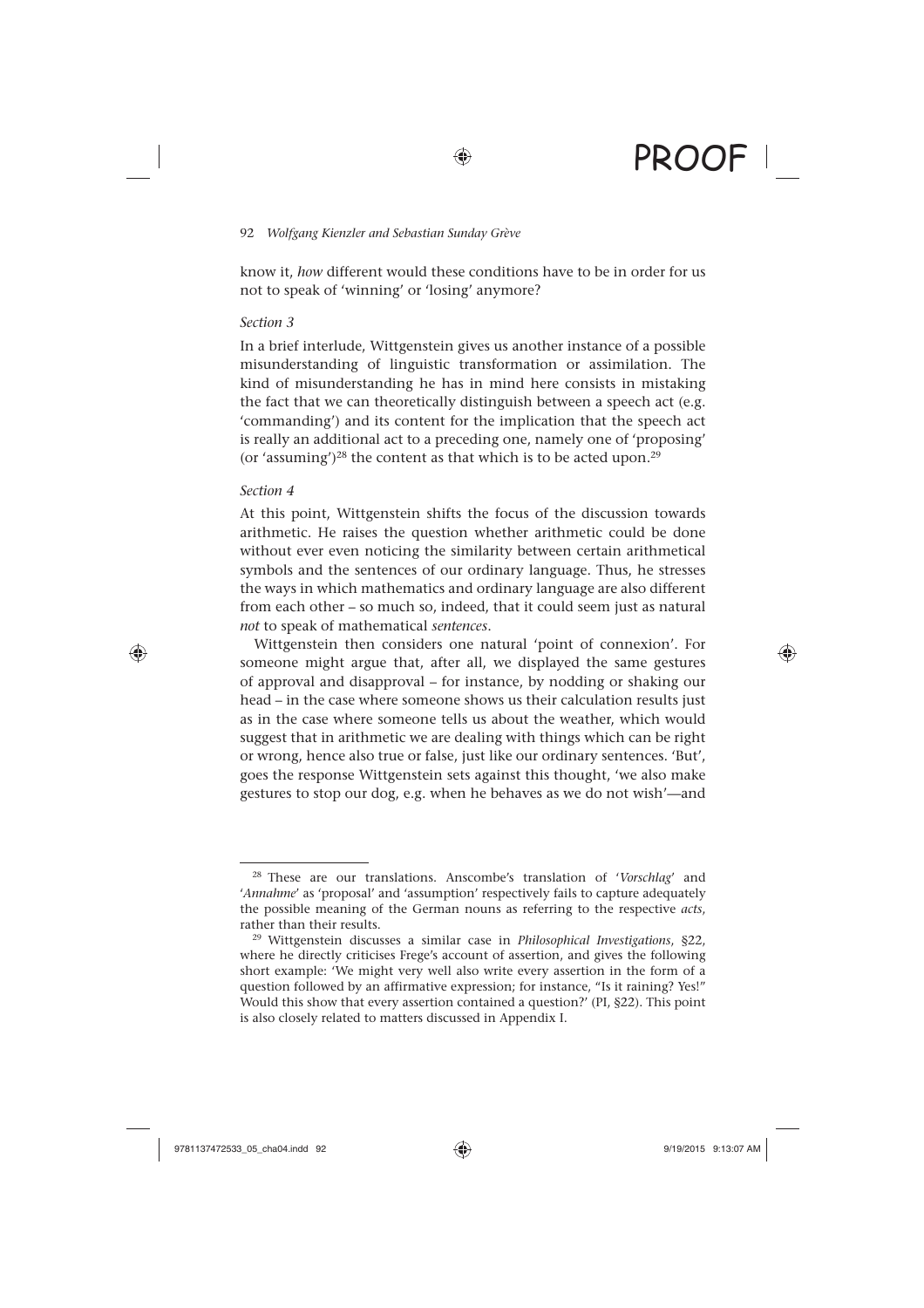surely, we would not want to conclude that therefore our dog's behaviour had to be of some sentence-like nature.

 Next, Wittgenstein considers the linguistic analogy that seems to establish the notion that mathematics does consist of sentences (i.e. entities that can be true or false).

 The analogy consists in the fact that we are used to reading a mathematical equation such as '2 x 2 = 4' as '2 times 2 is 4', whereby – and specifically by the use of the word 'is' – the mathematical equation is made to *sound* just like a sentence. However, as Wittgenstein remarks, this is 'a matter only of a very superficial relationship'. And, indeed, this sort of similarity would disappear entirely if we were to perform addition and multiplication using only an abacus.<sup>30</sup>

In Euclid's *Elements*, there are sentences, usually called *theorems*, that are proved, i.e. 'demonstrated' (q.e.d.), and *problems* where some construction is to be performed. When we have solved such a problem, we can write ' *quod erat faciendum'* (q.e.f.). (The abbreviation 'q.e.c.' – for '*construendum'* – seems to be Wittgenstein's invention.) Wittgenstein points out that we can easily assimilate the two different kinds of task by a change in expression. The difference in what is to be *done* in each case will, however, not be affected by such a transformation. Wittgenstein adds two more examples:

 [§4b.] Consider the use of the form of statements when the rules of a game state: 'We arrange the pieces in such and such an order.' Imagine somebody asking: 'Is this true or false?'.

 I hear that it is 100 kilometres from this town to that one, and I say: '100 km – that is far. –' (A sentence using mathematical concepts only.) (MS 118, pp.107–108r, our translation)

 The first remark again points out that giving, or stipulating, rules is something entirely different from asserting that some state of affairs holds or does not hold. Only in the second case does the question of truth make sense – disregarding the fact that the rule might be expressed in the form of statements.

 The second remark offers an attempt to actually build a sentence that uses only mathematical concepts. However, if we say, outside of any particular situation, '100 km – that is far', this makes no sense whatsoever. Attributing ordinary properties to purely mathematical structures clearly has something awkward about it.

◈

♠

<sup>&</sup>lt;sup>30</sup> MS 118 contains the following two additional sections (the additional remarks are numbered so as to indicate their relative position within the sequence of remarks as published in Appendix III):

 <sup>[§4</sup>a.] Where, in Euclid, we read: this and that is to be constructed, and in the end we have 'q.e.c.', we could also put: it is to be proved that this is the construction of that figure, and in the end we could then put 'q.e.d.', i.e. we could transform the result into a sentence that has been proved. (MS 118, p.107v, our translation)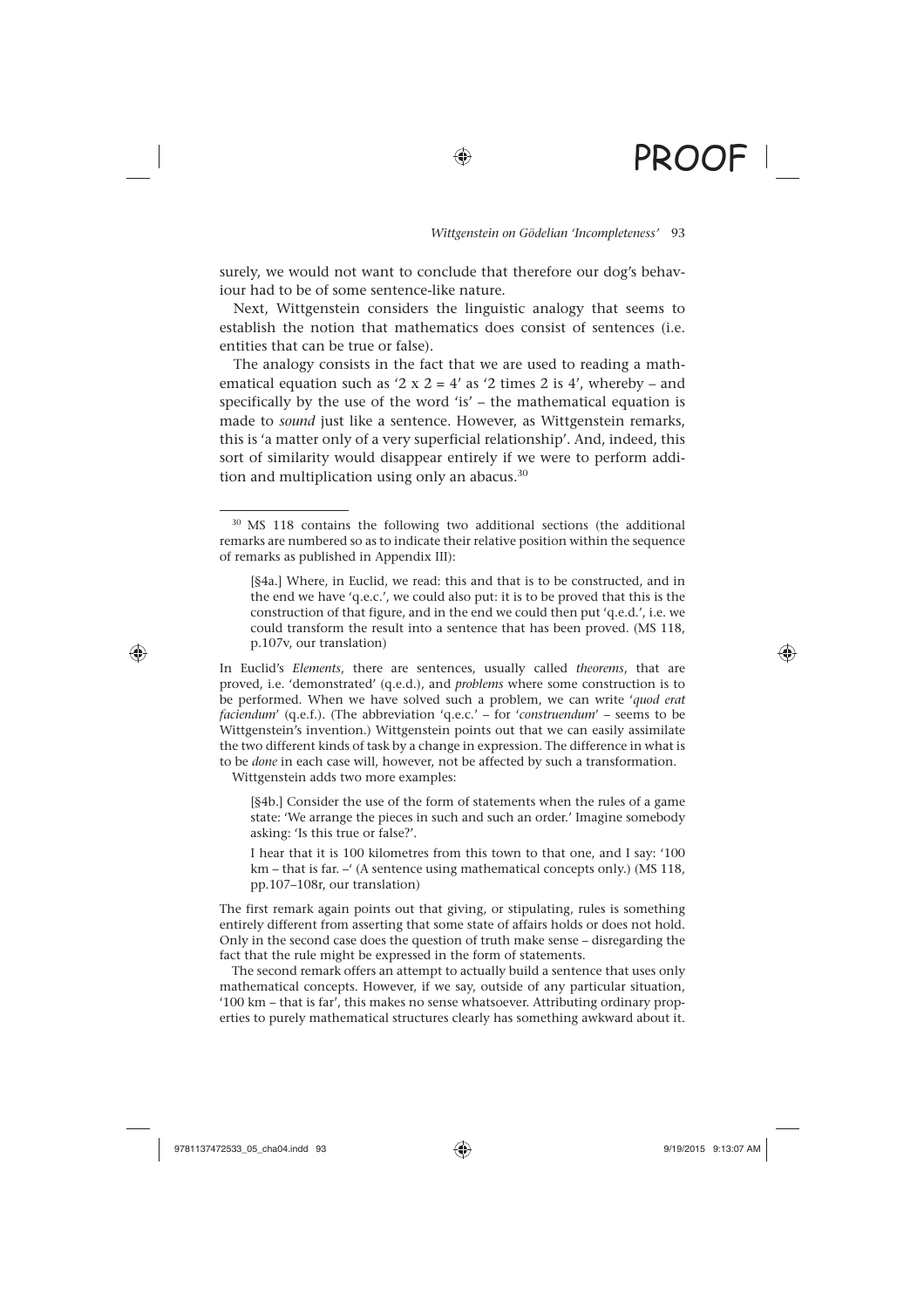#### *Section 5*

◈

 Wittgenstein now introduces the main subject of Appendix III by citing the following question: 'Are there true sentences in Russell's system, which cannot be proved in his system?' He immediately introduces a second, clarificatory question asking what, in general, is called 'a true sentence in Russell's system'.

♠

 It should be noted at this point how all the crucial elements of the first question have been carefully prepared by Wittgenstein in the course of the four preceding sections. Thus, he has already, for instance, indicated to the reader some possible grounds for each of the following questions with which one might respond when faced with the question whether there are *true but unprovable sentences in Russell's system*. Hence, one might ask for example: In what sense do we speak of *sentences* in Russell's system? What does it mean to say that these 'sentences' are *true or false*? And (once one has answered these questions), in what sense can there be a distinction between 'true (or false) sentences' on the one hand and what has been proved (or disproved) in Russell's system on the other? Finally, how could we explain any distinction between 'truth' and 'provability' that would make any *real* difference; that is, would it have any *direct* (i.e. uncontroversial) consequences for the performance of our ordinary mathematical practice?

 In the following sections, Wittgenstein goes on to consider a number of possible attempts to give a clear sense of what *might* be the point of a question such as the one posed in §5 about 'P'. One method of his examination consists precisely in scrutinising the sense of respective utterances and attempted explanations by means of the set of questions mentioned in the preceding paragraph. Now, while (as we shall see) none of the particular attempts that Wittgenstein goes on to consider seems to ultimately succeed in making any clear sense, the reactions to these attempts which he rehearses, on the other hand, are intended to dispel the air of depth and surprise surrounding those attempts and to bring them back down to earth. This, no doubt, can be quite disappointing. This approach should, however, enable us to see more clearly

<sup>(</sup>J. J. Cale has a line: 'A hundred miles is not too far – unless you have to walk', in 'These Blues' on his 2004 album *To Tulsa and Back* . If we think of driving the distance, it does not seem too far; if we have to walk it, it may seem very far; but if we are to say something about this outside any context, it just comes out as nonsense.)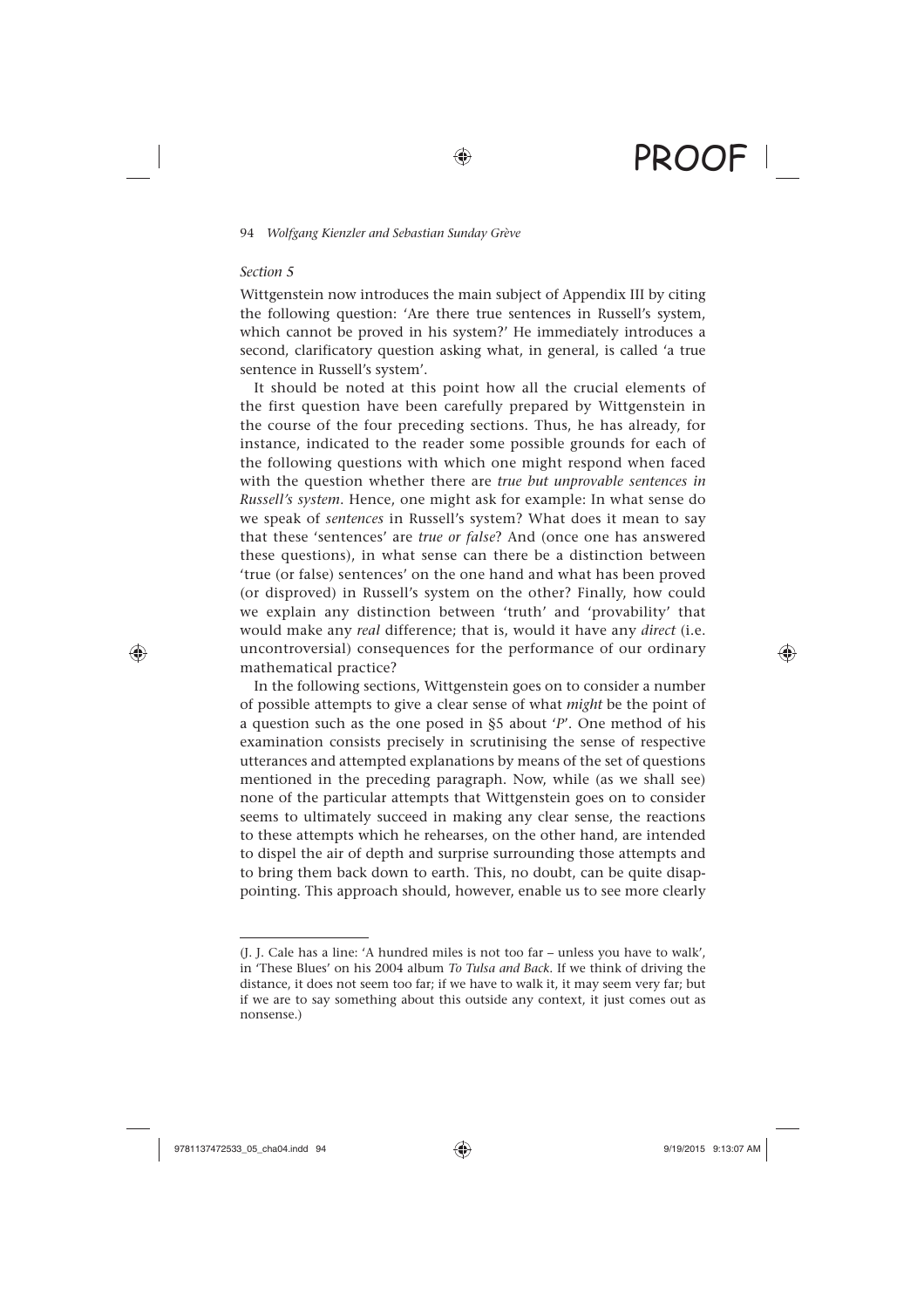how difficult it is to produce any clear meaning by uttering the words, 'In any *Principia* -like formal system there exists a sentence *P* which is true but unprovable'. The following section, §6, is a good illustration of this.

♠

#### *Section 6*

◈

This section begins: 'For what does it mean to say a sentence "is true"? *p* is true =  $p$ . (That is the answer.)'.<sup>31</sup> As the following sentence explains, Wittgenstein is not advocating some kind of deflationary theory of truth. He merely points out that in a certain language-game, the circumstances under which we assert a sentence might be such that it does not make a difference whether we say ' $p$  is true' or simply say ' $p'$ . We could also put it like this: if we consider a linguistic item like a sentence  $p'$ , then *calling it 'true'* means simply that we *assert* the sentence, i.e. that we do not just say, or enounce, the words but that we *use* the sentence to make a move in our language-game. The language-game of Russell's system is of just this kind, *viz* . that it would mean nothing *extra* to say a sentence '*is true*'—nothing else, that is, other than simply *p*.

 'If, then', the passage continues, in Russell's system the game of truth-functions is not *added* as anything over and above the assertion of a sentence in the system but coincides with it, our original question could perhaps be expressed more clearly in the following way: '"Under what circumstances is a sentence asserted in Russell's game?"' This question, however, is very simple to answer: a sentence which is asserted in *Principia Mathematica* appears either at the end of one of its proofs or as one of its *primitive propositions* (Pp): 'There is no other way in this system of employing assertion sentences in Russell's symbolism.'

 Now, if this were what it means to speak of true sentences in Russell's system, then the answer to the initial question of §5 would obviously have to be *No*.<sup>32</sup>

♠

 $31$  Unlike the printed edition, neither the manuscript version nor any of the typescript versions have quotation marks around the first occurrence of 'p' in this remark.

 $32$  It may be of interest to also note how, in §§2–4, Wittgenstein has prepared his readers to see yet another question as potentially related to this point here. For in those sections he tried to raise awareness that there is an essential link between acts of assertion, and thus also 'the game of truth-functions', on the one hand and what we call a 'sentence' on the other. The starting question of the following section, §7, can be seen as addressing this very link.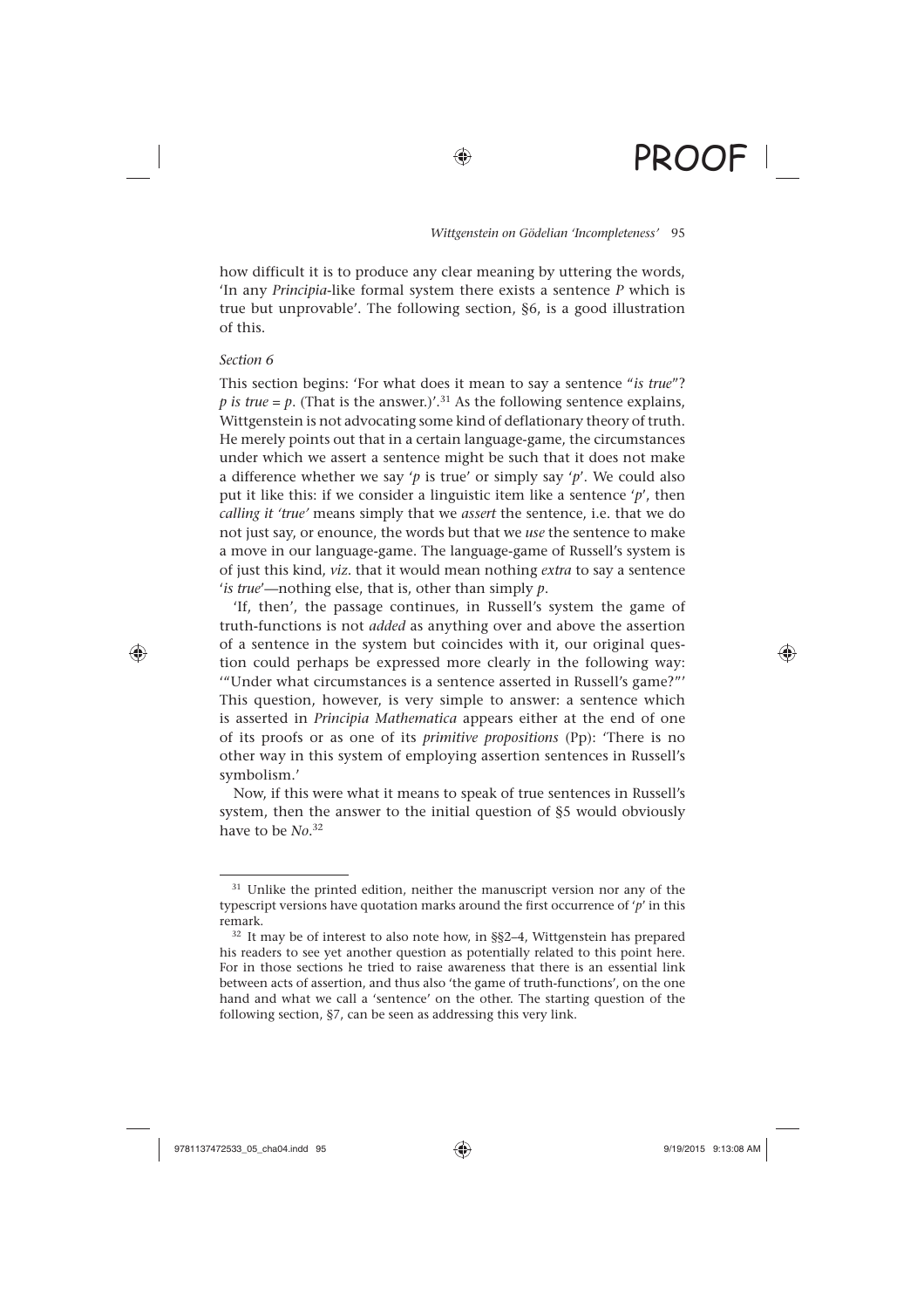### *Section 7 <sup>33</sup>*

◈

 The initial question of §5 now gets revised in the light of the considerations in §6. In particular, the question now becomes whether it might not be possible to speak of a *true* sentence in Russell's system in the sense, not of a sentence that is asserted in it, but of one which is (merely) 'written in this symbolism' while being true *independently* of Russell's system: '"But may there not be true sentences which are written in this symbolism, but are not provable in Russell's system?"' Once more, the possible reply that Wittgenstein goes on to consider is intended to earth this kind of question. Notably, this particular reply begins with the supposition that *true* in this sense might simply mean 'true in *another* system' (i.e. other than Russell's), that is, such sentences could 'rightly be asserted in another game.'<sup>34</sup>

♠

 However, if this is what *true* is supposed to mean here, then, again, this question would appear to have a rather straightforward answer, namely: (obviously) *Yes* . As Wittgenstein further notes, one might even be inclined to then reply: 'why should there not be such sentences?'

 Wittgenstein now tries to clarify the situation by introducing an analogous case: 'Can there be true sentences in the language of Euclid, which are not provable in his system, but are true?' And, again, the answer seems obvious: 'Why, there are even sentences which are provable in Euclid's system, but are *false* in another system.'

 Finally, the interlocutor points out that 'a sentence which cannot be proved in Russell's system is "true" or "false" in a different sense from a sentence of *Principia Mathematica* .' In other words, once we leave the system of *PM*, we have thereby also left behind its clear conditions for *true* and *false* .

 Although Wittgenstein lets this particular dialogue end at this point, we, as readers, can easily imagine how it might continue from here. For, ♠

 $33$  In this section, it is particularly clear that the voice responding to the Gödelian is not necessarily to be identified with Wittgenstein's own voice. We have therefore chosen to explicitly refer to this voice, here as well as in §§8 and 10, as another (anonymous) 'interlocutor'.

<sup>&</sup>lt;sup>34</sup> This passage is thus of special relevance for Gödel's semantic considerations in his footnote 48a. This is particularly noteworthy since Wittgenstein introduces the standard interpretation of any such 'true but unprovable' sentence, as is strictly necessary only for Gödel's metamathematical reasoning from the alleged *actual* truth of his formula, not until the subsequent §8 of the appendix. In other words, it could be argued that in this striking feature of the textual structure of Appendix III, we find an indirect expression of Wittgenstein's thorough understanding of some of the deepest features of Gödel's original account.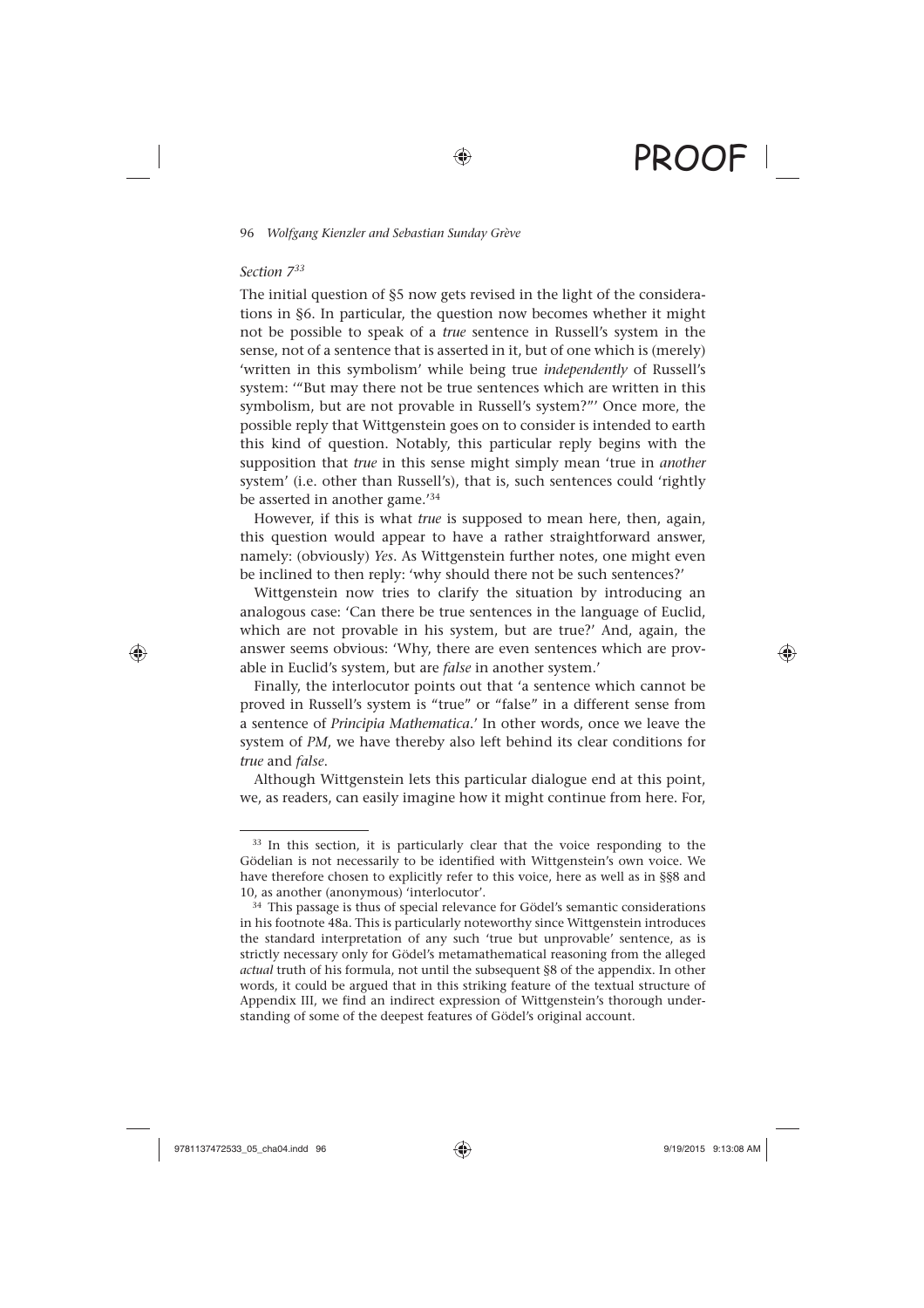surely, the Gödelian will be quite opposed to such a thought, since for Gödel the relevant sense of *true* is, of course, not one which is in any way relative to any particular system. At one point, the Gödelian, who feels misunderstood by this apparent trivialisation, exclaims that 'that's just a joke!'<sup>35</sup>

♠

#### *Section 8*

◈

 The Gödelian now attempts to formulate their question in some additional detail. First, they give the following description of a possible scenario: "I have constructed a sentence (I will use 'P' to designate it) in Russell's symbolism, and by means of certain definitions and transformations it can be so interpreted that it says: 'P is not provable in Russell's system'. ... "'. <sup>36</sup>

 Then, stressing the apparent compulsion to interpret *P* in this way, the Gödelian continues as follows: '" ... Must I not say that this sentence on the one hand is true, and on the other hand is unprovable? For suppose it were false; then it is true that it is provable. And that surely cannot be! And if it is proved, then it is proved that it is not provable. Thus it can only be true, but unprovable."<sup>37</sup>

 But the interlocutor remains unimpressed. The response in this section takes the line of thought begun in the preceding section one step further: 'Just as we ask: "'provable' in what system?", so we must also ask: "'true' in what system?"'.

<sup>&</sup>lt;sup>35</sup> Perhaps most importantly, this sort of semantic objectivism concerning the supposed unity of all relevant mathematical systems lies at the heart of Gödel's semantic considerations in his footnote 48a. At this point in Appendix III, however, Wittgenstein proceeds to the discussion of Gödel's considerations involving the sentence which appears to be saying of itself that it is not provable.

<sup>&</sup>lt;sup>36</sup> Gödel wrote analogously: 'In particular, it can be shown that the notions "formula", "proof array", and "provable formula" can be defined in the system *PM*; that is, we can, for example, find a formula  $F(v)$  of *PM* with one free variable  $\nu$  (of the type of a number sequence) such that  $F(\nu)$ , interpreted according to the meaning of the terms of  $PM$ , says:  $\nu$  is a [un-]provable formula.' (Gödel 1986 [1931], p.147 [174], bold emphasis added)

<sup>&</sup>lt;sup>37</sup> Gödel wrote analogously: 'We now show that the proposition  $[R(q);q]$  is undecidable in *PM*. For let us suppose that the proposition  $[R(q); q]$  were provable; then it would also be true. But in that case, according to the definitions given above, ... (*non-prov*)[ $R(q); q$ ] would hold, which contradicts the assumption. If, on the other hand, the negation of  $[R(q); q]$  were provable, then ... (*prov*)  $[R(q); q]$  ... would hold. But then  $[R(q); q]$ , as well as its negation, would be provable, which again is impossible.' (Gödel 1986 [1931], p.149 [175])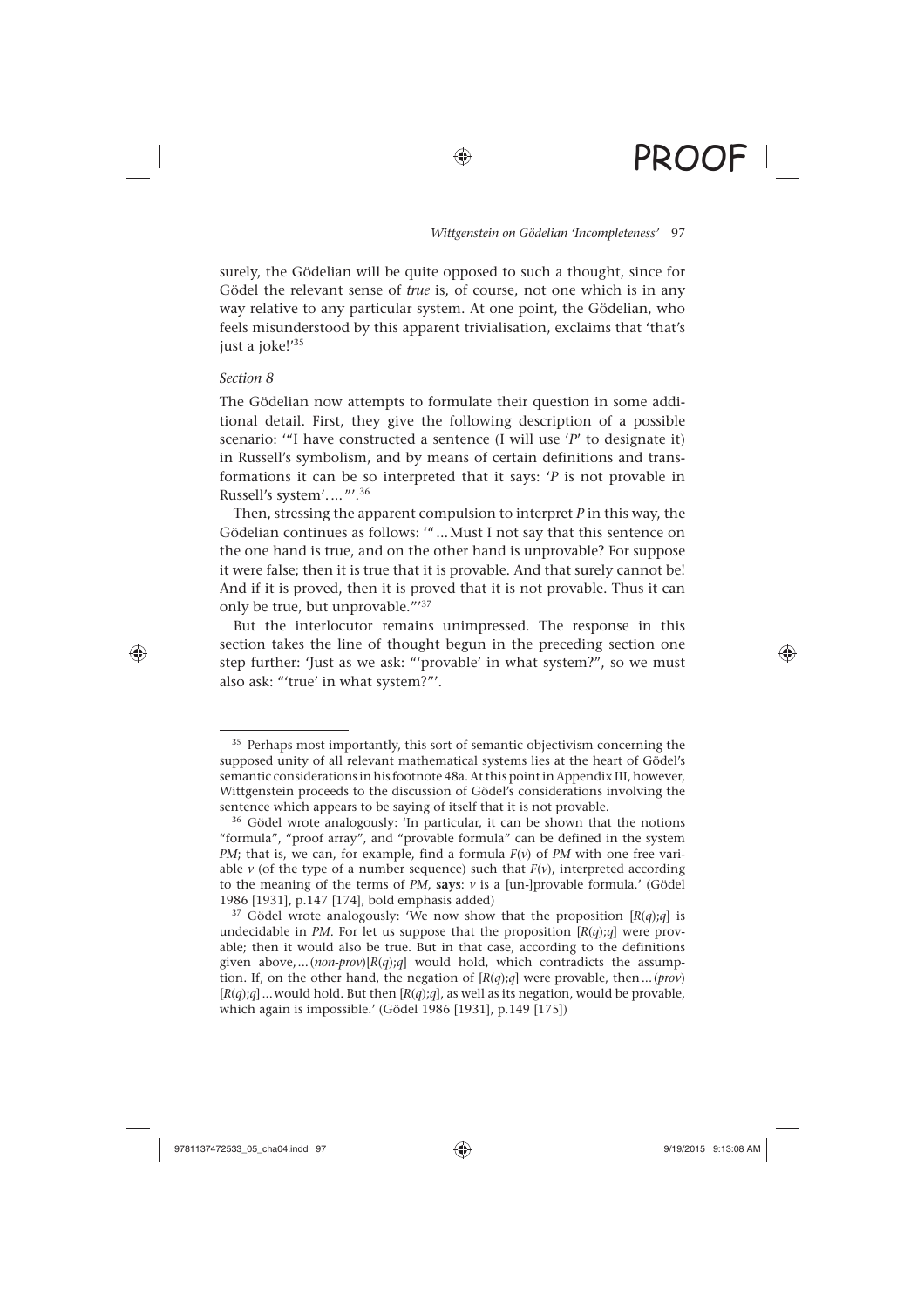Next, given that it has already been agreed between both sides that *true in Russell's system* means *proved in Russell's system* , the interlocutor continues their query concerning the sense of the Gödelian's words as follows. If (as would seem to be in accordance with the agreement just mentioned) '"false in Russell's system" means: the opposite has been proved in Russell's system', then, 'what does your "suppose it is false" mean?' And, since it would obviously follow that *supposing it is false in Russell's system* would mean just the same as *supposing the opposite has*  been proved in Russell's system, we can conclude: 'if that is your assump*tion*, you will now presumably give up the interpretation that it is unprovable.'

♠

 Here, in order to avoid misunderstanding, Wittgenstein explicitly adds the following: 'And by "this interpretation" I understand the translation into this English sentence', i.e. the Gödelian's suggested interpretation into "*P* is not provable in Russell's system"' as a sentence of the English language.<sup>38</sup>

 Analogously, if the Gödelian's assumption were that *P* had been *proved* in Russell's system, then, contrary to the reasoning presented above, this would, again, not speak in favour of the intended interpretation. Rather, it would follow that 'the interpretation "*P* is not provable" again has to be given up'. For equally, the interlocutor continues, if – as the Gödelian intends to – one assumes *P* to be true, in the specified sense (*viz. proved in Russell's system*), then the suggested interpretation according to which *P* is not provable would seem to be falsified by contradiction just the same. Hence, there is no way that the Gödelian could maintain the originally suggested interpretation, unless they were to object to some of the previously agreed points.

 At the end of the section, Wittgenstein finally takes up this latter possibility: following the previous line of thought, if *P* were supposed to be true (or false) in some other sense than *true (false) in Russell's system* , then this might be so quite independently of whether *P* or its

◈

<sup>&</sup>lt;sup>38</sup> Once this interpretation becomes doubtful, so too do the following fundamental parts of Gödel's explanations: his claim that 'it can be shown that the notions "formula", "proof array", and "provable formula" can be defined in the system PM' (1986 [1931], p.147 [174]), as well as his more general, and slightly more cautious, claim that the 'metamathematical notions (propositions) ... can (at least in part) be expressed by the symbols of the system *PM* itself' (Gödel 1986 [1931], p.149 [175]) and thus, crucially, his bold, and not at all cautious, belief that 'all metamathematical arguments can just as well be carried out' (*ibid.*, n.9) in Russell's system (*PM*) or in its Gödelised version in the domain of arithmetic.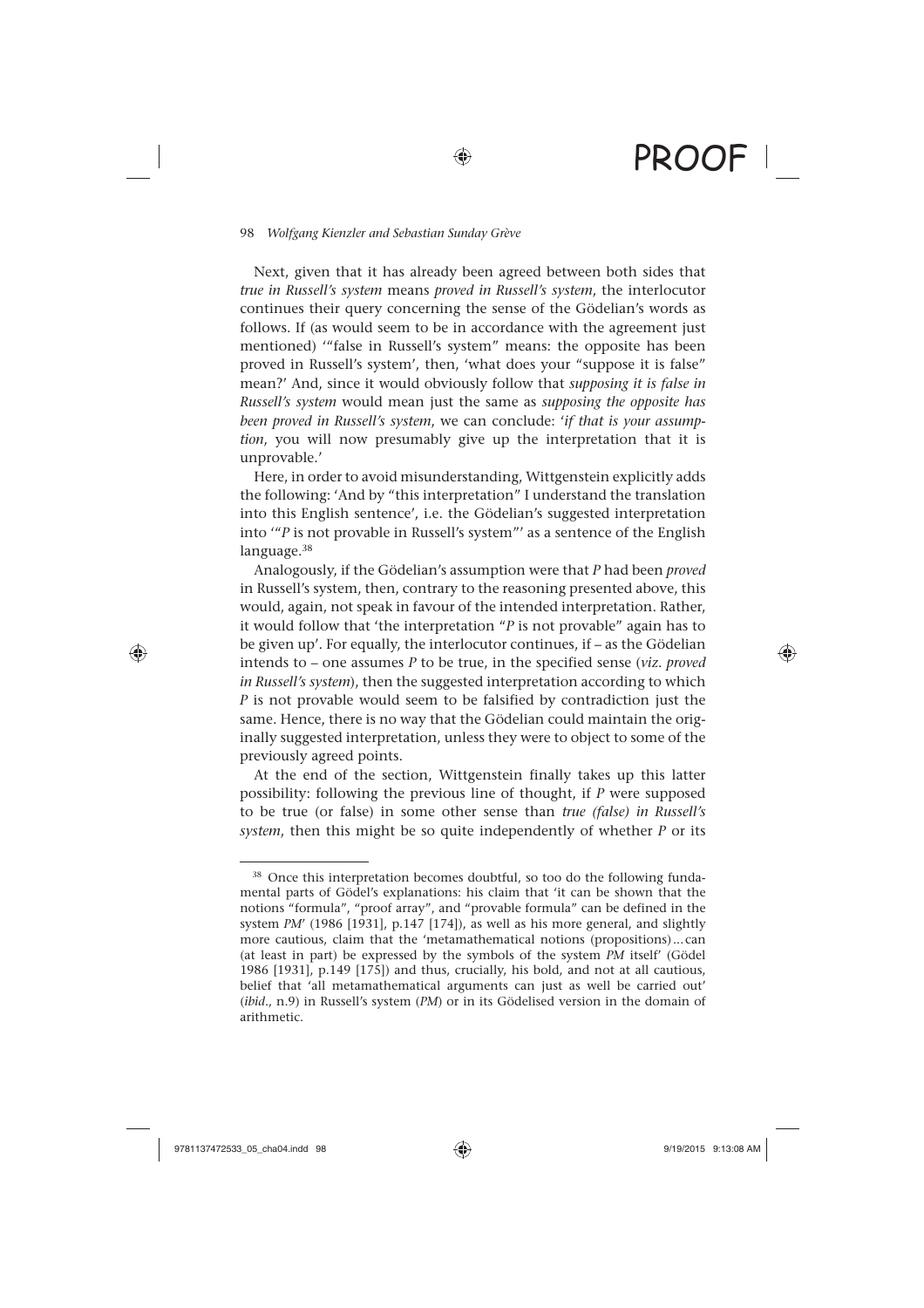#### *Wittgenstein on Gödelian 'Incompleteness'* 99

opposite can be proved in Russell's system or not. <sup>39</sup> It is therefore not at all clear how (or indeed why) one could support the interpretation that the Gödelian wants to give to *P*. Wittgenstein then reminds us of some of the related points already discussed in earlier sections (esp. §2) by noting in parentheses: '(What is called "losing" in chess may constitute winning in another game.)'.<sup>40</sup>

♠

#### *Section 9*

◈

 In an aside, Wittgenstein briefly addresses the question of the alleged identity of  $'P'$  and  $'P$  is unprovable'. He simply notes the following: 'It means that these *two* English sentences have a *single* expression in such-and-such a notation.' In other words, only the particular notation employed here makes the two sentences collapse into one.

 There is much that could be said about this. Moreover, more might seem required from somebody who utters such a thing in order to express clearly what the relevant thought might be. Wittgenstein prefers to leave it at this brief kind of statement. It becomes apparent, however, that what is expressed here for consideration is the unorthodox view according to which *first* there are two distinct sentences of English, namely on the one hand 'P' and on the other 'P is unprovable', and *then* a notation (or formal system) is constructed in which, for some reason, both these sentences share just *one* formalised counterpart expression (rather than two, e.g. *P* and *Q* , as – all things being equal – would seem to be the normal thing to do).

<sup>39</sup>Wittgenstein explicitly only discusses the possibility of *P* being 'false' in some other sense, but the implication of the converse possibility of it being *true* in some other sense is obvious.

<sup>40</sup>MS 118 contains the following additional section:

 <sup>[§8</sup>a.] The whole question would be devoid of any interest if it did not connect to a superstition mathematicians have. And, again, it would not be worthwhile to refute this, if it were not a symptom of a widely spread 'disease of thought' [*Denkkrankheit*]. (MS 118, pp.110–111r, our translation)

Wittgenstein indicates that questions such as the one presented by the Gödelian in §8 are only of interest to his philosophical investigations insofar as they are examples of even more fundamental tendencies of thinking (such as the tendency to think that mathematics was *about* something). See his similar points in §13 and at the end of §17.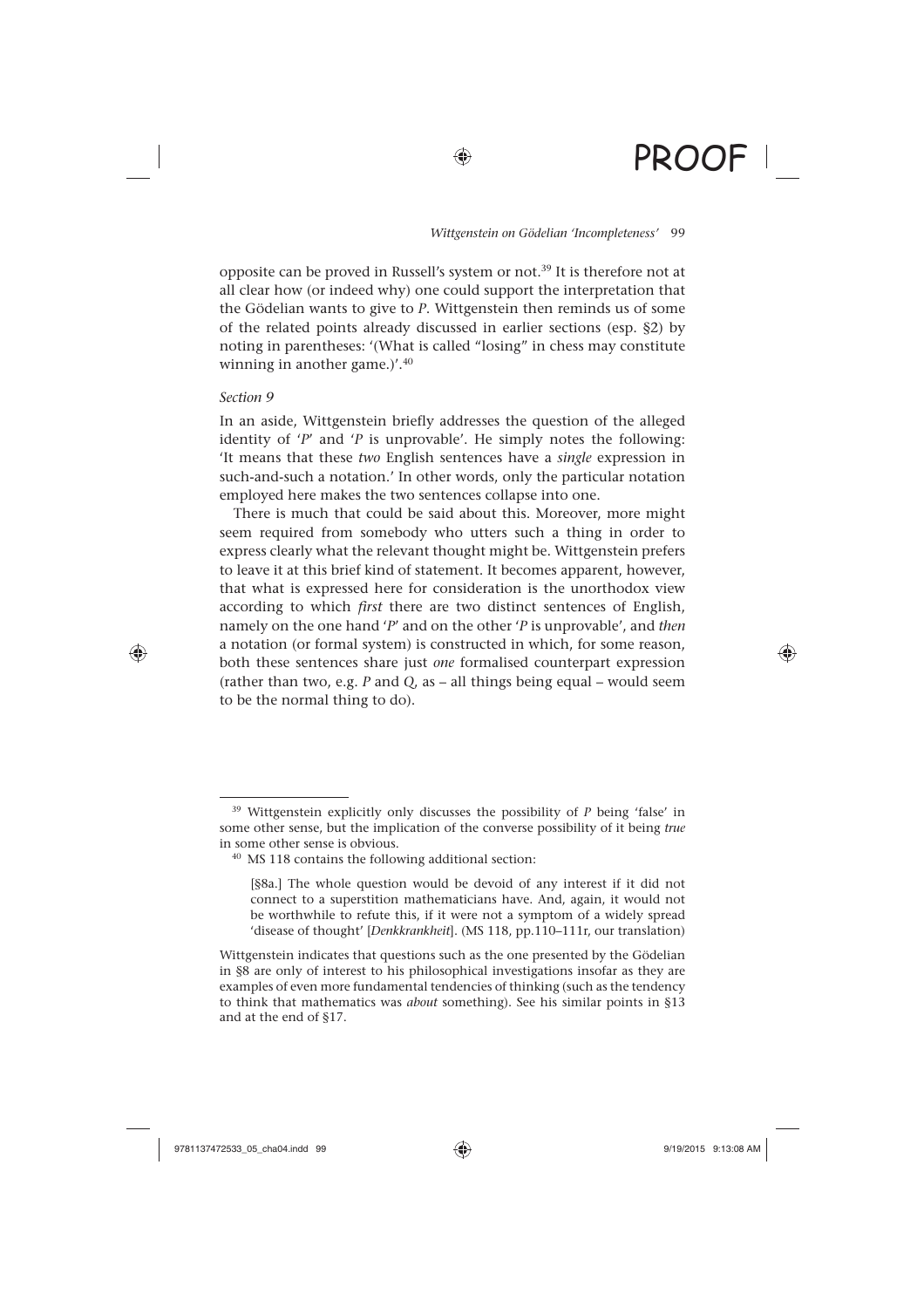Hence, this section raises a question addressed to the Gödelian, but this line of inquiry is not carried any further at this point. $41$ 

♠

### *Section 10*

◈

 This section continues the dialogue of §§5–8. The voice of the Gödelian is now protesting against the reasoning from §8: '"But surely *P* cannot be provable, for, supposing it were proved, then the sentence that it is not provable would be proved."' Hence, the Gödelian *rejects* the suggestion that one may have to change one's initial interpretation of *P* as the English sentence  $\langle P \rangle$  is unprovable' once  $P$  has been proved in the relevant system in which it was constructed. Rather, *insisting* on the correctness of their initial interpretation, the Gödelian reiterates their argument from  $\S 8$ , *viz*.: *P* is constructed in such a way that any possible proof of it, at the same time, had to be a proof of its unprovability; since, however, (allegedly) *by means of certain definitions and transformations*, *P* can be interpreted as the English sentence '*P* is unprovable', this particular circumstance (i.e. that any proof of *P* had to be a proof of its unprovability) does not result in a mere mathematical contradiction or philosophical paradox but shows that *P* is in fact *true* , because it *says* just what it is, namely, unprovable; or, at least, this is how the original argument of the Gödelian goes.

 Seeing that the Gödelian remains entirely unimpressed by the previously presented considerations in favour of changing the initial interpretation of *P* once it has been proved, the interlocutor now sketches a

<sup>&</sup>lt;sup>41</sup> MS 118 contains the following additional section, pushing the issue of double notation still further:

<sup>[§9</sup>a.] Now, imagine that somebody asked me: 'Is "P" provable?' – Now I answer: 'P.' Obviously this is no answer; in English I would have had to answer: "P" is unprovable'. But imagine somebody asked me in that other notation: 'P?' – What am I to answer? (MS 118, p.111r, our translation)

This remark stresses the problem of jumping between the two levels of formal and ordinary expression. If somebody asks me, in English, 'Is *P* provable?', then the answer will be an English sentence, e.g. 'P is unprovable'. We might have thought that, given the supposed equivalence of  $P$  and  $\Delta P$  is unprovable', we could just as well have given as an answer simply: 'P'. This, however, would either be a case of silly playing around—it would sound like it came from a Monty Python sketch—or else it would just be nonsense (i.e. it would neither constitute an affirmative nor a negative answer). However, if we take the formal notation seriously, the *question* would already fail to yield a clear sense: 'P?' What could I answer? 'P'? But what *could* this even mean? P? And would this not, again, just be silly playing around?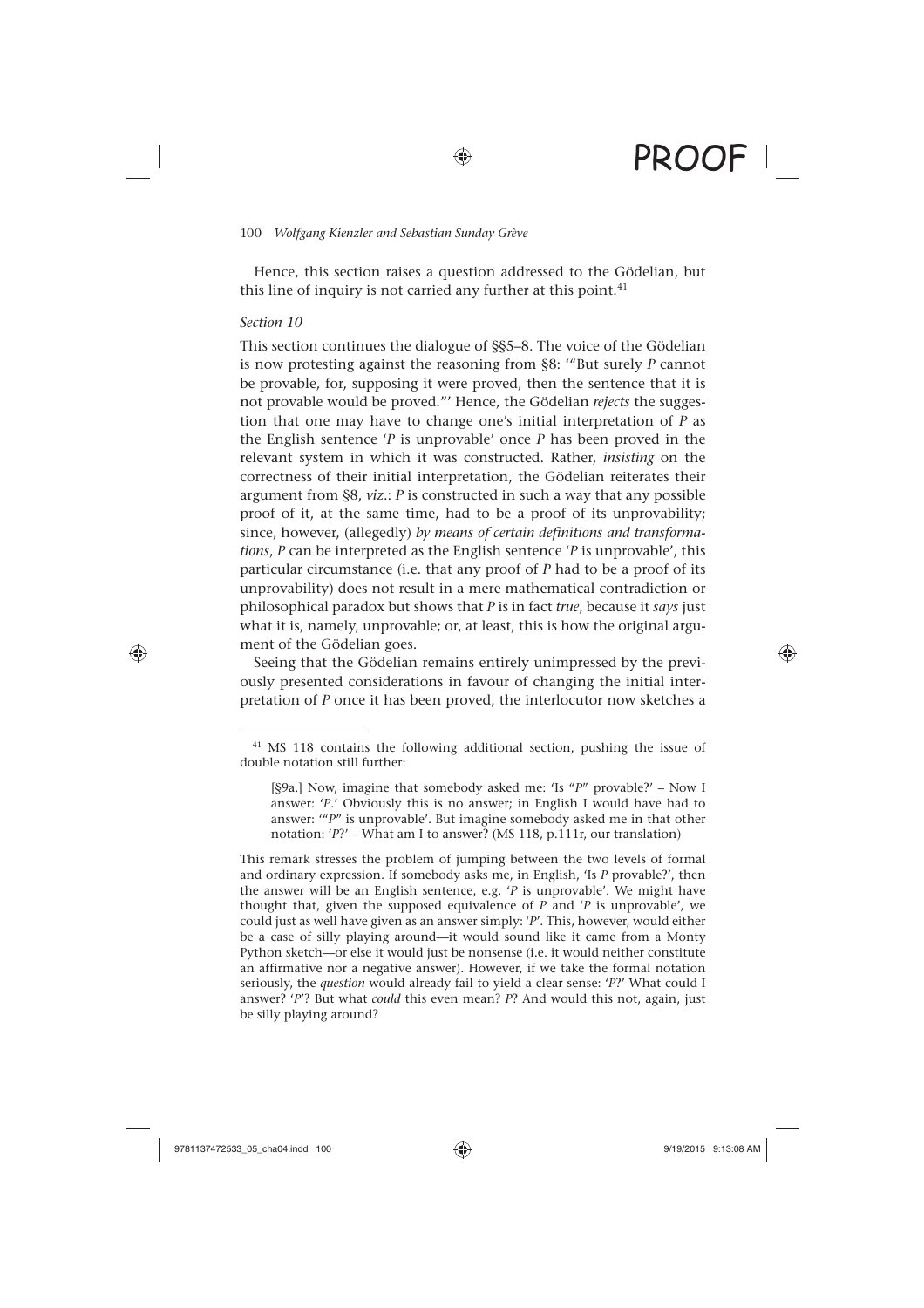#### *Wittgenstein on Gödelian 'Incompleteness'* 101

situation in which *P* has actually (just) been proved or, as is conceded for the sake of the argument, in which 'I believed—perhaps through an error—that I had proved it'. If, then, as a mathematician, I find myself in such a situation, the interlocutor asks, ' **why** should I not let the proof stand and say I must withdraw my interpretation "*unprovable*"?<sup>42</sup> Thus, Wittgenstein asks how the Gödelian would react if they were confronted with a proof of the supposedly unprovable: would they reject the proof, or would they revise their interpretation?<sup>43</sup>

♠

### *Section 11*

◈

 Wittgenstein begins to consider the possible consequences of the assumption which was first articulated in §8. He writes: 'Let us suppose I prove the unprovability (in Russell's system) of *P*; then by this proof I have proved *P* .'

 In what follows Wittgenstein acts out a possible reaction to this imagined mathematical datum. <sup>44</sup>

 First, he points out that, 'if this proof were one in Russell's system—I should in that case have proved at once that it belonged and did not belong to Russell's system'. Thus, we simply do not know whether *P* is supposed to belong to Russell's *Principia Mathematica* or not. Wittgenstein lets a rather laconic comment follow: 'That is what comes of making up such sentences.<sup>'45</sup>

<sup>&</sup>lt;sup>42</sup> All **bold** emphases in this chapter are ours.

 $^{43}$  See also the related discussion in §17.

<sup>&</sup>lt;sup>44</sup> It might be worth noting that the notion of truth plays no direct role in the discussion of §§10–15. In these sections, Wittgenstein limits the focus of the discussion exclusively to mathematics as a practice which consists of proofs only.

 $45$  It is important to note that this first possible reaction that Wittgenstein considers is not one according to which *P* was necessarily viewed as a contradiction occurring in *PM*. Rather, Wittgenstein's point is that, if there is no proof of *P* in *PM* , then it is first and foremost *questionable* whether *P* should be regarded as a (well-formed) part of *PM* or not. The question whether *P* might constitute or lead to a contradiction in *PM* , on the other hand, will only become relevant if the former question is answered in the affirmative. However, Wittgenstein makes no direct statement about how to decide the first question. Recent interpretations of Wittgenstein's stance on Gödel as being essentially the same as that of some paraconsistent logicians (see, e.g. Berto (2009)) misconstrue Wittgenstein's investigations of Gödel in Appendix III. Furthermore, the overall reading of Appendix III as presented in the present chapter would suggest that, contrary to those paraconsistent accounts, Wittgenstein was inclined to think that one should regard *P* as not being a well-formed part of *PM* rather than as constituting a contradiction in it.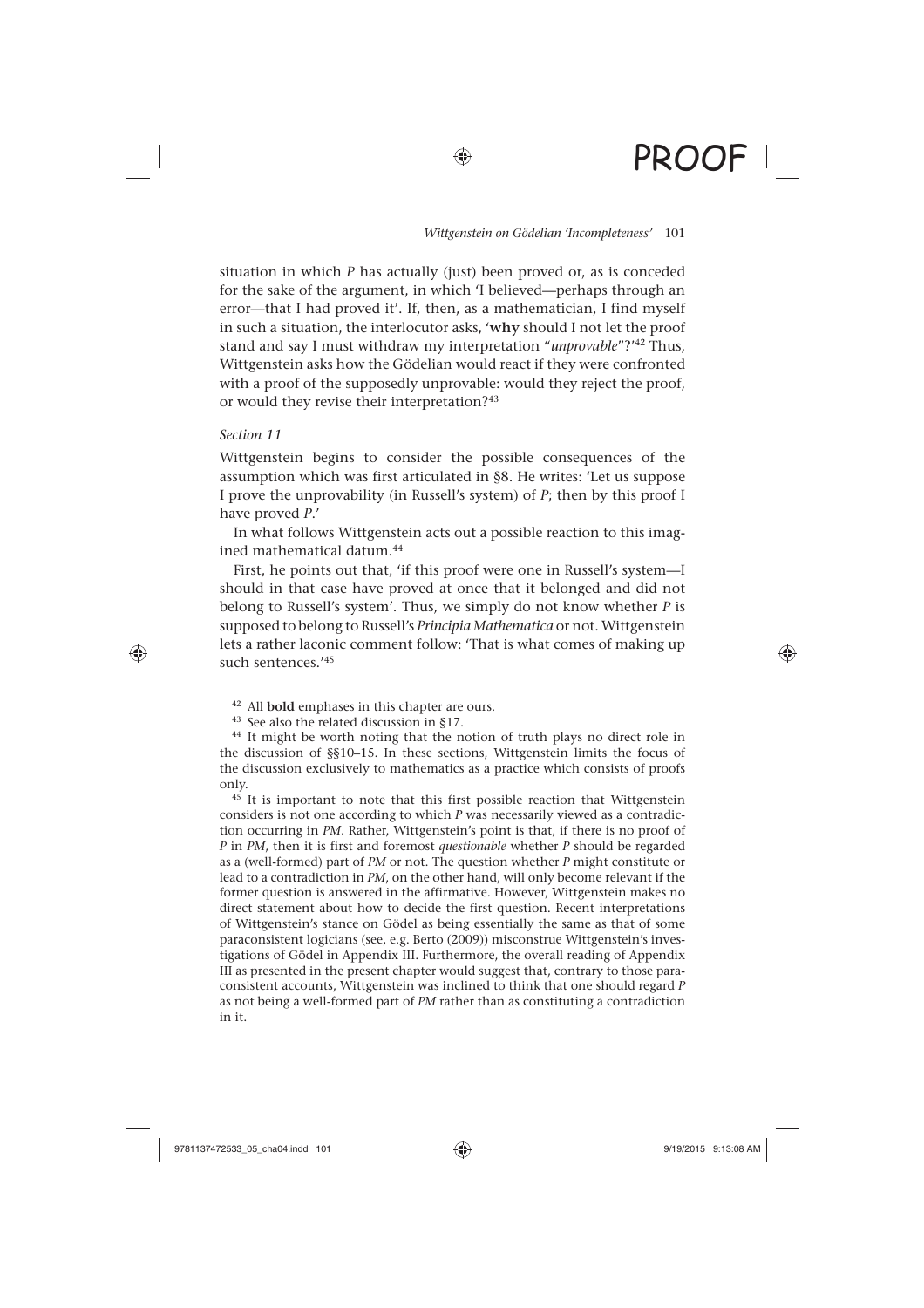This immediately prompts the objection that Wittgenstein would not be doing justice to the seriousness of the situation: 'But there is a contradiction here!' Wittgenstein agrees, but comments calmly: 'Well, then there is a contradiction here. Does it do any harm here?'

♠

 What might at first appear as a merely rhetorical question (the Gödelian would say: *yes, of course!*), actually receives some critical attention in the next section.

### *Section 12*

◈

 Wittgenstein now explains his unorthodox view of contradictions. To him they are not dangerous but merely useless. In his view, the problem with contradictions is not that something bad would follow from them (explosion, i.e. *ex falso quodlibet* ); this he calls a *superstition* . 46 Rather, a contradiction *indicates* a problem: something has gone wrong already, namely that we have got (seriously) entangled in our concepts and notations. Thus, a contradiction should make us stop and consider things anew.<sup>47</sup>

 In obvious – although explicitly unresolved – analogy to the concluding question of the foregoing section, Wittgenstein asks whether the contradiction in '"I am lying.—So I am not lying.—So I am lying.—etc."' does any 'harm'? <sup>48</sup> In a second question, he then asks, more precisely, whether the usefulness of our natural language is in any way diminished by the possibility of forming such a series of contradictory sentences.

 The possible answer Wittgenstein considers displays a relaxed attitude similar to the one in the preceding section, namely: 'the sentence *itself* is useless, and these inferences equally; but why should they not be made?' The only reason why we usually do not want to produce contradictions (except in jest) is their uselessness: 'It is a profitless performance!' Wittgenstein concludes the section by offering still another way of looking at it: 'It is a language-game with some similarity to the game of thumb-catching'—thus indicating that this could be a playful use of language without any serious application, but that this need not mean that it is therefore illegitimate or dangerous. <sup>49</sup>

<sup>&</sup>lt;sup>46</sup> See §17.

<sup>&</sup>lt;sup>47</sup> See also PI, §125.

<sup>48</sup>Gödel emphasises that his formula 'is closely related to the "Liar"' (1986 [1931], p.149 [175]). Furthermore, Gödel adds: 'Any epistemological antinomy could be used for a similar proof of the existence of undecidable propositions.' (*ibid.*, n.14) See also Gödel, 1986 [1934], pp.361-3 [20-2], where he demonstrates this for 'the Liar'.

<sup>&</sup>lt;sup>49</sup> MS 118 contains the following parenthetical addition to §12, in which Wittgenstein briefly explains the game of thumb-catching: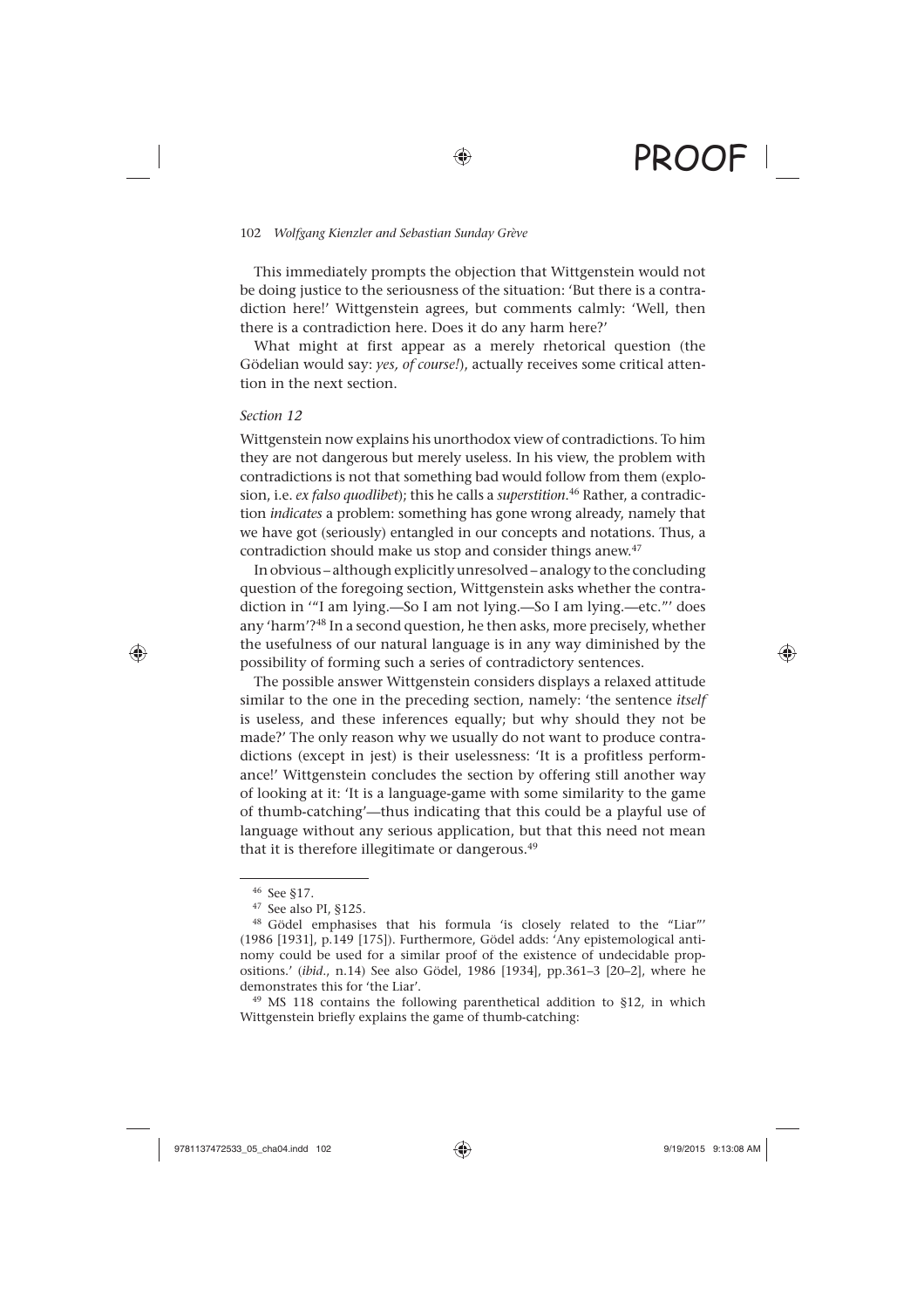### *Section 13*

 In a brief remark, Wittgenstein suggests that a contradiction such as the one discussed in the previous section is 'only' of philosophical interest in virtue of, say, its psychological and anthropological significance ('because it has tormented people'). What we can learn from this, he writes, is 'how tormenting problems can grow out of language, and what kind of things can torment us.'

♠

 The somewhat provocative implication of this remark is of course that, contrary to the beliefs of the majority of 20th century logicians, paradoxes such as 'the Liar' are of no serious logical or mathematical significance. We might as well view them as allowing for little more than logical exercises or games, rather similar in purpose to the game of thumb-catching; or thus seems to be Wittgenstein's suggestion in connection with the ending of §12.

In analogy with *P*, then, from this perspective, a formula whose proof (in Russell's system) would be equivalent to a proof of its own unprovability will seem just as *useless* as a (pseudo)sentence which appears to be asserting its own falsity (while, to be sure, such a string of words does not actually assert anything about anything – it is of no use whatsoever in the language-game of making assertions). <sup>50</sup>

#### *Section 14*

◈

 Wittgenstein now introduces a new line of thought, and compares the situation of *P* with unprovability proofs. The latter are not ordinary, straightforward proofs, but proofs 'concerning the geometry of proofs', as he describes it. They line up possible proofs, or constructions, and then show that a certain proof, or construction, will not appear in this line: 'Quite analogous e.g. to a proof that such-and-such a construction is impossible with ruler and compass.'

♠

 <sup>[§12</sup>a.] (This is played like this: you hold the thumb of your right hand with your left hand, so that its tip peeks out from the left hand. Now you quickly withdraw the right hand from the grip of the left and try to catch the tip of the right thumb with your right hand before it withdraws.) (MS 118, pp.112r–113, our translation)

<sup>50</sup>And, of course, Gödel did not intend to make any (ordinary) *mathematical* use of his formula within *Principia Mathematica* -like systems. Rather, the mere constructability – the apparent existence – of such a formula sufficed for Gödel's *philosophical* (or *metamathematical* ) cause concerning what he conceived of as the supposedly transfinite totality of mathematics.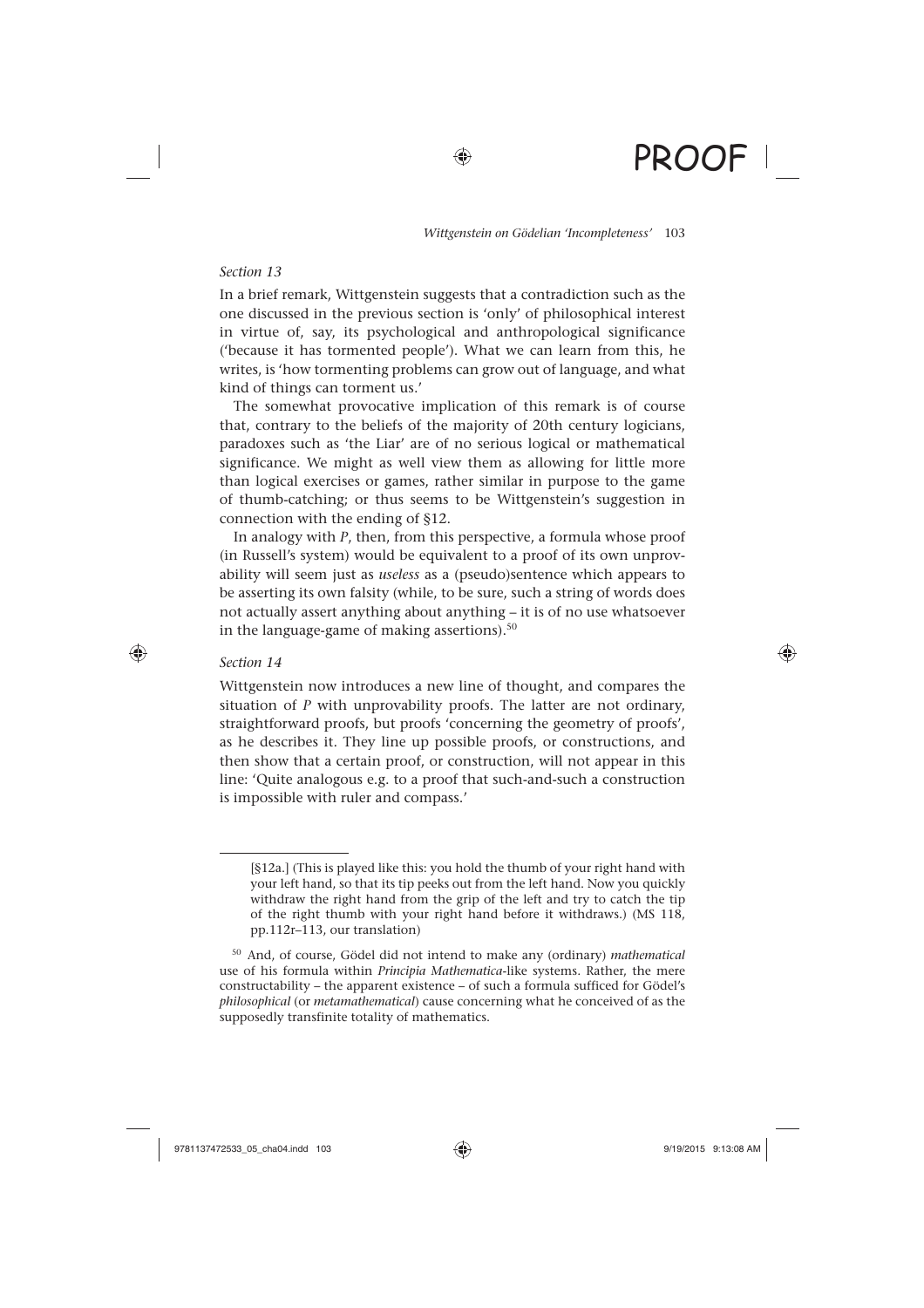A geometrical proof of this sort, Wittgenstein notes, 'contains an element of prediction'. For example, the proof that there can be no general method for the trisection of an angle with ruler and compass can be used in order to dissuade someone from trying to find such a general method: for, in other words, it has been proved that they *will* not succeed. A geometrical proof of this sort, Wittgenstein adds, 'must—we might say—be a *forcible reason* for giving up the search for a proof (i.e. for a construction of such-and-such a kind).'

♠

 In a separate line at the end of this section, Wittgenstein finally comments: 'A contradiction is unusable as such a prediction.'<sup>51</sup> This postscript sentence reconnects the side discussion of §§12 and 13 with the continuing main line of the present investigation concerning the likely details and consequences of a possible proof of *P* or a proof of the impossibility of such a proof respectively. Wittgenstein's point in this final line may be taken to be the observation that a mere contradiction such as the one mentioned in §11 could not function like the kind of *geometrical* proof of unprovability of the trisection considered in the present section, because in the former case there is no such line-up, *not* some (mathematical) *thing* which was then shown to be unprovable – but there is, rather, nothing (except the contradiction itself).<sup>52</sup> Thus, we see that the intended analogy never really gets off the ground (at least not as long as one insists on the Gödelian interpretation of *P* as the English sentence *P* is not provable in Russell's system).<sup>53,54</sup>

◈

 $51$  This line appears as a handwritten addition in TS 223.

<sup>&</sup>lt;sup>52</sup> Similarly, it is not the case that people had previously tried to prove Gödel's formula but then Gödel showed that it could not be done.

<sup>&</sup>lt;sup>53</sup> Cf. the discussion in Floyd (1995) which is based on the assumption that Wittgenstein sees a strong analogy between Gödel's procedure and the proof that there can be no general method for the trisection of an angle with ruler and compass.

<sup>&</sup>lt;sup>54</sup> MS 118 contains the following additional section, in which Wittgenstein attempts to elucidate the kind of difficulty addressed by his investigation which, as he emphasises, does not so much involve a technical skill as, rather, a certain sense for philosophical difficulties:

 <sup>[§14</sup>a.] People have sometimes said to me they cannot make any judgement about this or that because they have never learnt philosophy. This is irritating nonsense, it is being assumed that philosophy is some sort of science. And people speak of it as they might speak of medicine. – What one can say, however, is that people who have never carried out an investigation of a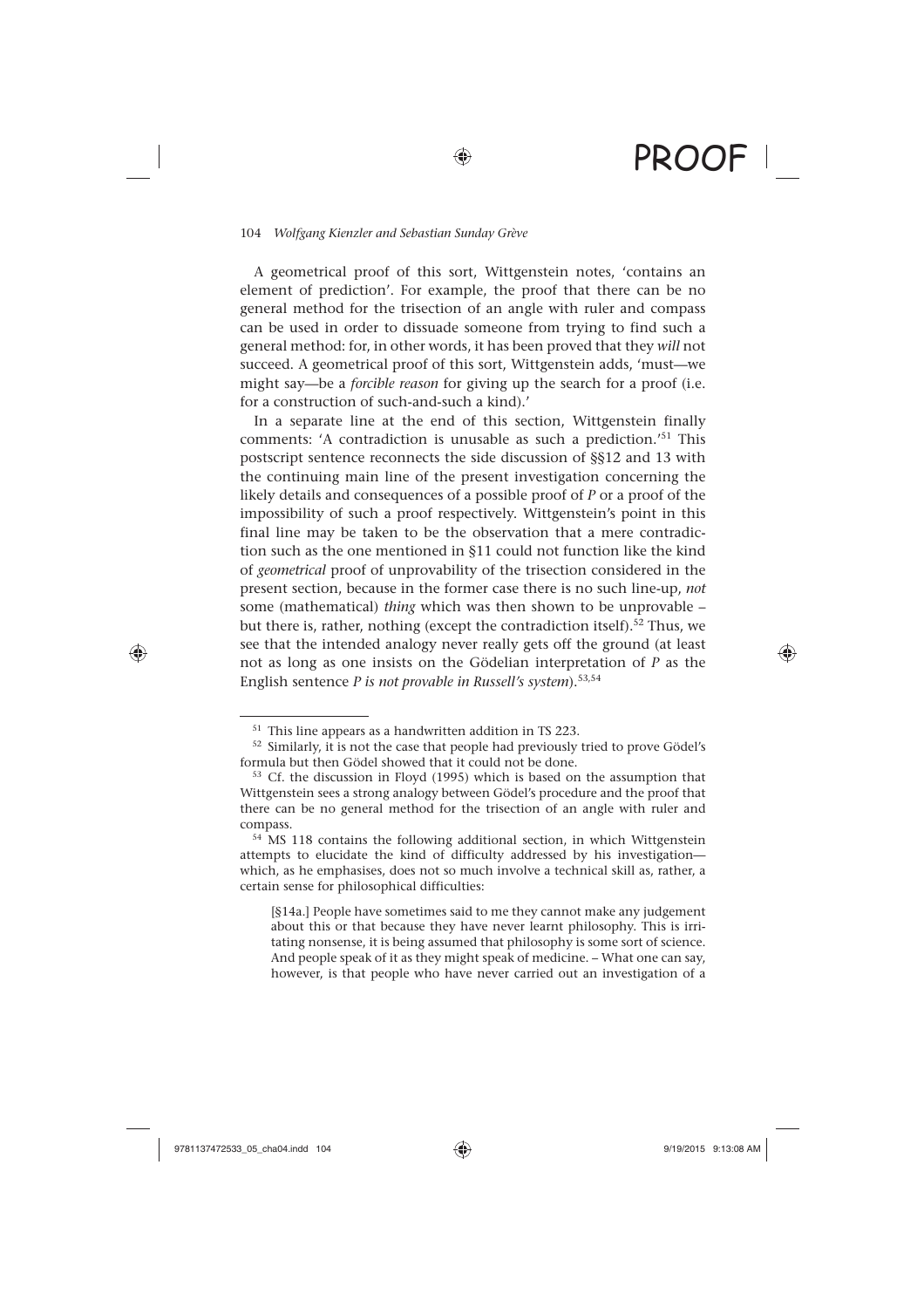# *Section 15 <sup>55</sup>*

⊕

 This section continues the reflection, begun in §14, with regard to questions concerning an unprovability proof for *P* that arise from parts of the preceding discussion starting in §8. In elaboration of the discussion in §6, Wittgenstein introduces the following point: 'Whether something is rightly called the sentence "*ξ* is unprovable" depends on how we prove this sentence.' This point is directed at the one made about *P* by the voice of the Gödelian in §8, according to which **by means of certain definitions and transformations** *it can be interpreted such that it says: 'P is not provable in Russell's system'* . Wittgenstein now suggests that there are reasons to believe that *definitions and transformations* alone are not sufficient to validate such an interpretation as a sentence of our natural language. On the contrary, he contends, '[t]he proof alone shows what counts as the criterion of unprovability.'

♠

 Wittgenstein then explains that *if* one wishes to speak of the '"sense"' of a sentence, one is best advised to examine 'the system of operations, of the game, in which the sentence is used'. For, he continues, the proof

philosophical sort, like most mathematicians for instance, are not equipped with the right optical instruments for that sort of investigation or scrutiny. Almost, as someone who is not used to searching in the forest for berries will not find any because his eye has not been sharpened for such things & he does not know where you have to be particularly on the lookout for them. Similarly someone unpractised in philosophy passes by all the spots where difficulties lie hidden under the grass, while someone with practice pauses & senses that there is a difficulty here, even though he does not yet see it. – And no wonder, if one knows how long even the practised investigator, who realizes there is a difficulty, has to search in order to find it.

 If something is well hidden it is hard to find. (MS 118, pp.113r–114r, as translated in CV, pp.33e–34e)

<sup>55</sup> In the printed edition the final paragraph contains the phrase "proof of the unprovability of P"'. However, it should correctly read "proof of the unprovability" of P', following Wittgenstein's correction in TS 223. It should further be noted that the printed edition reproduces the typographical substitute 'X' that was used in TS 223 in place of the Greek letter '*ξ*' originally used by Wittgenstein in MS 118. (The use of the Greek letter is presumably inspired by Frege's manner of introducing notational devices. See also e.g. TLP, 5.5.)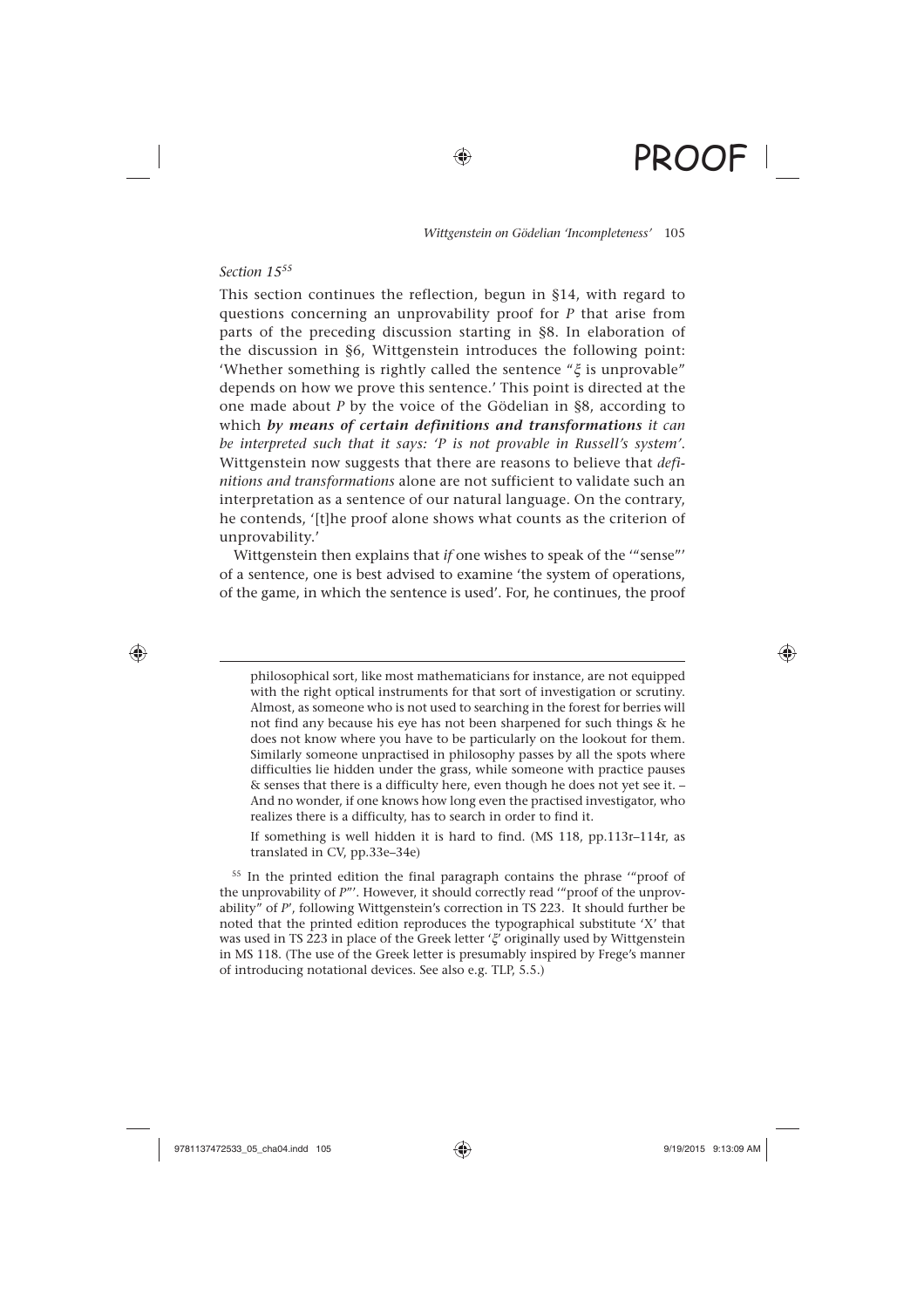of the sentence within this system will naturally form the centre of its systematic relations to other parts of this same system (and only the proof makes these relations fixed and precise); and, thus, if anything, Wittgenstein notes, it can be said of a *proof* of a sentence that it 'shows us its "sense".' Hence, following this thought, as Wittgenstein writes at the start of the section: without a proof, nothing 'is rightly called the sentence "ξ is unprovable"'.

♠

 We find here an important element of Wittgenstein's motivation for taking the Gödelian's argument, as presented in §8, so exceptionally seriously. There, the Gödelian argued that it could be proved, informally, that the interpretation of  $P$  as  $\prime P$  is unprovable' – supposedly reached *by means of certain definitions and transformations* – *had* to be correct because the converse assumption, i.e. *that it was proved* , leads to a contradiction.<sup>56</sup> However, besides other possible objections to this argument, Wittgenstein has already indicated that even a formal contradiction of *P* in Russell's system will not be sufficient to establish the required kind of unprovability proof. Returning to the discussion of possible unprovability proofs in §14, Wittgenstein concludes the present section by writing: 'Thus the question is whether the "proof of the unprovability" of *P* is here a forcible reason for the assumption that a proof of *P* will not be found.' – In §17, then, Wittgenstein provides an elaborate sketch of a possible answer to this question.

#### *Section 16*

⊕

 In this section, Wittgenstein points out an important implication of the remarks in the foregoing section: namely that, in particular, even in the case of *P*, which we constructed in such a way that (supposedly) *by means of certain definitions and transformations it can be interpreted such that it says: 'P is not provable in Russell's system'* , there would still remain a question as to the exact meaning of this latter sentence once *it* has been proved.<sup>57</sup> Wittgenstein puts it thus: 'The sentence "P is unprovable" has a different sense afterwards—from before it was proved.'

 $56$  As has been pointed out already in the footnotes to our commentary on §8, above, Gödel used a very similar argument in his original article.

<sup>&</sup>lt;sup>57</sup> E.g. this latter sentence might be proved in the form of an unprovability proof of the geometrical kind as considered in §14.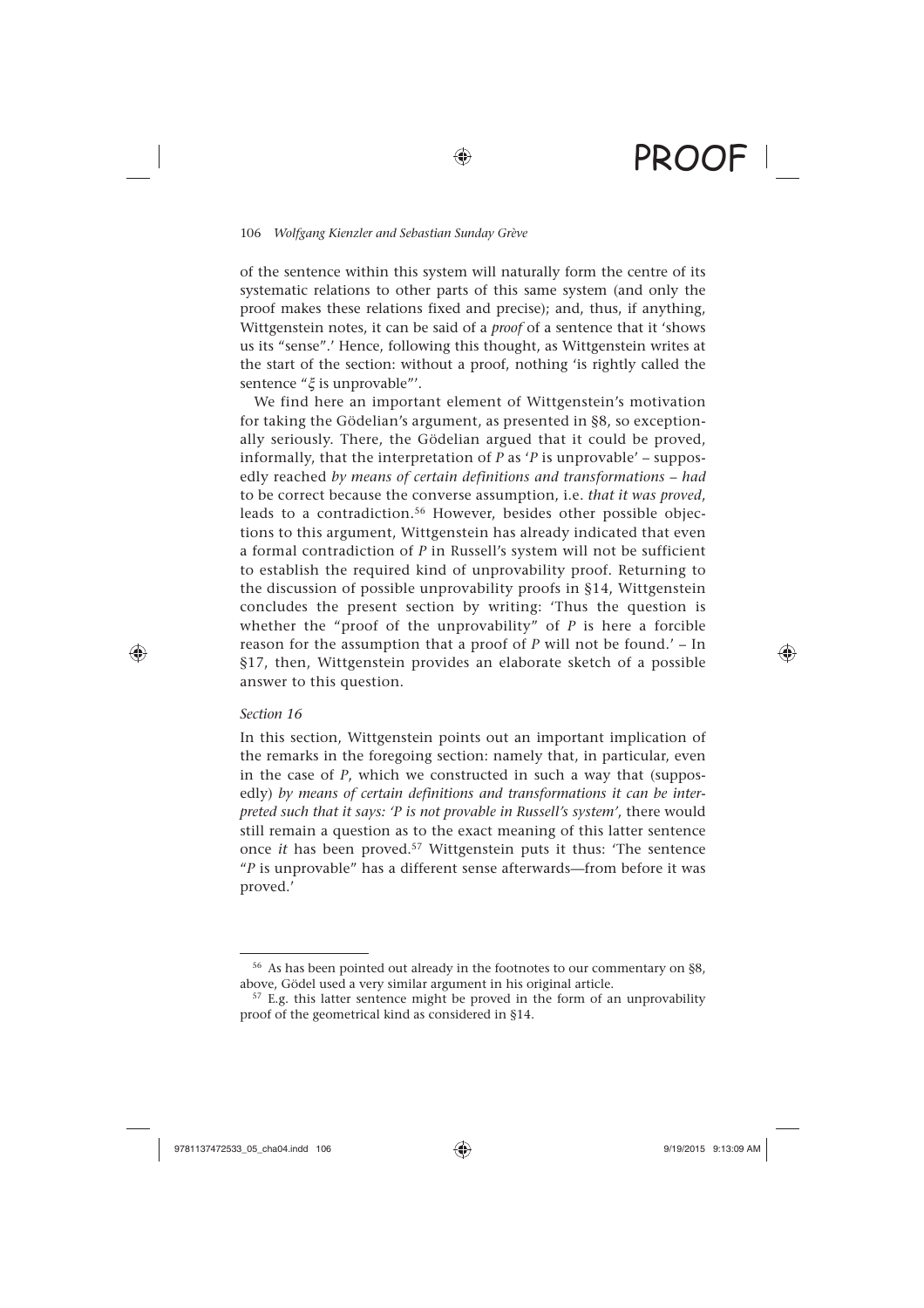Before 'P is unprovable' has been proved, 'what is to count as a criterion of its truth is not yet *clear* , and—we can say—its sense is still veiled.' But it is only once this sentence has been proved – once it has been constructed as 'the terminal pattern in the proof of unprovability' – that it can have a clear sense for us. More specifically, for example, only then will we be in a position to specify just *what kind* of unprovability proof it is, the terminal pattern of which it is supposed to represent (and hence also what the resulting consequences are for the initial interpretation of *P* as the English sentence '*P* is unprovable').<sup>58</sup>

♠

### *Section 17 <sup>59</sup>*

⊕

 The section begins with the following series of questions: 'Now how am I to take *P* as having been proved? By a proof of unprovability? Or in some other way?' Wittgenstein once more revisits the Gödelian argument of §8. This present section concentrates in particular on the premise that *if P is proved, then it is proved that it is not provable* . Wittgenstein considers four possible scenarios.<sup>60</sup>

<sup>&</sup>lt;sup>58</sup> Wittgenstein does not make it explicit in this section, but the context of §§14-17 clearly indicates that a proof of 'P is unprovable', which is what is at question here, would in no way show the initial interpretation of *P* as the English sentence 'P is unprovable' to be correct. See also our commentary on the following section.

 $59$  The printed edition fails to reproduce Wittgenstein's use of the symbols '~' (negation) and  $\prime$  - (assertion), as can be seen by comparing MS 118 and TS 223. But Wittgenstein's careful employment of this notation is important because it highlights the interplay between verbal (not-*P*) and symbolic expression  $(-P)$ .

 $60$  Again, it is important to note that Gödel made a very similar argument to the one presented in §8 in Gödel, 1986 [1931], pp.147–9 [174–5]; please see the quotation of the relevant passage in the second footnote to our commentary on §8, above (see also the first footnote to our commentary on §18, below). As discussed in Section IV above, while Wittgenstein's discussion is based on the elementary assumption that mathematics is a practice which consists only of proofs, Gödel was more than prepared to give up this assumption in favour of introducing the metamathematical distinction between truth and provability into mathematics. Hence, while Wittgenstein discusses the possible consequences that concrete proofs of *P* or ~*P* might or might not have for mathematical practice, Gödel in his original account proceeds solely on a general level of 'provability' with no apparent consideration of *concrete* possibilities of proof. Accordingly, the argument of §8 speaks of supposing *P* were 'proved' rather than 'provable'. Since, however, the argument of §8 proceeds entirely in a hypothetical, or modal, manner (*if it is proved ...*; *Thus it can only ...* etc.), the argument remains essentially the same.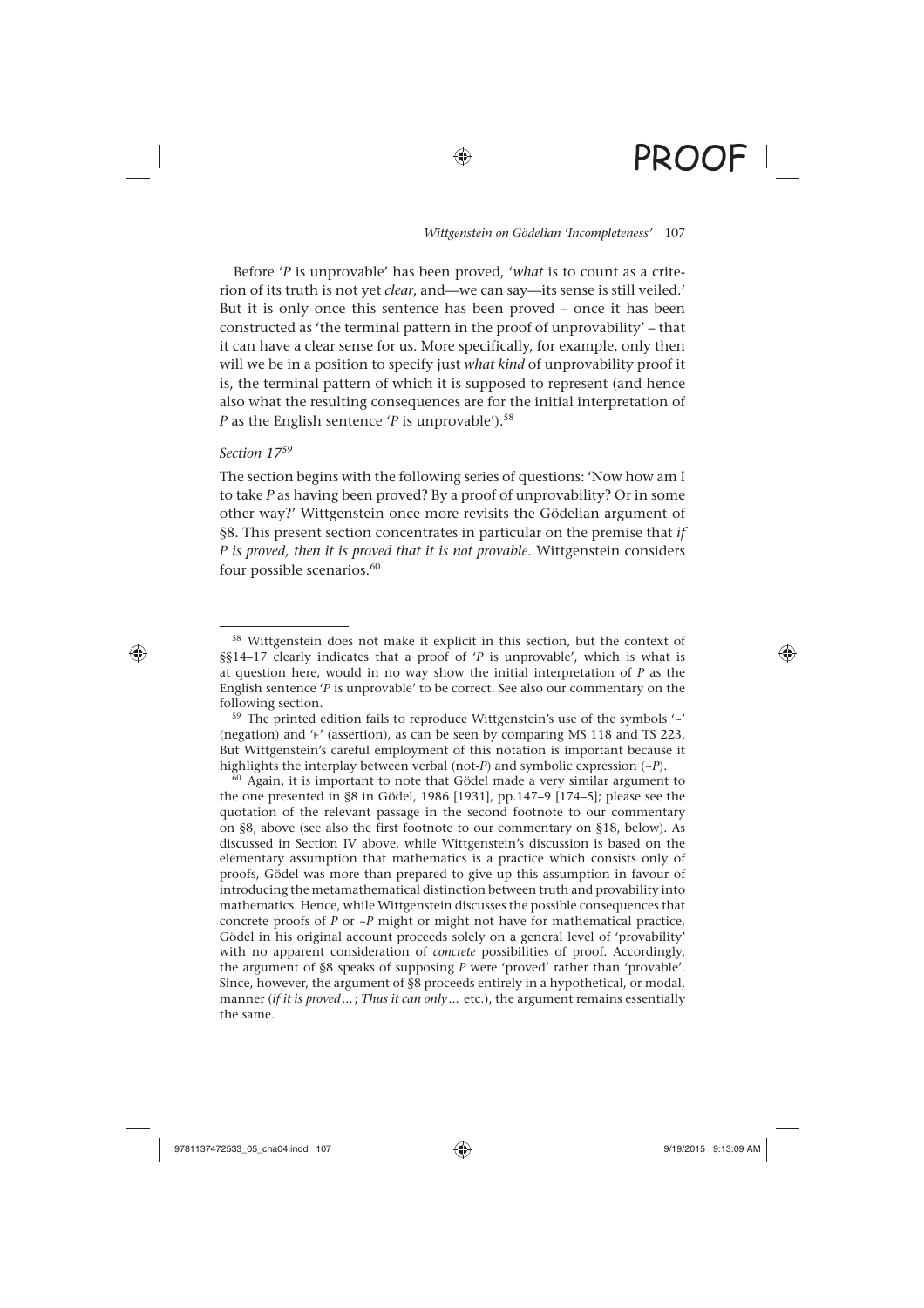#### 108 *Wolfgang Kienzler and Sebastian Sunday Grève*

 1. *P has been proved by a proof of unprovability.* Wittgenstein comments on this first possible scenario only very briefly. He mainly emphasises, again, just how unclear it is what exactly such a proof might look like in this particular case. He writes: 'Now, in order to see *what* has been proved, look at the proof. Perhaps it has here been proved that suchand-such forms of proof do not lead to *P*.' This, of course, is a scenario that is simply ignored by the Gödelian, who is constructing no such systematic array of proofs at all.

♠

- 2. *P has been proved in a 'direct' way.*<sup>61</sup> Wittgenstein notes that, of course, 'in that case there follows the sentence " *P* is unprovable"' ( *viz* . *by means of certain definitions and transformations* ). And, for reasons already indicated (esp. in §§8, 10 and 15), Wittgenstein thinks that, in such a scenario, 'it must now come out how this interpretation of the symbols of *P* collides with the fact of the proof, and why it has to be given up here.'
- 3. *~P is proved.* Wittgenstein immediately asks: 'Proved *how*?' And he considers the following: 'Say by P's being proved directly—for from that follows that it is provable, and hence  $\sim P$ .' This sort of reasoning makes implicit use of the initial interpretation of *P* as being equivalent to the English sentence 'P is not provable'.<sup>62</sup> Accordingly, Wittgenstein suggests that, when being asked by someone "Which is the case, *P*, or not-P?"', it would then be an accurate answer to say 'both' and to elaborate as follows: ""<sup>P"</sup> stands at the end of a Russellian proof, so you write in the Russellian system: "<sup>+</sup>P"; on the other hand, however, it is then provable and this is expressed by " $\vdash \neg P$ ", but this sentence does not stand at the end of a Russellian proof, and so does not belong to the Russellian system.' — In the following sentence, Wittgenstein explains further, in some detail, why it might be acceptable for us to describe the situation in this way and, in particular, why  $P$  and  $\sim P$ need not be seen as constituting a contradiction in this case. Drawing

◈

 $61$  Wittgenstein hastens to add, in parenthesis, 'as I should like to put it', because so far we do not know what 'P has been proved in a direct way' amounts to; and because, as he then goes on to note, this might evoke an immediate temptation to infer  $\sim$ *P* via the initial interpretation of *P* as '*P* is unprovable' (and also, perhaps, because – as we happen to know, but Wittgenstein's readers in general might not *and* need not – Gödel constructed his formula in such a way that its negation is deducible from it and vice versa).

 $62$  As already mentioned in the previous footnote, it would be a mistake to think that what Wittgenstein meant here was that ~*P* could be formally deduced from *P*. This is a technical detail about Gödel's actual procedure, which Wittgenstein does not discuss in Appendix III.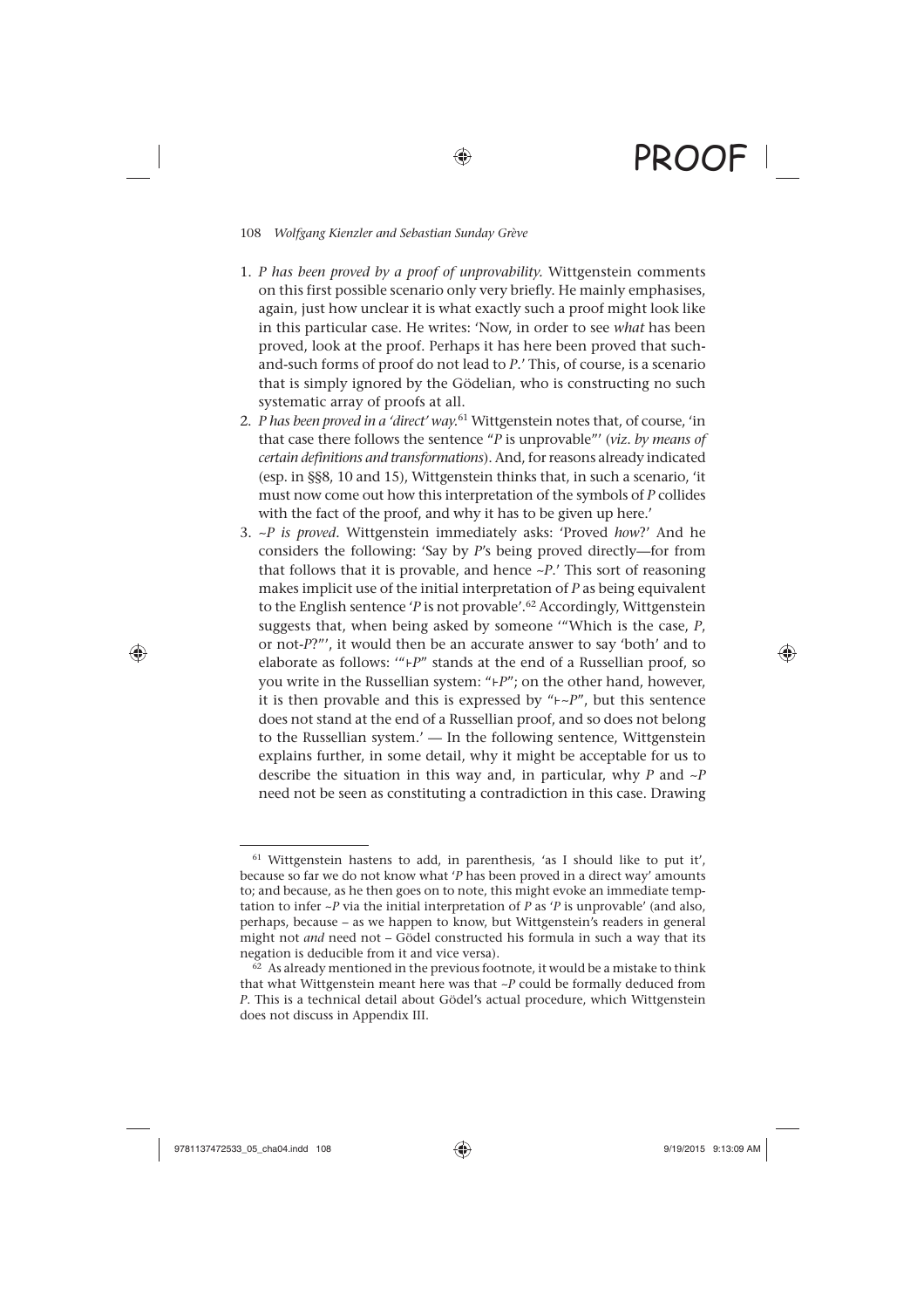#### *Wittgenstein on Gödelian 'Incompleteness'* 109

on the discussion in §§15 and 16, Wittgenstein points out that, it might be argued, it is only *after* the proof of *P* has been given that the sense of the initial interpretation of *P* as being equivalent to the English sentence 'P is unprovable' becomes clearer to us; namely, once this particular proof of  $P$  has been given, we see that  $\Delta P$  is unprovable' could at least *not* mean that 'this proof did not exist' (hence the possible verbal answer: '*P* and not-*P'*, where only *P* stands at the end of a Russellian proof, and *P* is interpreted as being *roughly* equivalent to the English sentence  $\mathcal P$  is unprovable', i.e. where it is not entirely clear what the *exact* meaning of this latter sentence might possibly be). — Finally, Wittgenstein adds the more general remark that such a direct proof of *P* creates a 'new situation' which requires a *decision* from us. Either we accept the proof of *P* and, consequently, revise our initial interpretation of it (*viz*. as at least not meaning that *P* was *absolutely* unprovable); or we uphold our initial interpretation of *P*, but then we must reject the proof instead.<sup>63</sup>

♠

 4. *~P is proved directly.* Wittgenstein first considers the following possible reaction to this imagined mathematical datum: 'it is therefore proved that *P* can be directly proved!' This reasoning is analogous to the one in the previous scenario. In this case, it is apparently inferred from  $\sim P$ , via the initial interpretation of *P* as '*P* is unprovable', that *P* must be provable after all. Accordingly, Wittgenstein simply refers us to his previous remarks ('this is once more a question of interpretation'). — In a characteristic turn, finally, Wittgenstein suggests taking the talk of *P* 's alleged (direct) *provability* seriously and asks how one might actually react if 'we now also have a direct proof of *P*'. In a similar fashion to §§10–12, Wittgenstein simply writes: 'If it were like that, well, then it were like that.'<sup> $64$ </sup> Then he concludes the present section with the following aside: '(The superstitious dread and veneration by mathematicians in face of contradiction.)<sup>'65</sup>

◈

<sup>&</sup>lt;sup>63</sup> Incidentally, Anscombe wrongly translates the italicised 'noch' (in 'noch einen *Beweis* ') as 'further' ('a *further* proof'). But the question discussed here is whether we will go on and still call this a proof or whether we will feel forced to give up this view. Therefore, this would be a more accurate translation: 'now we have to decide whether we will ( *still* ) call *this* a proof, or whether we will still call *this* the statement of unprovability'.

<sup>&</sup>lt;sup>64</sup> In this alternative translation, we have attempted to mirror Wittgenstein's tautological phrasing in the original of this passage (*viz*. ' *Wäre es nun so, nun, so*  wäre es so.'), which it is difficult to reproduce in grammatical English.

<sup>&</sup>lt;sup>65</sup> The manuscript version contains the insertion 'Sehr komisch ist' at the beginning of the sentence. Hence, the translation might read: '(The superstitious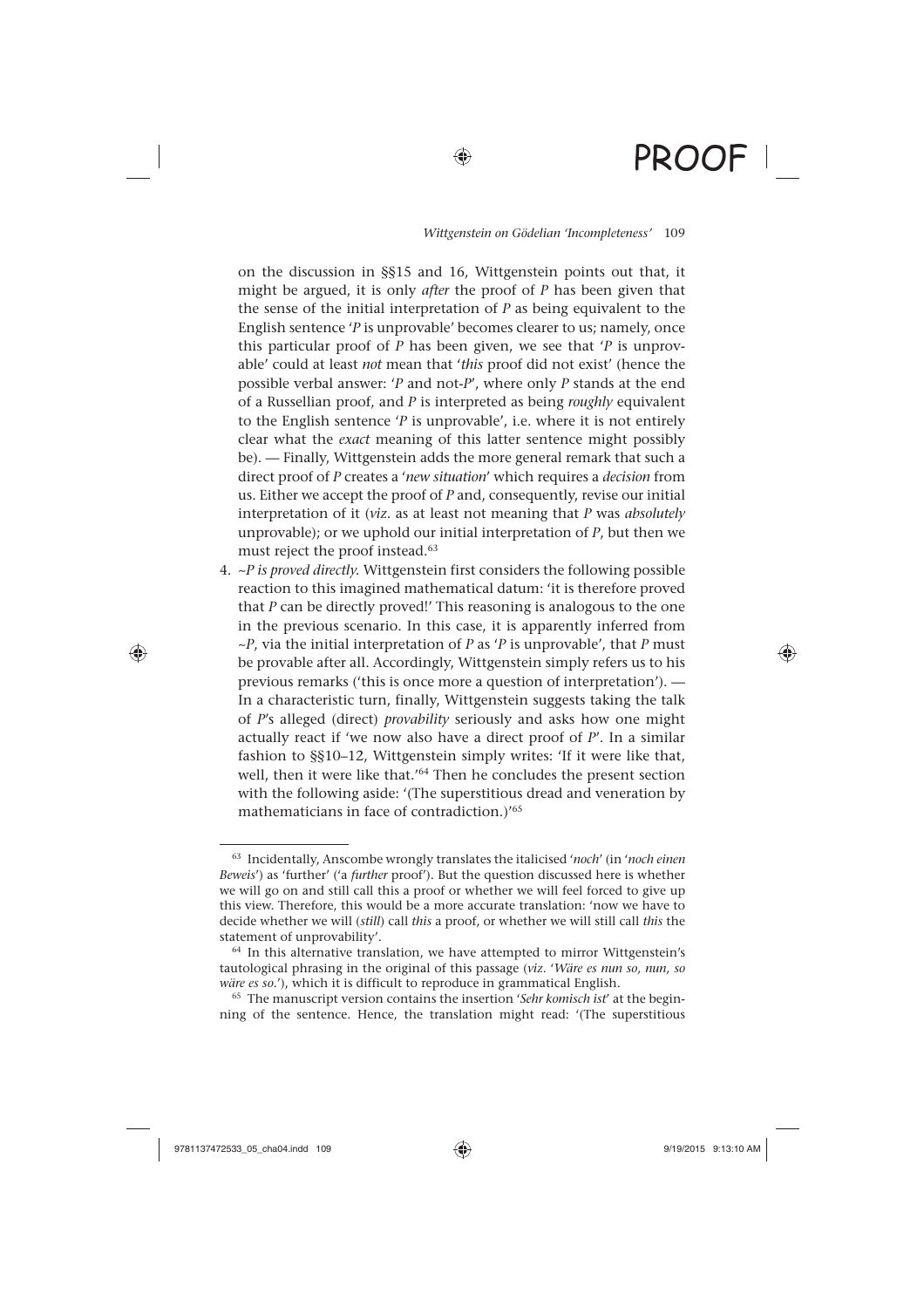### *Section 18*

◈

 Following the re-examination of one of the two main premises of the Gödelian argument from §8 in the preceding section, §17, Wittgenstein now also briefly revisits the other main premise of that argument. At the beginning of the present section, then, he has a voice reciting the central idea of the premise: '"But suppose, now, that the sentence were *false* —and hence provable?"'

♠

 As was the case with the supposition of a possible proof of *P* (the first main premise of the argument from §8), so, equally, in this case Wittgenstein takes the supposition of the falsity of *P seriously* , and asks what concrete mathematical situation might actually be described in such a way: 'Why do you call it "false"? Because you see a proof?—Or

Perhaps Gödel is also displaying a vague sense of the actual relevance that Wittgenstein's provocative aphorism has for his own work. For the final scenario which Wittgenstein considers in §17, before concluding with this aphorism, can be shown to be of considerable relevance for Gödel's explanations of his results in the following two ways. First, Wittgenstein's discussion indirectly suggests that Gödel made one decision rather than another, namely when Gödel concluded that his formula was not provable in the formal system in which he constructed it *rather than* that it had a proof and that its negation had one too (a similar point is also made by some proponents of paraconsistent logics). Second, Wittgenstein's discussion indirectly suggests that, if Gödel could not rely on his metamathematical reasoning, his semantic considerations would seem to have involved decisionmaking of a similarly *ad hoc* kind. For, if Gödel's metamathematical reasoning, according to which his formula is actually true, is rejected, then: how do we know in what direction to continue 'the formation of ever higher types ... into the transfinite' (Gödel, 1986 [1931], p.181 [191], n.48a) which Gödel suggests; for example, why should we not develop it in both directions at the same time, i.e. in the direction of systems in which Gödel's formula or its negation can respectively be proved, or both? (With regard to this latter question, it is interesting to note that, in the section immediately following this one, Wittgenstein actually considers the possibility that *P* could be *false* in some system just like there can be formal systems in which not-not- $p$  is not equivalent to  $p$ .)

⊕

dread and veneration by mathematicians in face of contradiction is very odd [or: funny].)' (MS 118, pp.116–116r)

Wittgenstein was no doubt aware that this particular remark, which in the manuscript version still constitutes a separate section, would present an exceptional provocation, but he kept it in the text (albeit in parentheses). As it turned out, Gödel himself did take offence at this sentence and wrote in his letter to Menger: 'Incidentally, the whole passage you cite seems nonsense to me. See, e.g. the "superstitious fear of mathematicians of a contradiction".' (Gödel, 2003 [1972], p.133) But note that Gödel left out the 'awe' (or 'veneration') which is also mentioned by Wittgenstein. (The 1956 translation, from which Gödel is quoting, has 'fear and awe of mathematicians'.)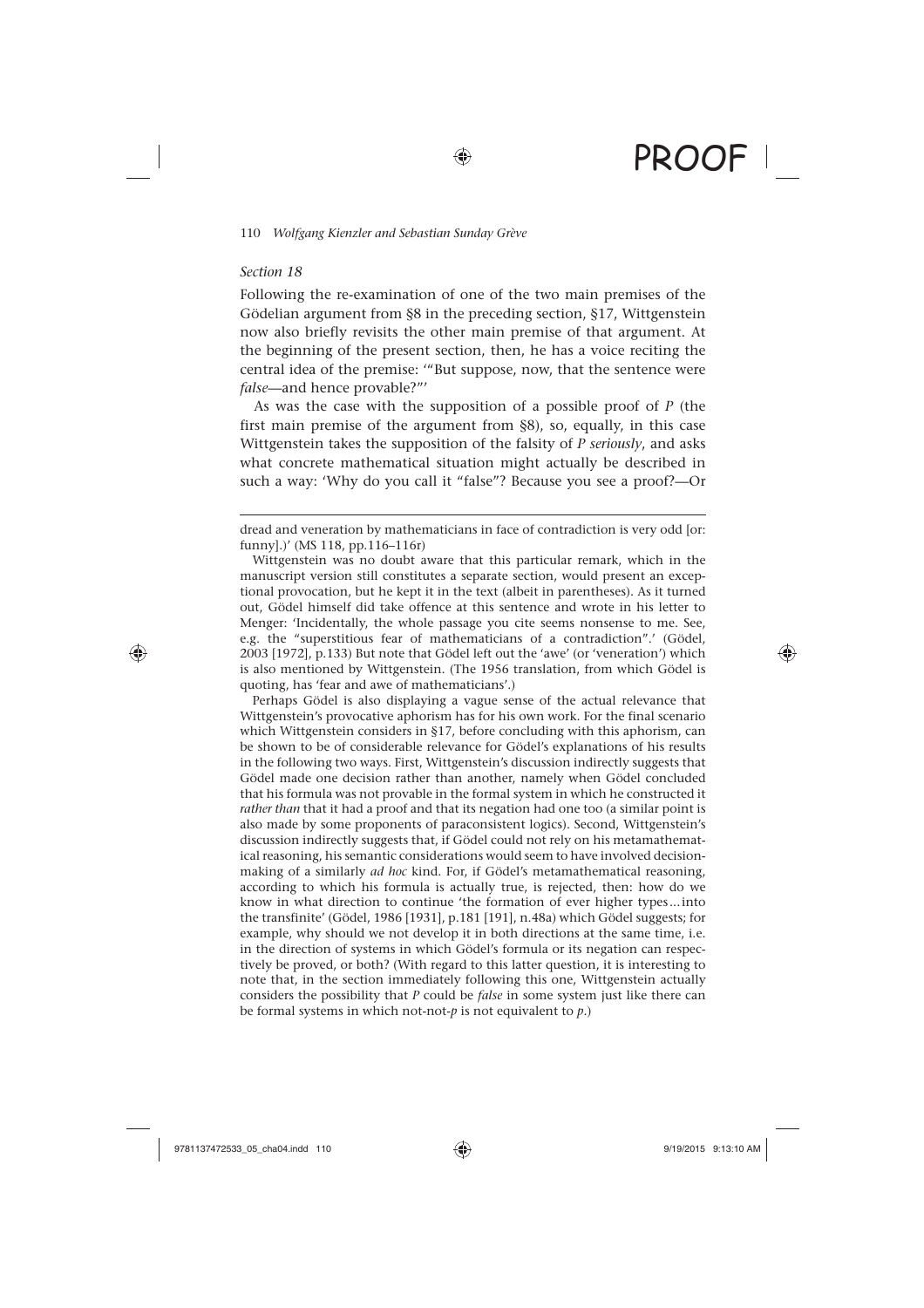for other reasons?' Assuming the latter (and having already dealt with the former possibility in §17), Wittgenstein writes that 'in that case it doesn't matter'. For, as he goes on to point out, analogously – that is, not with reference to a proof in Russell's system, but 'for other reasons'<sup>66</sup> – it is perfectly fine to call, e.g. the sentence expressing the law of contradiction (*PM* 3.24) or the one expressing the principle of double negation  $(PM\ 4.13)^{67}$  'false', if what we mean by that is that, say, in ordinary discourse – as it were, in *violation* of those rules of Russell's system – 'we very often make good sense' by saying 'Yes and no' or by using double negation to emphasise negation.

♠

 Thus, Wittgenstein points out that, if we make a serious attempt at understanding what exactly might be meant by expressions such as *suppose ξ is provable* or *suppose ξ is false* —or, more specifically, if we try to think of possible *concrete* mathematical situations and implications—we will find ourselves once again unable to do so.

#### *Section 19*

⊕

 Wittgenstein finally turns his attention to the alleged conclusion of the Gödelian argument from §8. He writes: 'You say: " ... , so *P* is true and unprovable".' Given the preceding reflections in the appendix, Wittgenstein begins his reply as follows: 'That presumably means: "Therefore  $+P$ ." That is all right with me—'. For the sake of the argument, Wittgenstein lets the Gödelian have their initial interpretation of *P* as the English sentence '*P* is unprovable' (not, however, its alleged *truth*). Instead, Wittgenstein now asks: 'but for what purpose do you write down this "assertion"?<sup>'68</sup>—thus implying that, as has been indicated by the beginning sections of Appendix III, that it is rather questionable what kind of language-game we may play with such a sentence at all.

 In parentheses, Wittgenstein notes that its 'purpose' might be compared to that of someone's 'assertion' that it followed – more or less naturally – from certain principles of architecture that some extremely fancy chalet had to be built somewhere in an uninhabitable part of the

 $66$  Or, as Wittgenstein puts it in §8: 'if the sentence is supposed to be false in some other than the Russell sense'.

<sup>&</sup>lt;sup>67</sup> The formula in the text of §18 should read ' $p \equiv \sim p'$  (rather than ' $\sim p = p'$ ), as in the printed edition).

<sup>68</sup>Crucially, the printed edition erroneously leaves out the preceding *assertion* sign in  $F$ .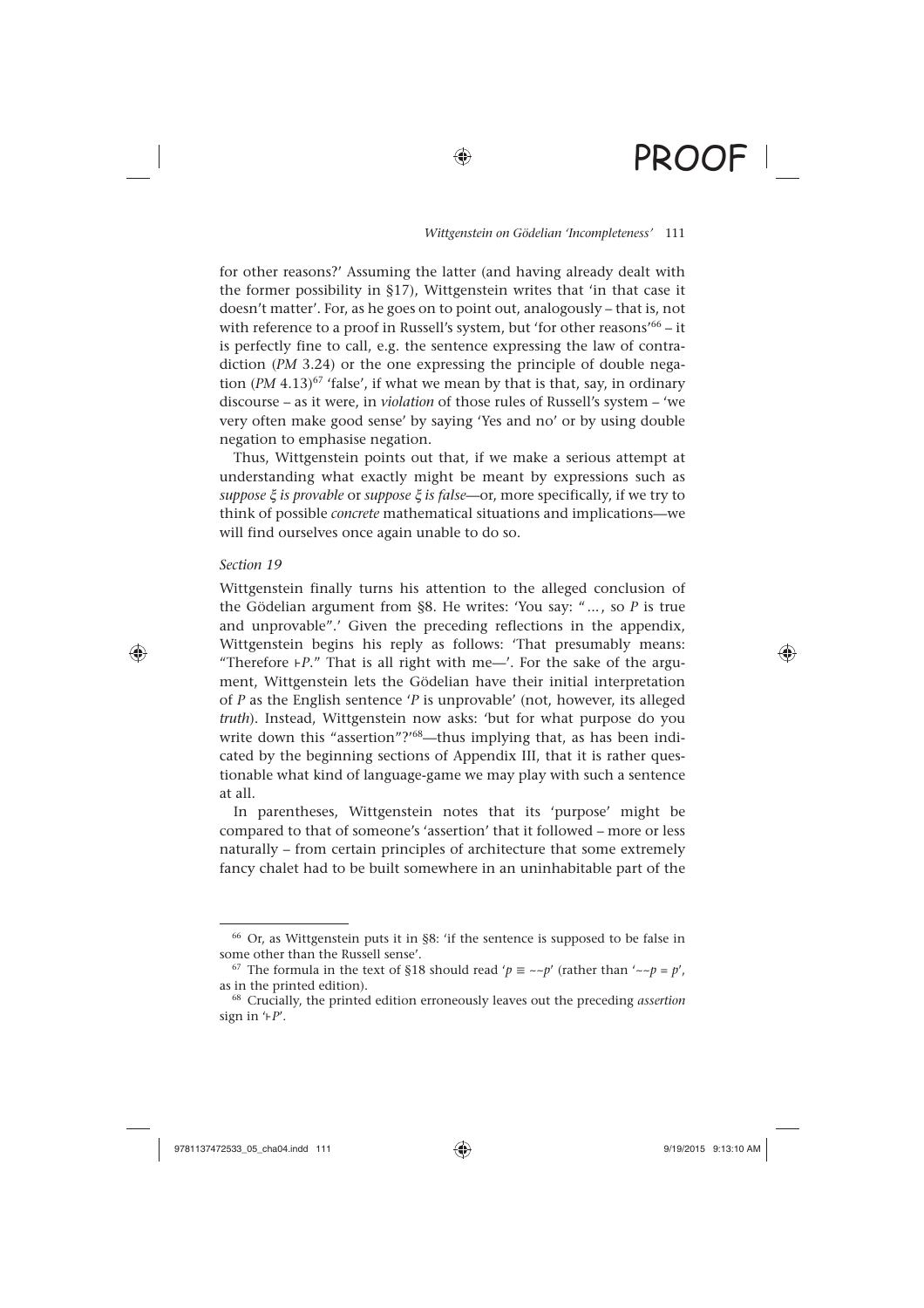universe. <sup>69</sup> – However, even if such a chalet could in principle be built there, actually building it would nevertheless remain an essentially useless exercise and waste of resources. This kind of 'assertion' would hence hardly make any sense to us. And, therefore, it would make equally little, or even less, sense to us that such an 'assertion' should be called *true*.

♠

 This last point is expressed by Wittgenstein in the form of a question in the *irrealis* mood: 'And how could you make the truth of the assertion plausible to me, since you can make no use of it except to perform those little tricks?'<sup>70</sup> This question concludes the detailed discussion of the Gödelian argument.<sup>71</sup>

### *Section 20*

◈

 In a final remark, Wittgenstein returns to the beginning of his reflections in §§1–4.

 He first reminds us 'that the sentences of logic are so constructed as to have *no* application as *information* in practice.' Therefore, he continues, one might well argue that it would be better not to call them *sentences* at all.

 Then, with special regard to the construction of *P* (and, in particular, the construction of its alleged interpretation *by means of certain definitions and transformations* ), Wittgenstein further points out that, 'if we append to these "sentences" a further sentence-like structure of another kind, then we are all the more in the dark about what kind of application (what kind of sense) this system of sign-combinations is supposed to have'.<sup>72</sup>

 In other words, not only is it unclear whether we should really speak of mathematical *sentences* as such (as was pointed out in §§1–4), but even if a formal system such as that of *Principia Mathematica* presented the correct logical analysis of mathematics – as is assumed by the

<sup>69</sup> Wittgenstein's example of 'Mount Everest', it should be noted, was an uninhabitable part of the universe of just this kind at the time of writing (viz. in 1938, i.e. 15 years before it was first successfully ascended by a human being).

<sup>&</sup>lt;sup>70</sup> Anscombe's translation of '*Kunststückchen'* as 'bits of legerdemain' is potentially misleading in that it suggests a rather more specific kind of action than the original German does.

 $71$  See also Appendix I, §§18ff.

<sup>&</sup>lt;sup>72</sup> We have added in brackets a part of the sentence which Anscombe's translation (strangely) omits, *viz.* 'what kind of sense' in translation of 'was... für einen *Sinn* '.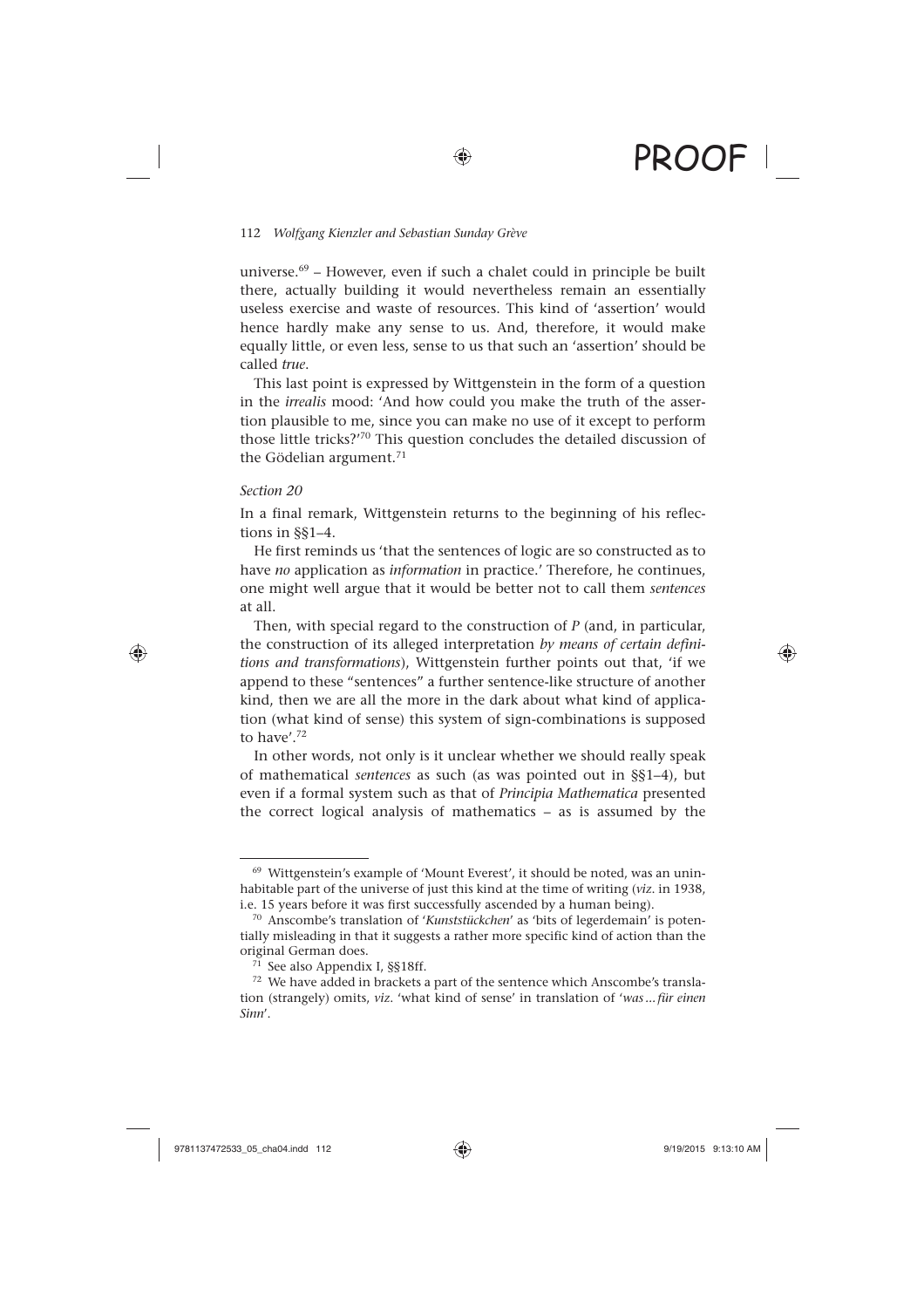Gödelian – this would still leave open the question of whether it is reasonable to speak of *logical sentences* in the first place. The specific talk of *mathematical sentences* that the Gödelian engages in, which appears so natural, is in fact problematic in a twofold respect.

♠

 Thus, at the end of a quite thorough investigation, it finally remains very much doubtful how we could possibly interpret *P* as a sentence of the English language. But 'the mere *ring of a sentence'*, Wittgenstein notes – almost trivially – in concluding the appendix, 'is not enough to give these connexions of signs any meaning.'

 —As already remarked upon, it is the joint function of §§1–4 and 20 to make explicit the perspective within Appendix III from which Wittgenstein approaches the question: *Are there true sentences in Russell's system which cannot be proved in his system?* But it would be wrong to think of these five sections as something like a mere *frame* which is somehow disconnected from the central discussion of Appendix III (as, unfortunately, the standard translation can easily make it appear). On the contrary, the function of §20 could be accurately characterised as the final element of the picture, which has been carefully crafted so as to connect the picture to 'the frame', in order that, if this were not clear from the start, the frame can finally be seen to be a proper part, as it is intended to be, of the picture *itself*. It is thus also indirectly suggested namely in virtue of the structural position of §20 within the overall textual composition of the appendix – that the reader return to the beginning of the text and read the sections once again, carefully, from the start.—For, even if not much else, we hope to have demonstrated at least this much through this commentary on the text of Appendix III: that it can hardly be read carefully enough.

### **VI. Concluding remarks**

◈

 We have argued in this chapter that, when Appendix III is read carefully, it becomes clear that the text follows a well-organised structure – in fact almost as meticulously crafted as that of *Philosophical Investigations* – which has not been taken into account by previous commentators. Wittgenstein composed the text of Appendix III as a thorough and systematic discussion, at the centre of which figures the following kind of question: how are we supposed to react to statements such as the one presented in section 8 of the appendix, *viz* . '"I have constructed a sentence (I will use 'P' to designate it) in Russell's symbolism, and by means of certain definitions and transformations it can be so interpreted that it says: 'P is not provable in Russell's system'....."' (Appendix III, ⊕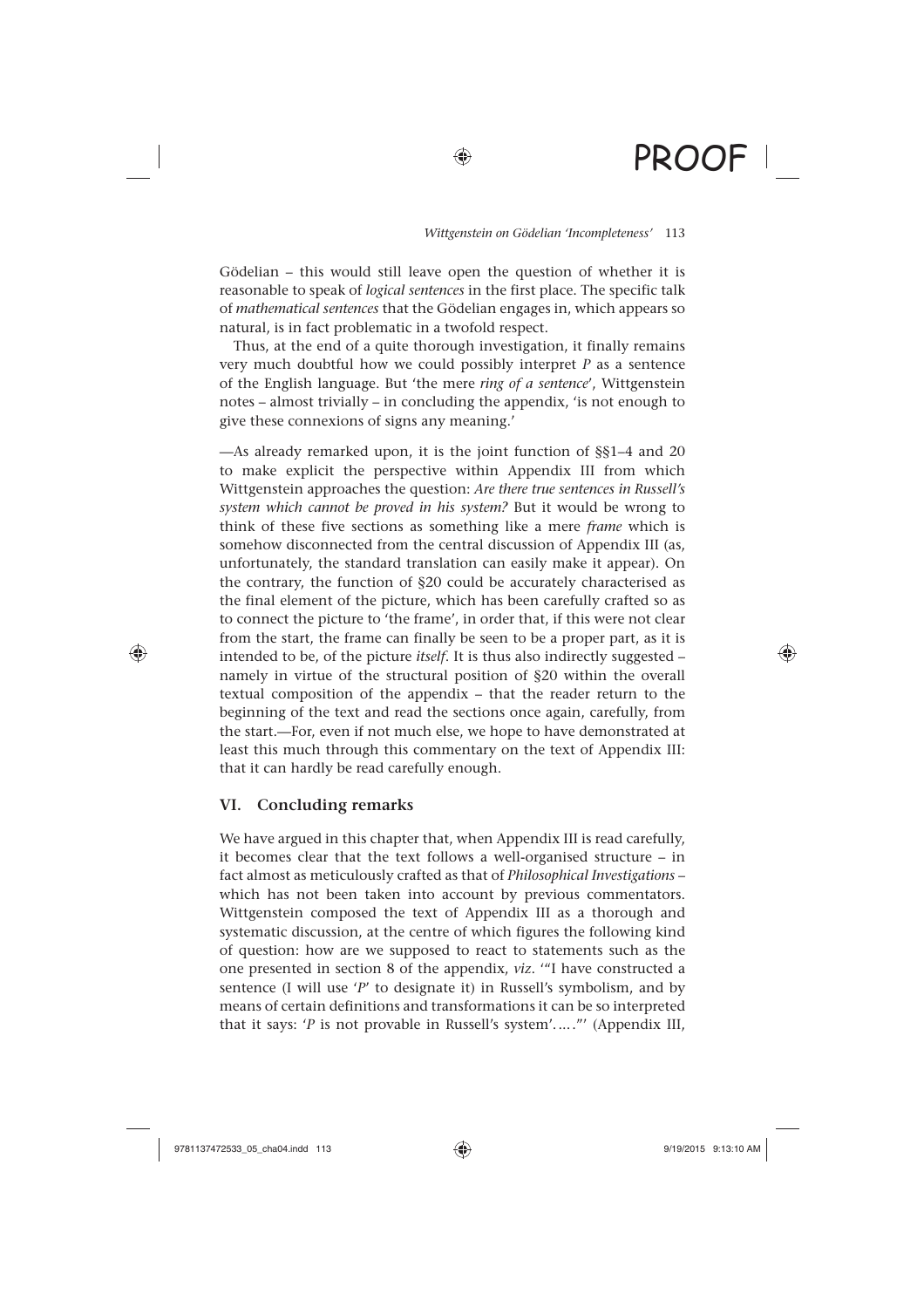§8)? As we saw, Wittgenstein intended to ask in particular: what might be the implications of such a statement for the *mathematical practice* that it purports to be addressing?

♠

 Contrary to the assumption of most commentators, it is therefore not Gödel's proof as such that is central to the dialectic of Appendix III. Wittgenstein deliberately bypasses any of the specifics of Gödel's technical procedure, and he charitably assumes the most favourable conditions of complete formal correctness. Instead, Wittgenstein's focus is exclusively on Gödelian *explanations* , not of the internal correctness of the proof, but of the proof's alleged position within the existing system of mathematics.

 More specifically, in Appendix III, Wittgenstein undertakes a thorough examination of what *might* be the exact meaning of some of the most sensational and apparently significant explanations of Gödel's results (namely, those that originated from Gödel's own original explanations in 1930/31). And he takes great care indeed to avoid the appearance of trying to do anything over and above his, as such, well-defined aims.

 The outcome of Wittgenstein's examination is, in one important sense, very Socratic. He does not succeed in determining the exact meaning of those explanations. Ultimately, it remains evidently opaque what the mathematical role of *P* might possibly be, or if indeed it was ever supposed to have such a role. And, insofar as this is the case, Gödel was exactly right to think that, as he writes to Menger, 'Wittgenstein did not understand it' (2003 [1972], p.133). And Gödel was equally right to think that, in Appendix III, Wittgenstein also 'pretended not to understand it' (ibid.). However, it appears that Gödel did not entirely grasp *why* this was so. — The reason, namely, is that – by way of thorough philosophical investigation of the kind we are asked to undertake in Appendix III – Wittgenstein, unlike Gödel, had come to *understand* that he did not understand and also, to some extent, what some of the general obstacles are to an understanding of Gödel's results such as Wittgenstein was aspiring to (i.e. philosophical clarity). Thus, while Gödel indeed showed some significant understanding of Wittgenstein here, ultimately, Wittgenstein perhaps understood Gödel better than Gödel understood himself. <sup>73</sup>

◈

<sup>&</sup>lt;sup>73</sup> This chapter was originally intended to be a translation of a shortened version of Kienzler (2008). Over time it has evolved into a piece in its own right.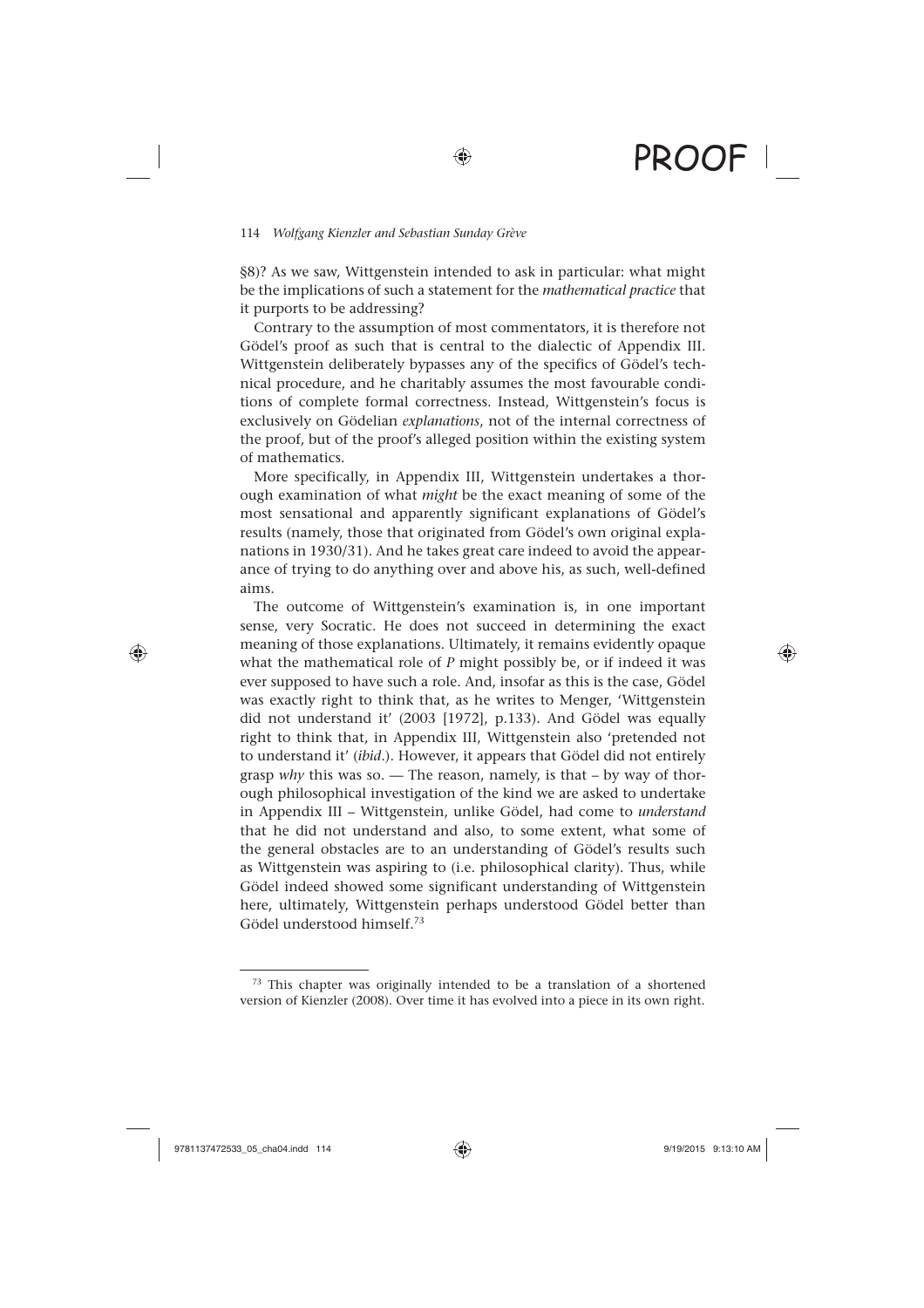# PROOF |

*Wittgenstein on Gödelian 'Incompleteness'* 115

# **Postscript**

 In the final proofs of his 1931 paper, Gödel introduced a change of phrasing on the first page. Originally he had written the following (referring to the systems of *PM* and *Zermelo-Fraenkel* ):

 One might therefore conjecture that these axioms and rules of inference are sufficient to *carry* out any conceivable proof [*überhaupt* jeden denkbaren Beweis zu führen<sup>14</sup>

He altered this to read:

 One might therefore conjecture that these axioms and rules of inference are sufficient to **decide any mathematical question that can at all be formally expressed in these systems** .

 While this change specifies the scope of his proof more accurately, by mentioning the relevant systems, it also moves away from the more natural notion of *carrying out proofs* . Instead, Gödel now expressly claims that he is dealing with *mathematical questions* – questions of course being a kind of sentence – that are *formally expressed* and (possibly) *decided* (as it were, in two distinct mathematical procedures).

 This may indicate that Wittgenstein's questioning of the assimilation of proofs to sentences comes very close to the heart of Gödel's enterprise.

### **References**

⊕

♠

Bays, T. (2004) 'On Floyd and Putnam on Wittgenstein and Gödel', *Journal of Philosophy* 101, pp.197–210.

Berto, F. (2009) 'The Gödel Paradox and Wittgenstein's Reasons', *Philosophia Mathematica* 17:2, pp.208–19.

Feferman, S. (1984) 'Kurt Gödel: Conviction and Caution', *Philosophia Naturalis* 21:2/4, pp.546–62.

Floyd, J. (1995) 'On Saying What You Really Want to Say: Wittgenstein, Gödel, and the Trisection of the Angle', in J. Hintikka (ed) *From Dedekind to Gödel: Essays on the Development of the Foundations of Mathematics* , Kluwer, pp.373–425.

<sup>&</sup>lt;sup>74</sup> The first page of these proofs, including Gödel's changes, is reproduced in Sigmund, Dawson and Mühlberger, 2006, p.114. The translation of the crossed-out phrase is ours.